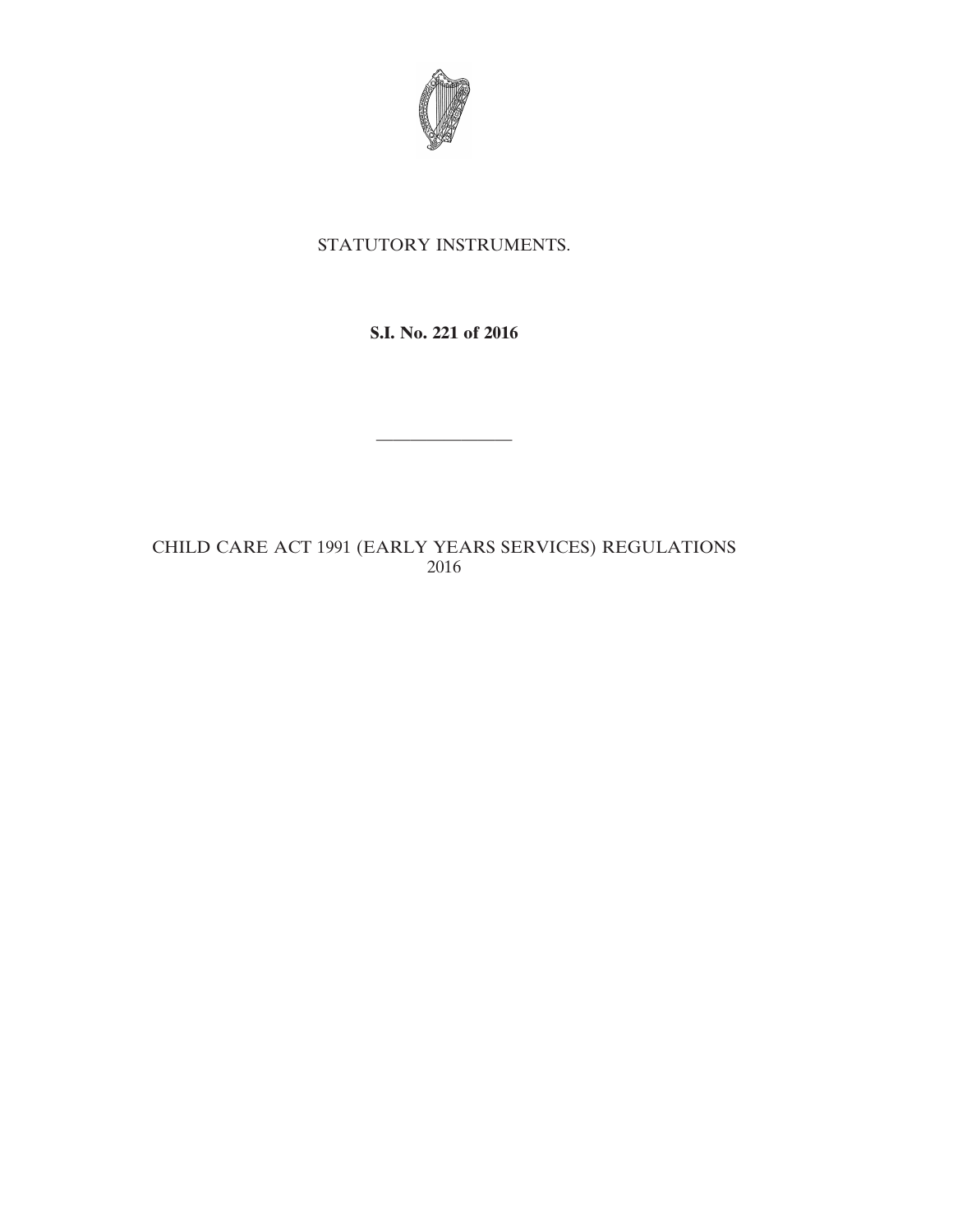# CHILD CARE ACT 1991 (EARLY YEARS SERVICES) REGULATIONS 2016

# ARRANGEMENT OF REGULATIONS

#### *Part I*

## Preliminary and General

#### Regulation

- 1. Title and commencement
- 2. Interpretation
- 3. Revocation
- 4. Prescribed early years service
- 5. Fees

# *Part II*

# Registration and Register

- 6. Registration of pre-school service
- 7. Register
- 8. Notification of change in circumstances

# *Part III*

#### MANAGEMENT AND STAFF

- 9. Management and recruitment
- 10. Policies, procedures etc. of pre-school service
- 11. Staffing levels
- 12. Childminders
- 13. Temporary pre-school services and pre-school services in drop-in centres
- 14. Review of pre-school service

# *Part IV*

#### Information and Records

- 15. Record of pre-school child
- 16. Record in relation to pre-school service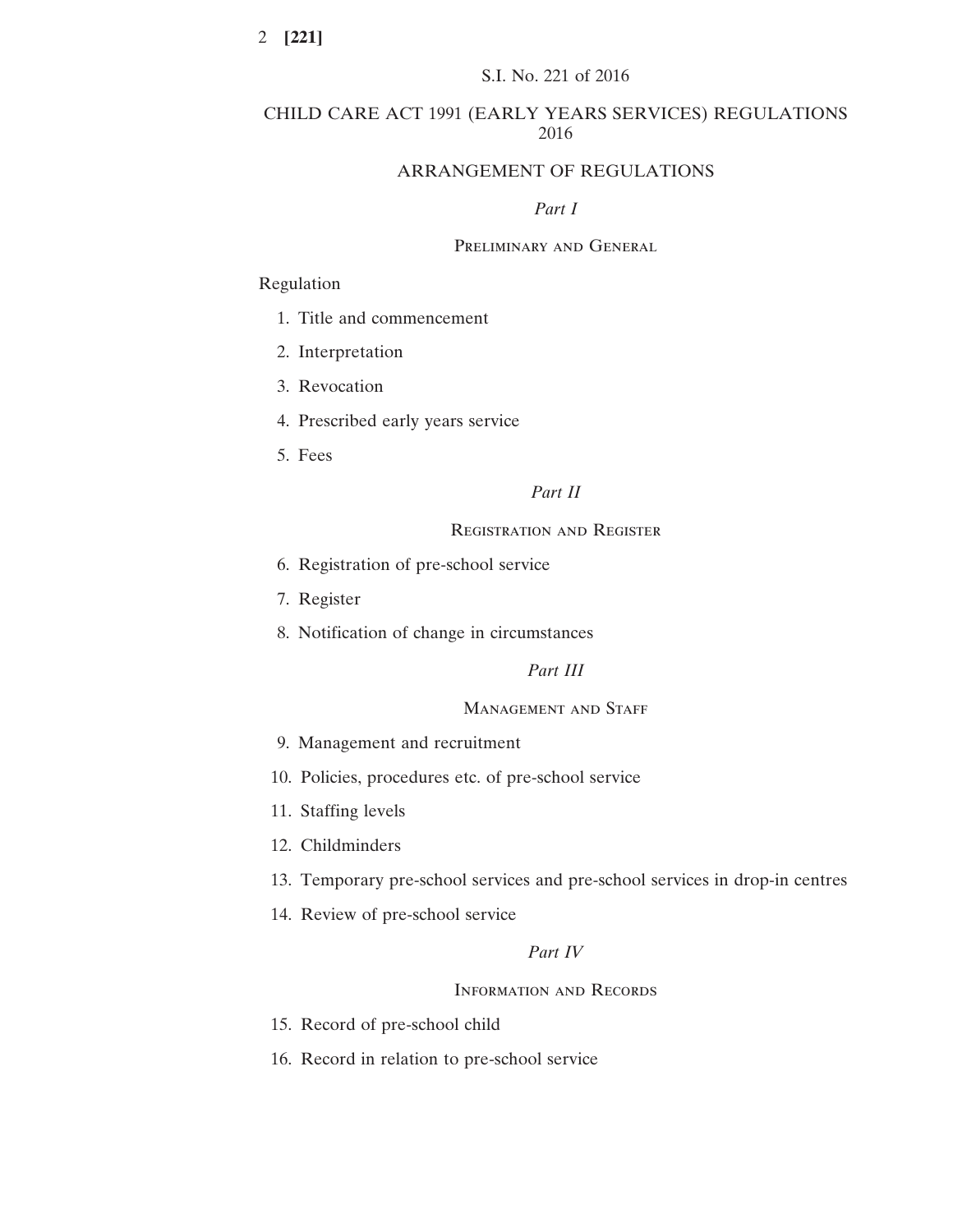- 17. Information for parents
- 18. Copy of Act *etc.*

#### *Part V*

# Care of Child in Pre-School Service

- 19. Health, welfare and development of child
- 20. Facilities for rest and play
- 21. Equipment and materials
- 22. Food and drink

#### *Part VI*

## **SAFETY**

- 23. Safeguarding health, safety and welfare of child
- 24. Checking in and out and record of attendance
- 25. First aid
- 26. Fire safety measures
- 27. Supervision
- 28. Insurance

#### *Part VII*

#### Premises and Space Requirements

- 29. Premises
- 30. Minimum space requirements

# *Part VIII*

#### Notifications and Complaints

- 31. Notification of incidents
- 32. Complaints

# *Part IX*

#### Inspection and Enforcement

- 33. Furnishing of information to Agency
- 34. Inspection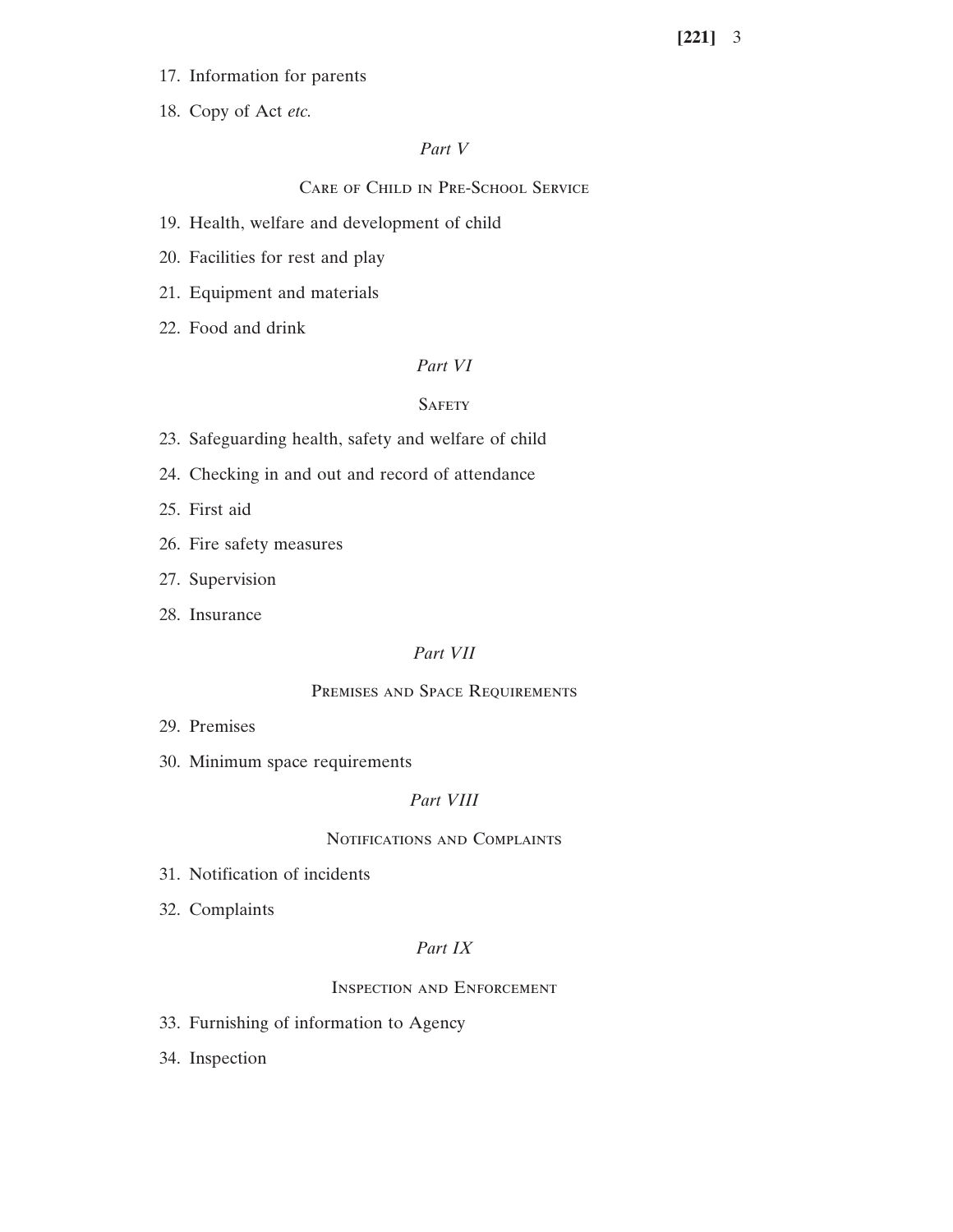35. Enforcement and execution

# SCHEDULE 1

#### Application Fees

## SCHEDULE 2

# Application Form for Registration of Pre-School Service

# SCHEDULE 3

Application Form for Registration of Temporary Pre-School Service

# SCHEDULE 4

FORM FOR NOTIFICATION OF CHANGE IN CIRCUMSTANCES

# SCHEDULE 5

POLICIES, PROCEDURES AND STATEMENTS

#### SCHEDULE 6

Adult: Child Ratios

## SCHEDULE 7

Minimum Space Requirements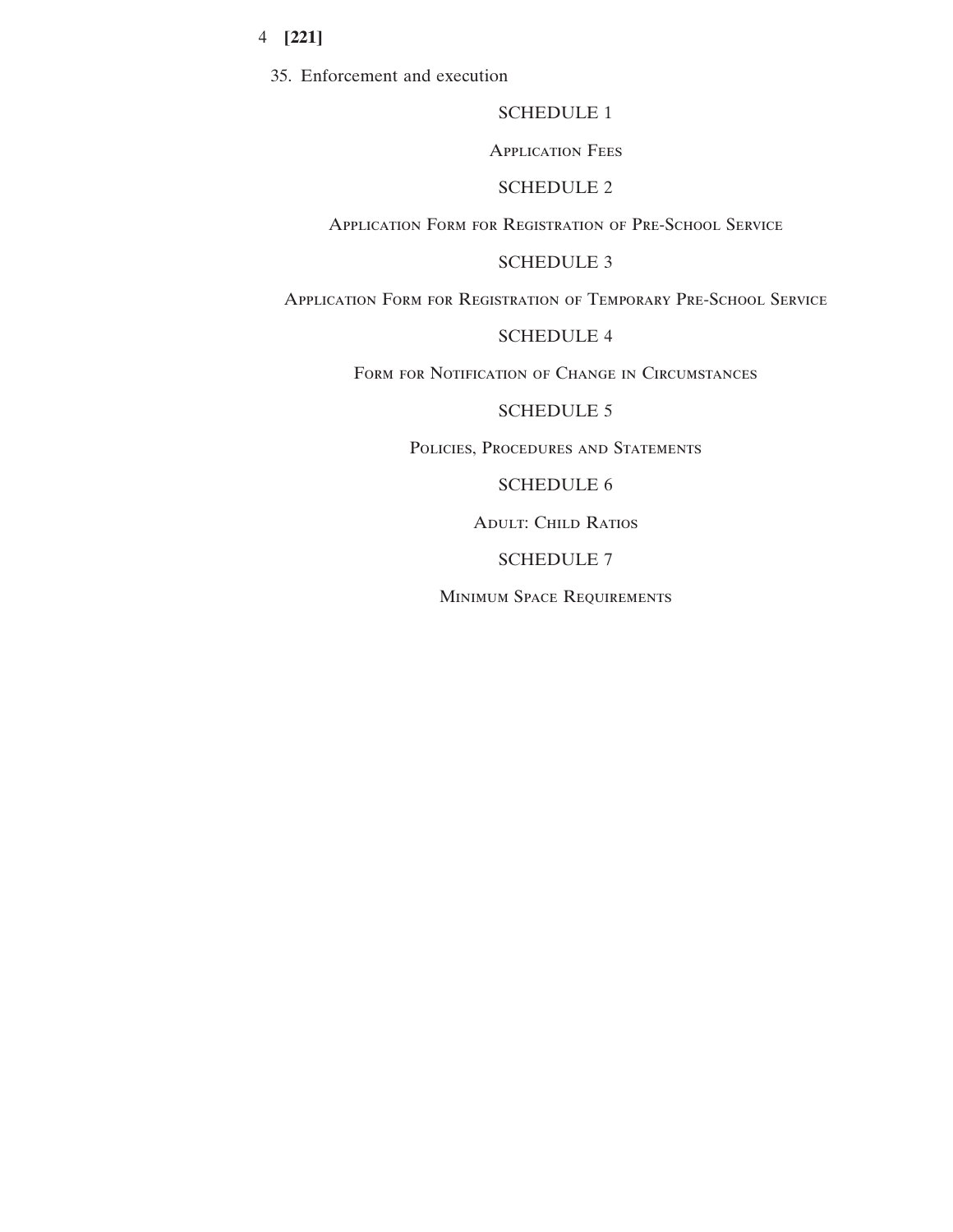#### S.I. No. 221 of 2016

#### CHILD CARE ACT 1991 (EARLY YEARS SERVICES) REGULATIONS 2016

The Minister for Children and Youth Affairs, in the exercise of the powers conferred on him by section 58B (inserted by section 92 of the Child and Family Agency Act 2013 (No. 40 of 2013)) of the Child Care Act 1991 (No.17 of 1991), after consultation with the Minister for Education and Skills and the Minister for the Environment, Community and Local Government, hereby makes the following Regulations:

#### PART I

#### Preliminary and General

#### *Title and commencement*

1. (1) These Regulations may be cited as the Child Care Act 1991 (Early Years Services) Regulations 2016.

(2) These Regulations shall come into operation on 30 June 2016.

#### *Interpretation*

2. (1) In these Regulations—

"Act" means the Child Care Act 1991 (No. 17 of 1991);

"Act of 2012" means the National Vetting Bureau (Children and Vulnerable Persons) Act 2012 (No. 47 of 2012);

"childminder" means a person who provides a childminding service;

"childminding service" means a pre-school service, which may include an overnight pre-school service, offered by a person who single-handedly takes care of pre-school children, which may include the person's own children, in the person's home for a total of more than 2 hours per day, except where the exemptions provided in section 58L of the Act apply;

"clear floor space", in relation to a pre-school service, means floor space that is available in the service for children's work, play and movement after taking into account each of the following:

- (*a*) storage space;
- (*b*) furniture, other than furniture that is used directly in relation to the care of children attending the service;

*Notice of the making of this Statutory Instrument was published in "Iris Oifigiúil" of* 6*th May*, 2016.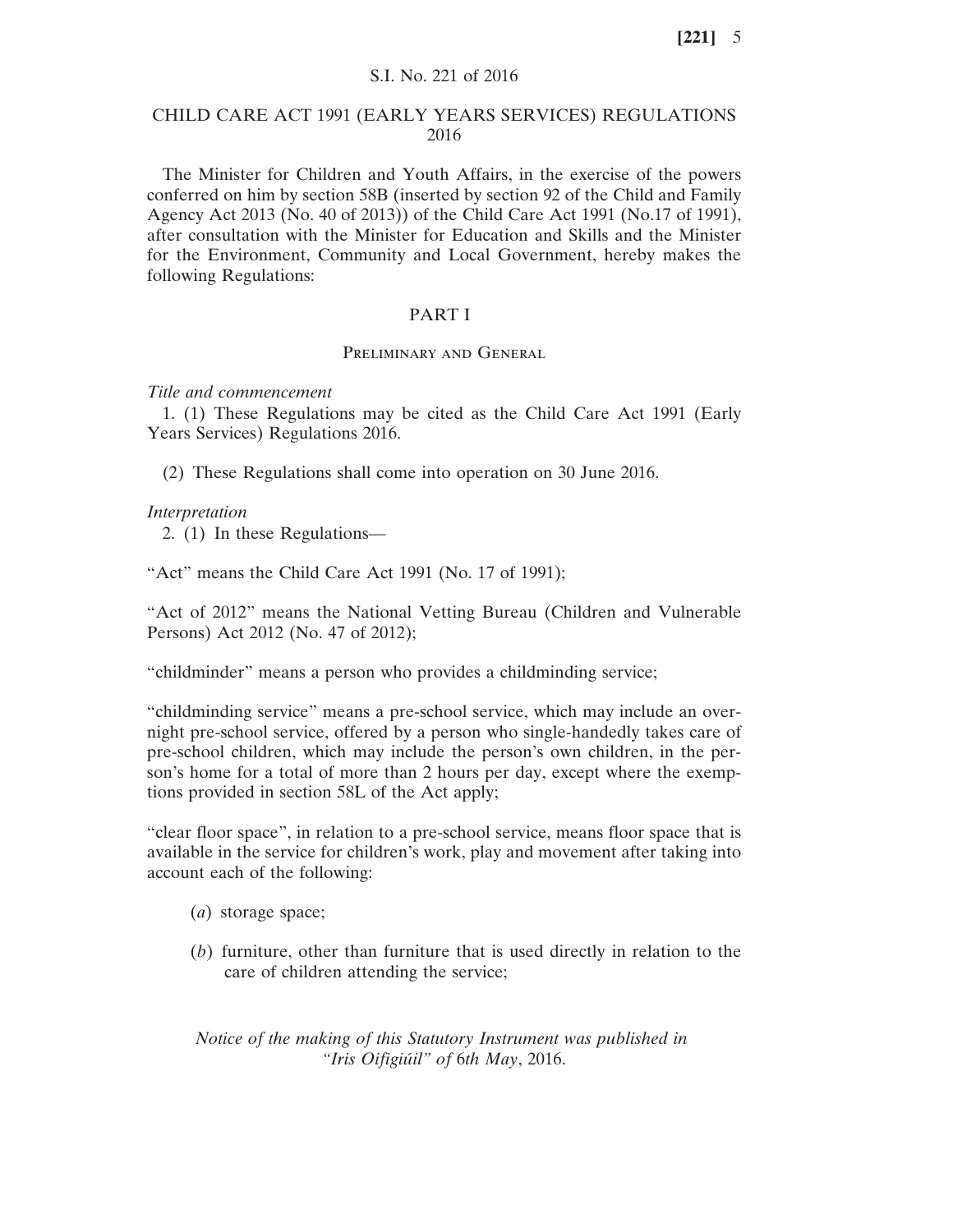- (*c*) permanent fixtures;
- (*d*) areas ancillary to the provision of the pre-school service, including kitchens, toilets, areas designated solely for use for sleeping by the children attending the service or areas designated solely for use for administrative purposes;

"complaints policy", in relation to a pre-school service, means a policy specifying the procedures for making and dealing with complaints in relation to any aspect of the service;

"contractor", in relation to a pre-school service, means a person who carries out work in the service under a contract for services, a necessary and regular part of which consists mainly of the person having access to, or contact with, children attending the service;

"director", in relation to a registered provider that is a body corporate, means a director within the meaning of the Companies Act 2014 (No. 38 of 2014) and, in the case of a board of management established under section 14 of the Education Act 1998 (No. 51 of 1998), means each member of such a board;

"employee", in relation to a pre-school service, means a person who has entered into or works under a contract of employment with the registered provider;

"full day care service" means a pre-school service offering a structured day care service for pre-school children for more than 5 hours per day and which may include a sessional pre-school service for pre-school children not attending the full day care service;

"overnight pre-school service" means a pre-school service in which pre-school children are taken care of for a total of more than 2 hours between the hours of 7pm and 6am except where the exemptions provided in section 58L of the Act apply;

"part-time day care service" means a pre-school service offering a structured day care service for pre-school children for a total of more than 3.5 hours and less than 5 hours per day and which may include a sessional pre-school service for pre-school children not attending the part-time day care service;

"person in charge", in relation to a pre-school service, means the person who has day-to-day charge of the service and includes a registered provider who has such charge of the service;

"policy on the use of the internet and photographic and recording devices", in relation to a pre-school service, means a policy specifying—

(*a*) when, and in what circumstances and for what purpose, pre-school children are permitted access to the internet while attending the service,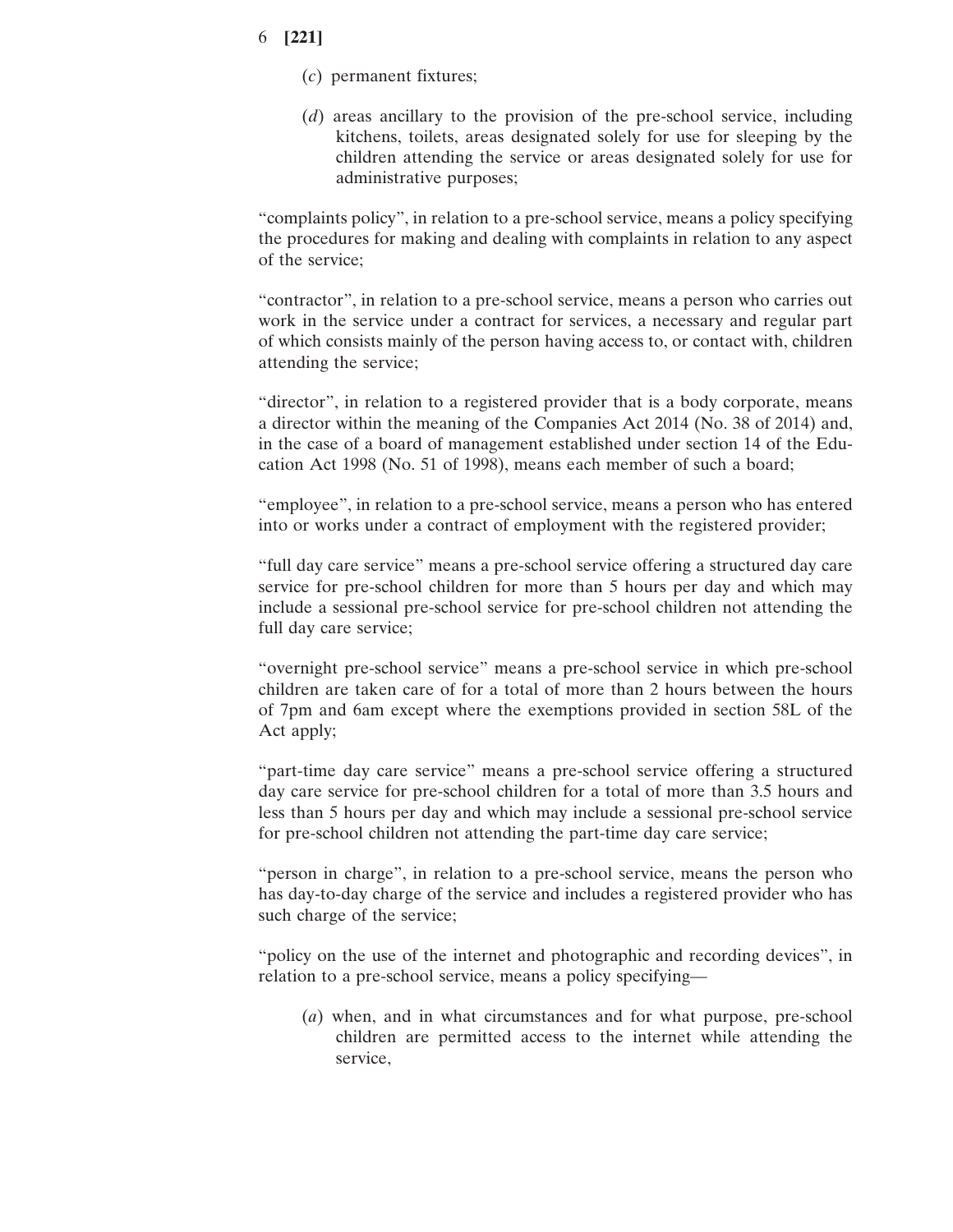- (*b*) when, and in what circumstances and for what purpose, the use of photographic or recording devices is permitted in the service,
- (*c*) by whom, and in what circumstances, the viewing of, the listening to or the retention of a photograph or recording of a pre-school child while attending the service is permitted, and
- (*d*) the form of the consent required to be given by a parent or guardian of a pre-school child before the child may be permitted access to the internet or be photographed or recorded in accordance with paragraphs  $(a)$  and  $(b)$ ;

"premises", in relation to a pre-school service, includes a building or part of a building, and any out-offices, yard, garden or land appurtenant thereto or usually enjoyed therewith in which the service is being or is proposed to be carried on;

"pre-school service in a drop-in centre" means a pre-school service offering day care to pre-school children which is used exclusively on an intermittent basis;

"record" means any record kept or retained in pursuance of these Regulations including any electronic record, book, card, form, tape, film, note or any record in permanent form including a record that is not in a legible form but which is capable of being reproduced in a legible form;

"register" means the register established and maintained in accordance with section 58C of the Act;

"registered medical practitioner" has the same meaning as it has in the Medical Practitioners Act 2007;

"registered provider", in relation to a pre-school service, means the person whose name is entered in the register in accordance with section 58C of the Act as providing that pre-school service;

"sessional pre-school service" means a pre-school service offering a planned programme to pre-school children for a total of not more than 3.5 hours per session;

"temporary pre-school service" means a pre-school service offering day care to children exclusively on a temporary basis;

"unpaid worker", in relation to a pre-school service, means a person who works in the service but who is not remunerated for such work by the registered provider.

- (2) Notwithstanding the definition of "employee" in paragraph  $(1)$ 
	- (*a*) the reference to "employee" in Regulation  $9(1)(c)$  shall be construed as including a reference to the registered provider where he or she works in the service, and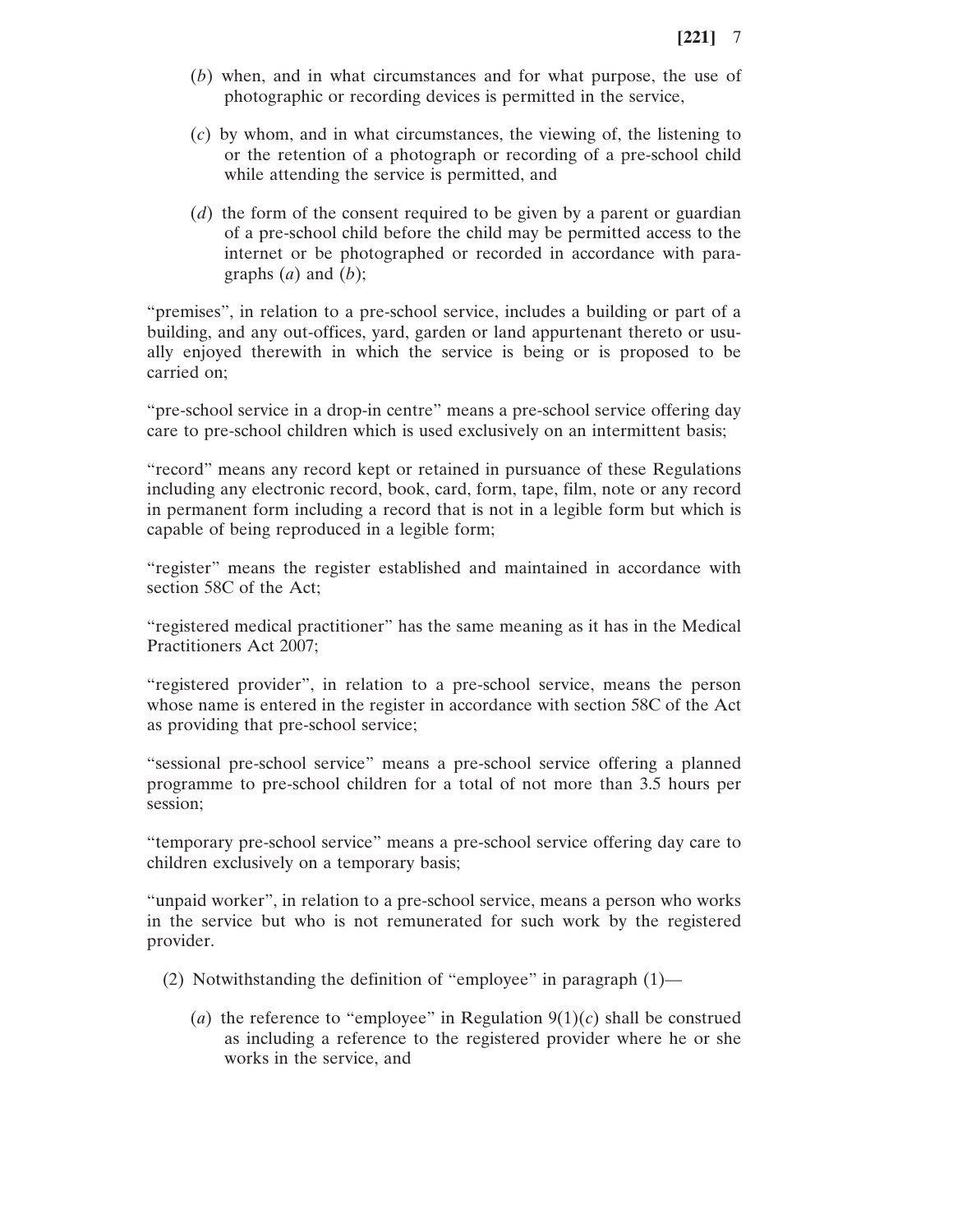(*b*) the references to "employee" in Regulations 9(4) and 24(1), (2) and (3) shall be construed as including references to the registered provider.

#### *Revocation*

3. The Child Care (Pre-School Services) (No. 2) Regulations 2006 (S.I. No. 604 of 2006) are revoked.

#### *Prescribed early years service*

4. A pre-school service shall be a prescribed early years service for the purposes of Part VIIA of the Act.

#### *Fees*

5. (1) Subject to this Regulation, the fee specified in column (3) of Schedule 1 opposite a particular reference number specified in column (1) of that Schedule is prescribed for the purposes of section  $58D(3)$  as the fee to accompany an application under section 58D(2) (the "application fee") in respect of a class of pre-school service specified in column (2) thereof at that reference number.

(2) Subject to paragraph (3), where a registered provider provides more than one class of pre-school service in a pre-school service, the application fee payable by the registered provider shall be the highest fee applicable to the classes of pre-school service provided in that service.

(3) Where a childminding service includes an overnight service the application fee payable by the childminder shall be the fee applicable to a childminding service.

(4) An amount equal to the application fee payable in respect of a pre-school service other than a temporary pre-school service is prescribed, subject to paragraph (5), for the purposes of section  $58B(2)(d)$  as the fee payable annually by the pre-school service towards the cost of inspections under Part VIIA (the "annual fee").

(5) No annual fee shall be payable by a registered provider in the year in which the registered provider makes an application for registration in respect of the pre-school service.

(6) The Agency shall, on an annual basis, notify the registered provider of the annual fee to be paid to it by that provider in respect of the pre-school service and such fee shall be payable on or before 30 September of the year concerned.

### PART II

#### Registration and Register

#### *Registration of pre-school service*

6. (1) The form set out in Schedule 2 is prescribed for the purposes of section 58D(3) for pre-school services other than temporary pre-school services.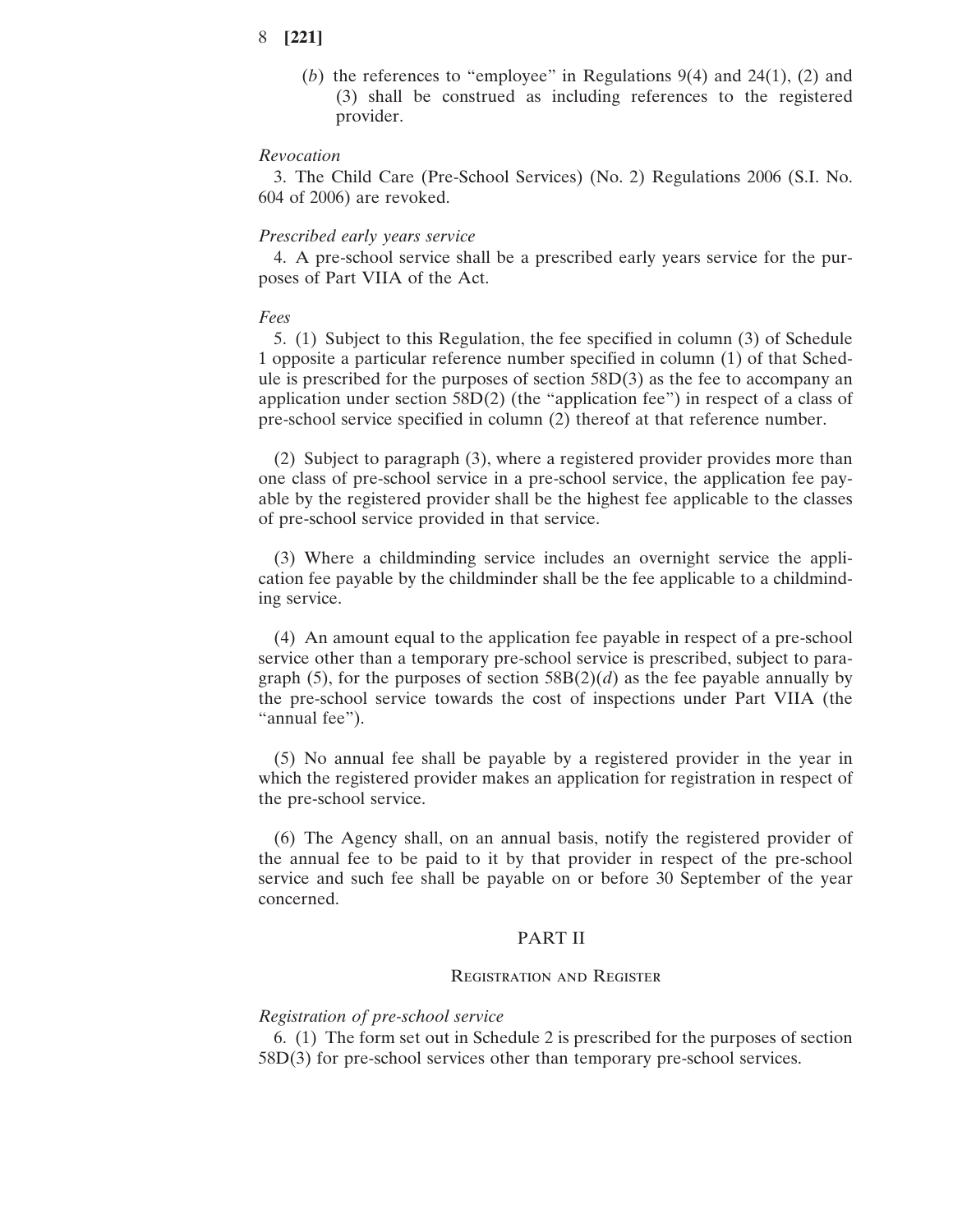(2) The form set out in Schedule 3 is prescribed for the purposes of section 58D(3) for temporary pre-school services.

(3) A person who proposes to provide a pre-school service other than a temporary pre-school service shall make an application under section 58D(2) in respect of the pre-school service at least 3 months before the person proposes to commence the service.

(4) A person who proposes to provide a temporary pre-school service shall make an application under section 58D(2) in respect of the pre-school service at least 21 days before the person proposes to commence the service.

(5) A person making an application under section 58D(2) shall enclose with the form set out in Schedule 2 or 3—

- (*a*) a copy of the vetting disclosure received from the National Vetting Bureau of the Garda Síochána in accordance with the Act of 2012 in respect of—
	- (i) the person,
	- (ii) where the person is a body corporate, each director of the body, and
	- (iii) where the person in charge is different to the registered provider, the person in charge,
- (*b*) in so far as is practicable, where a person specified in clause (i), (ii) or (iii) of paragraph (*a*) has lived in a state other than the State for a period of longer than 6 consecutive months, vetting information in respect of the person obtained from the police authorities in that state,
- (*c*) 2 references in writing in respect of himself or herself that demonstrate that he or she is a suitable person to provide a pre-school service, including one from his or her most recent employer, if any, or where the person is a body corporate, two such references in respect of each director of the body,
- (*d*) a floor plan of the interior design of the premises—
	- (i) setting out each room on the premises, and
	- (ii) specifying the dimensions of each room intended for inclusion in the calculation of clear floor space under Regulation 30 and the amount of clear floor space in each such room,
- (*e*) a floor plan of the external areas, if any, of the premises available for the use of children attending the service,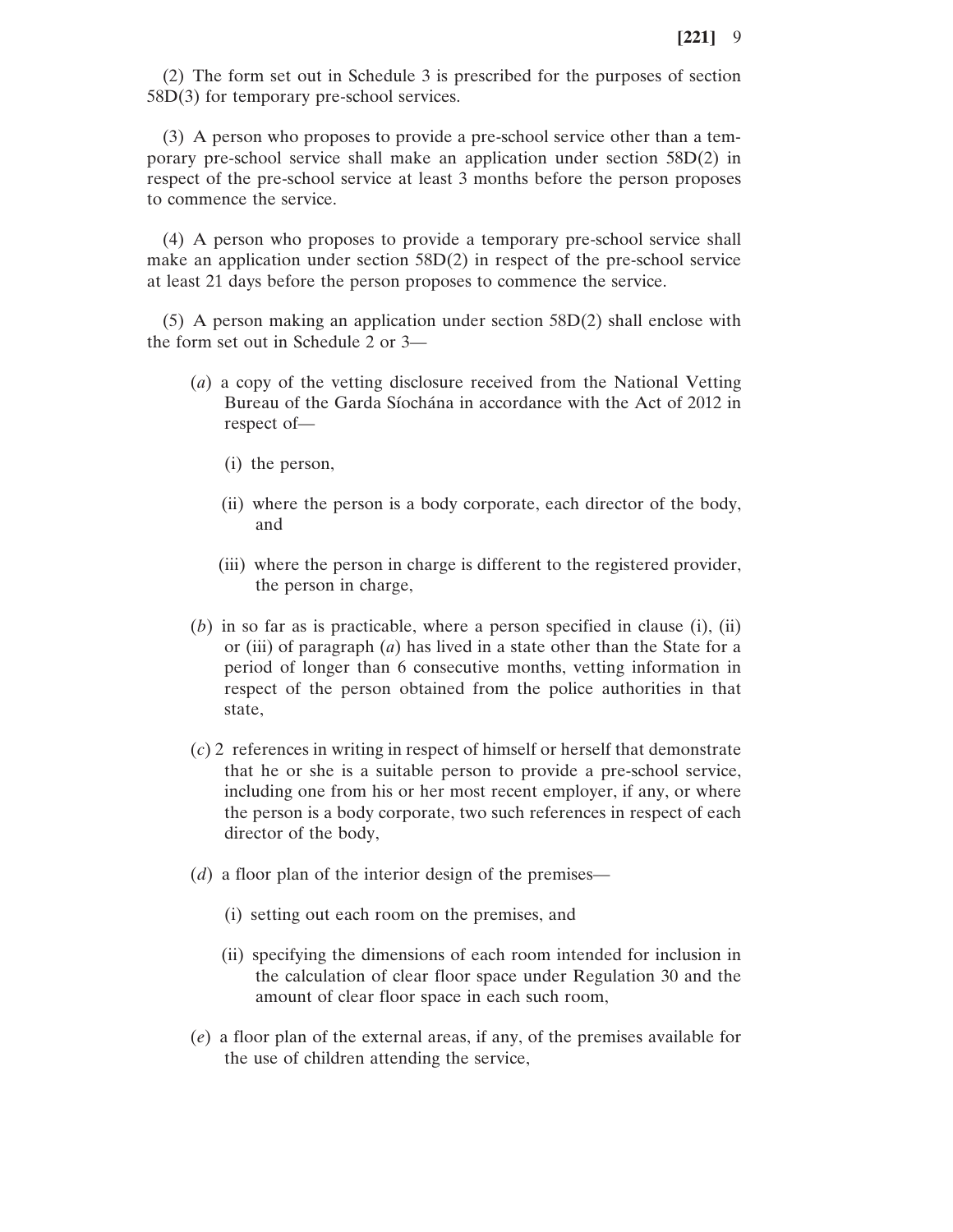- 10 **[221]**
	- (*f*) such documentation as demonstrates that the person making the application has valid and appropriate insurance cover for the pre-school service, and
	- $(g)$  a copy of-
		- (i) the policies, procedures and statements specified in subparagraphs (*a*) to (*f*) of paragraph 1 of Schedule 5, and
		- (ii) the safety statement (within the meaning of the Safety, Health and Welfare at Work Act 2005) of the service (if any).

(6) Where an application is made pursuant to section 58D by the registered provider of a pre-school service or by a person who proposes to provide a preschool service, the Agency, prior to deciding whether to register the provider concerned pursuant to subsection (5) of that section—

- (*a*) shall assess the information provided by the person applying, and
- (*b*) may visit the premises where the pre-school service is being, or is proposed to be, provided, as the case may be.

#### *Register*

7. (1) The register shall be available for inspection by members of the public by means of the internet.

(2) The following details, in addition to those specified in section 58C(2), are prescribed for the purposes of that section as to be contained in the register:

- (*a*) the name, if any, of the pre-school service;
- (*b*) the name of the person in charge of the pre-school service (if different to the registered provider);
- (*c*) the date from which the registration of the pre-school service takes effect (if different from the date of registration);
- (*d*) in the case of an application in respect of a temporary pre-school service, the dates on which the service is to be provided;
- (*e*) whether the pre-school service offers one or more of the following classes of service:
	- (i) childminding service;
	- (ii) full day care service;
	- (iii) overnight pre-school service;
	- (iv) part-time day care service;
	- (v) pre-school service in a drop-in centre;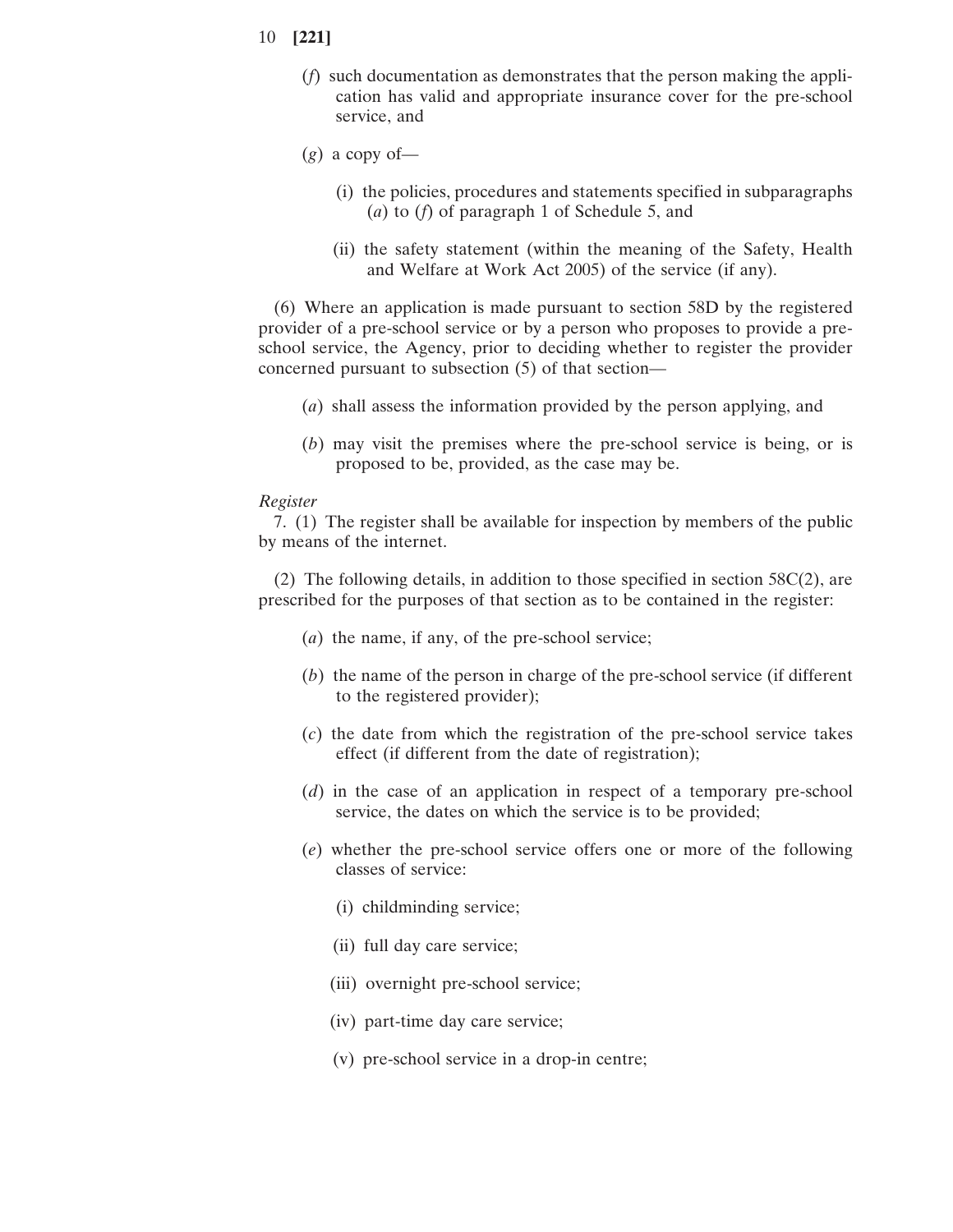- (vi) temporary pre-school service;
- (vii) sessional pre-school service;
- (*f*) the age profile of children for which the service is registered to provide services;
- (*g*) any condition attached to registration.

#### *Notification of change in circumstances*

8. (1) A registered provider of a pre-school service other than a temporary pre-school service shall, subject to paragraph (3), notify the Agency in writing of any proposed change in the details in relation to the pre-school service contained in the register pursuant to section  $58C(2)$  of the Act or Regulation 7(2) at least 60 days before it is proposed that the change would take effect.

(2) A registered provider of a temporary pre-school service shall, subject to paragraph (3), notify the Agency in writing of any proposed change in the details in relation to the pre-school service contained in the register pursuant to section 58C(2) of the Act or Regulation 7(2) at least 7 days before it is proposed that the change would take effect.

(3) Where a registered provider has been unable for good and proper reason to notify the Agency within the time specified in paragraph (1) or (2), as the case may be, of a change in the details in relation to the pre-school service contained in the register pursuant to section 58C(2) of the Act or Regulation 7(2), the registered provider shall notify the Agency in writing of the change as soon as possible thereafter.

(4) The form set out in Schedule 4 is prescribed for the purposes of a notification under paragraph  $(1)$ ,  $(2)$  or  $(3)$ .

(5) A registered provider of a pre-school service other than a temporary preschool service who ceases to carry on the pre-school service shall, not later than 28 days after the cessation of the service, give notice in writing to the Agency of the cessation.

#### PART III

#### MANAGEMENT AND STAFF

*Management and recruitment*

- 9. (1) A registered provider shall ensure that—
	- (*a*) the service has a designated person in charge and a named person who is able to deputise as required,
	- (*b*) at all times during the period when the pre-school service is being carried on, the designated person in charge or the named person referred to in subparagraph (*a*) is on the premises, and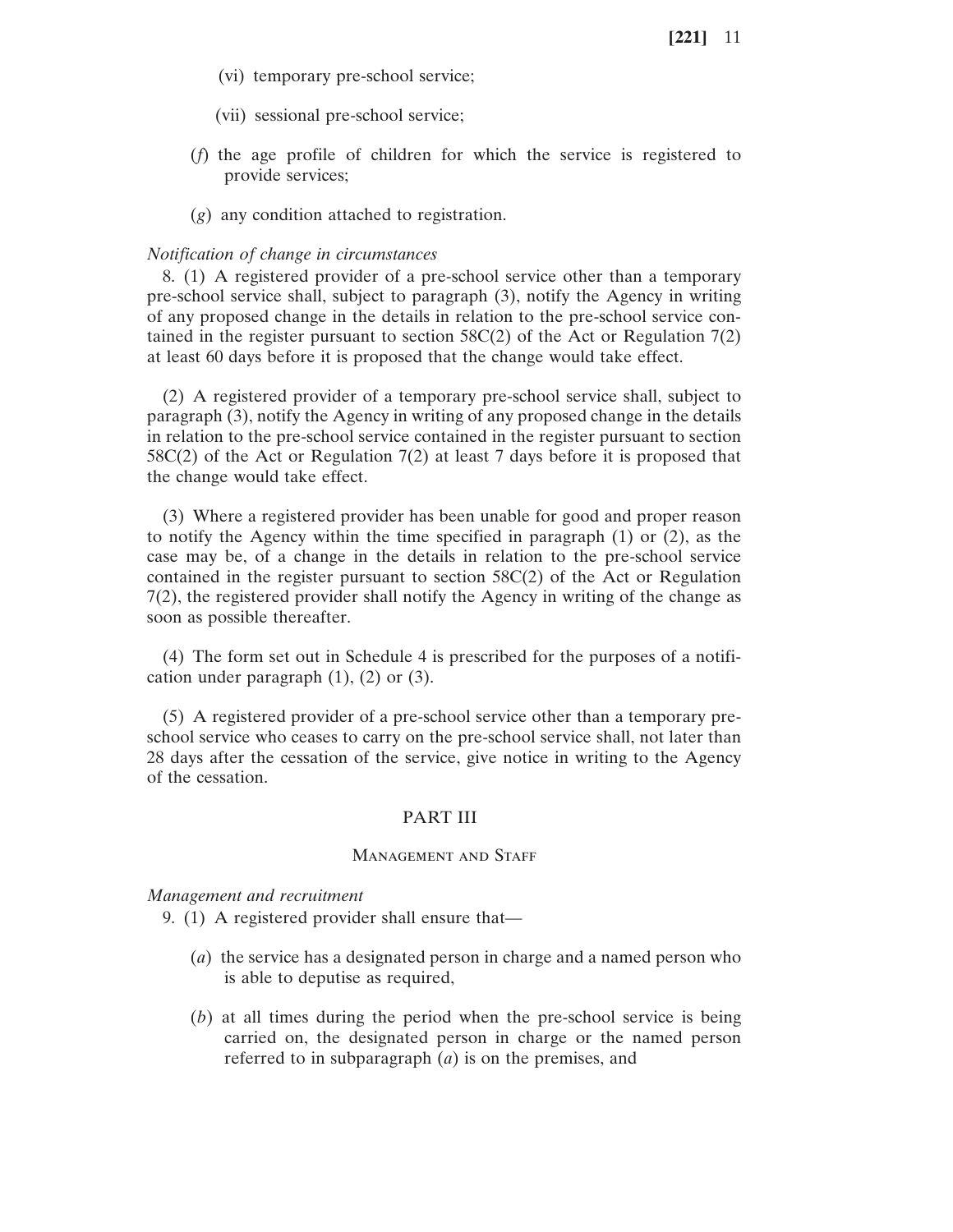(*c*) there is a clear management structure in the service that identifies the lines of authority and accountability in the service and the specific roles and responsibilities of each employee and unpaid worker.

(2) A registered provider shall ensure that each employee, unpaid worker and contractor is suitable and competent taking into consideration the nature of the needs of children, including by—

- (*a*) consideration of references from the person's past employers, if any, and in particular the most recent employer, if any,
- (*b*) consideration of references from reputable sources in the case of a person who has no past employers,
- (*c*) consideration of the vetting disclosure received from the National Vetting Bureau of the Garda Síochána in accordance with the Act of 2012 in respect of the person, and
- (*d*) ensuring, insofar as is practicable, that where a person has lived in a state other than the State for a period of longer than 6 consecutive months, he or she provides police vetting from the police authorities in that state.

(3) The procedures specified in paragraph (2) shall be carried out prior to any person being appointed, assigned or allowed access to or contact with a child attending the pre-school service.

(4) A registered provider shall ensure that, without prejudice to the generality of paragraph (2) and subject to paragraphs (5) and (6), each employee working directly with children attending the service holds at least a major award in Early Childhood Care and Education at Level 5 on the National Qualifications Framework or a qualification deemed by the Minister to be equivalent.

- (5) Paragraph (4) shall apply—
	- (*a*) on or after 31 December 2016 in respect of pre-school services registered on or before 30 June 2016, and
	- (*b*) on or after the date of registration in respect of all other pre-school services.
- (6) Paragraph (4) shall not apply before 1 September 2021 to a person who—
	- (*a*) has signed a declaration on or before 30 June 2016 to the effect that he or she intends to retire from employment in a pre-school service before 1 September 2021, and
	- (*b*) is in possession of a letter from the Minister confirming that paragraph (4) shall not apply to him or her before that date.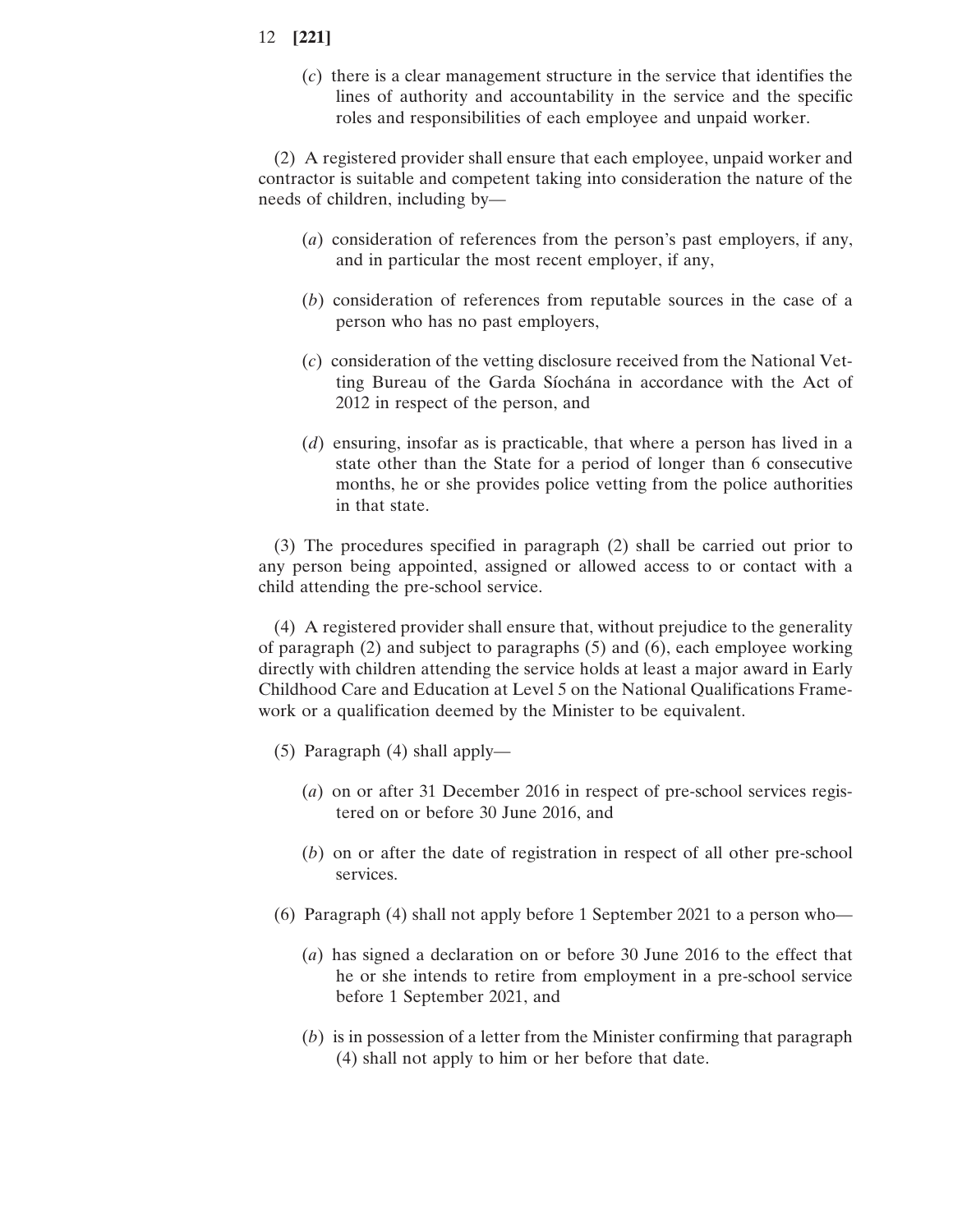(7) A registered provider shall ensure that all employees, unpaid workers and contractors are appropriately supervised and provided with appropriate information, and where necessary training, including in relation to the following:

- (*a*) the policies, procedures and statements of the service specified in Schedule 5;
- (*b*) Part VIIA (inserted by section 92 of the Child and Family Agency Act 2013 (No. 40 of 2013)) of the Act, and
- (*c*) these Regulations.

#### *Policies, procedures etc. of pre-school service*

10. A registered provider of a pre-school service shall ensure that the written policies, procedures and statements specified in Schedule 5 are in place for the service.

#### *Staffing levels*

11. (1) Subject to this Regulation, a registered provider shall ensure that there is at all times an adequate number of adults working directly with the children attending the pre-school service.

(2) Subject to paragraphs (4) and (5), a registered provider of a full day care service or a part-time day care service shall ensure that at all times the minimum ratio of adults to children specified in column (3) of Part 1 of Schedule 6 opposite a particular reference number specified in column (1) of that Part in respect of the age range of the children specified in column (2) thereof at that reference number is satisfied.

(3) Subject to paragraph (5), a registered provider of a sessional pre-school service shall ensure that at all times the minimum ratio of adults to children specified in column (3) of Part 2 of Schedule 6 opposite a particular reference number specified in column (1) of that Part in respect of the age range of the children specified in column (2) thereof at that reference number is satisfied.

(4) Subject to paragraph (5), where a registered provider contemporaneously provides—

- (*a*) a sessional pre-school service, and
- (*b*) a full day care service or a part-time day care service, or both,

the minimum ratio of adults to children applicable for the duration of the sessional pre-school service in respect of the children attending that service shall be the ratio specified in paragraph (3).

(5) Paragraphs (2) to (4) shall not apply before 1 September 2016 in respect of IMEB accredited services.

(6) A registered provider of a pre-school service in a drop-in centre or a temporary pre-school service shall ensure that at all times the minimum ratio of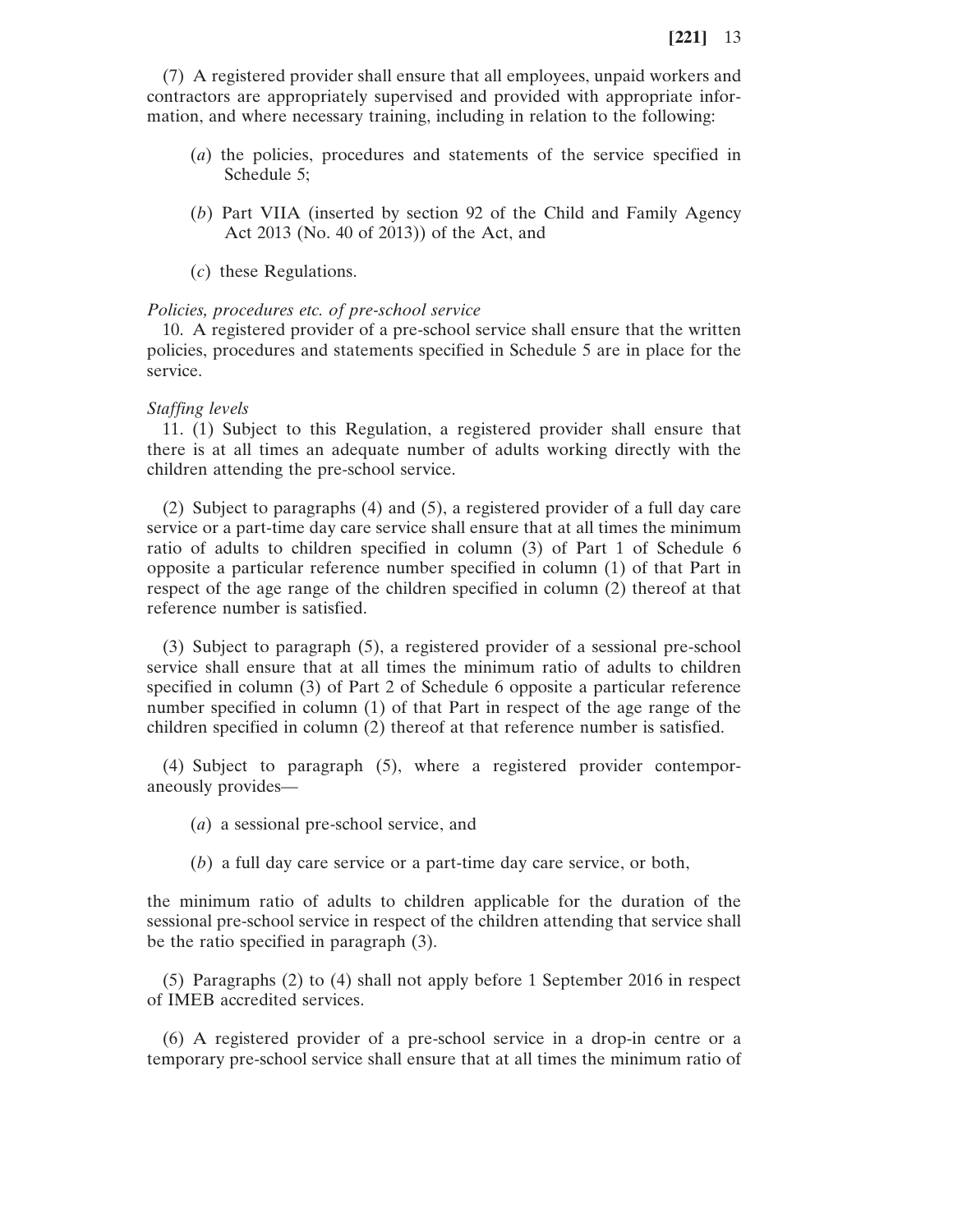adults to children specified in column (3) of Part 3 of Schedule 6 opposite a particular reference number in column (1) of that Part in respect of the age range of the children specified in column (2) thereof at that reference number is satisfied.

(7) A registered provider of an overnight pre-school service shall ensure that at all times the minimum ratio of adults to children specified in column (3) of Part 4 of Schedule 6 opposite a particular reference number in column (1) in respect of the age range of the children specified in column (2) thereof at that reference number is satisfied.

- (8) Without prejudice to paragraphs  $(2)$  to  $(7)$ 
	- (*a*) a registered provider of a pre-school service other than a child-minding service or a sessional pre-school service shall ensure that there are at least 2 adults on the premises at all times,
	- (*b*) a childminder shall ensure that a second person familiar with the operation of the service and in a position to provide assistance to the childminder in operating the service is, at all times, within close distance of the service and available to attend the service to assist the childminder in the event of an emergency, and
	- (*c*) a registered provider of a sessional pre-school service shall ensure that, where the person in charge operates the service single-handedly, a second person familiar with the operation of the service and in a position to provide assistance to the person in charge in operating the service is, at all times, within close distance of the service and available to attend the service to assist the person in charge in the event of an emergency.

(9) In assessing compliance with the adult:child ratios specified in Schedule 6, unpaid workers and, where applicable, the person referred to in Regulation 24(2), shall not be taken into account.

(10) In this Regulation—

"IMEB" means the Irish Montessori Education Board Trust Limited;

"IMEB accredited service" means a full day care service, a part-time day care service or a sessional pre-school service that is accredited by IMEB.

#### *Childminders*

12. (1) A childminder shall ensure that—

- (*a*) there are no more than 5 pre-school children in his or her care at any given time, including his or her own pre-school children,
- (*b*) subject to paragraph (2), there are no more than 2 children under the age of 15 months in his or her care at any given time, including his or her own pre-school children, and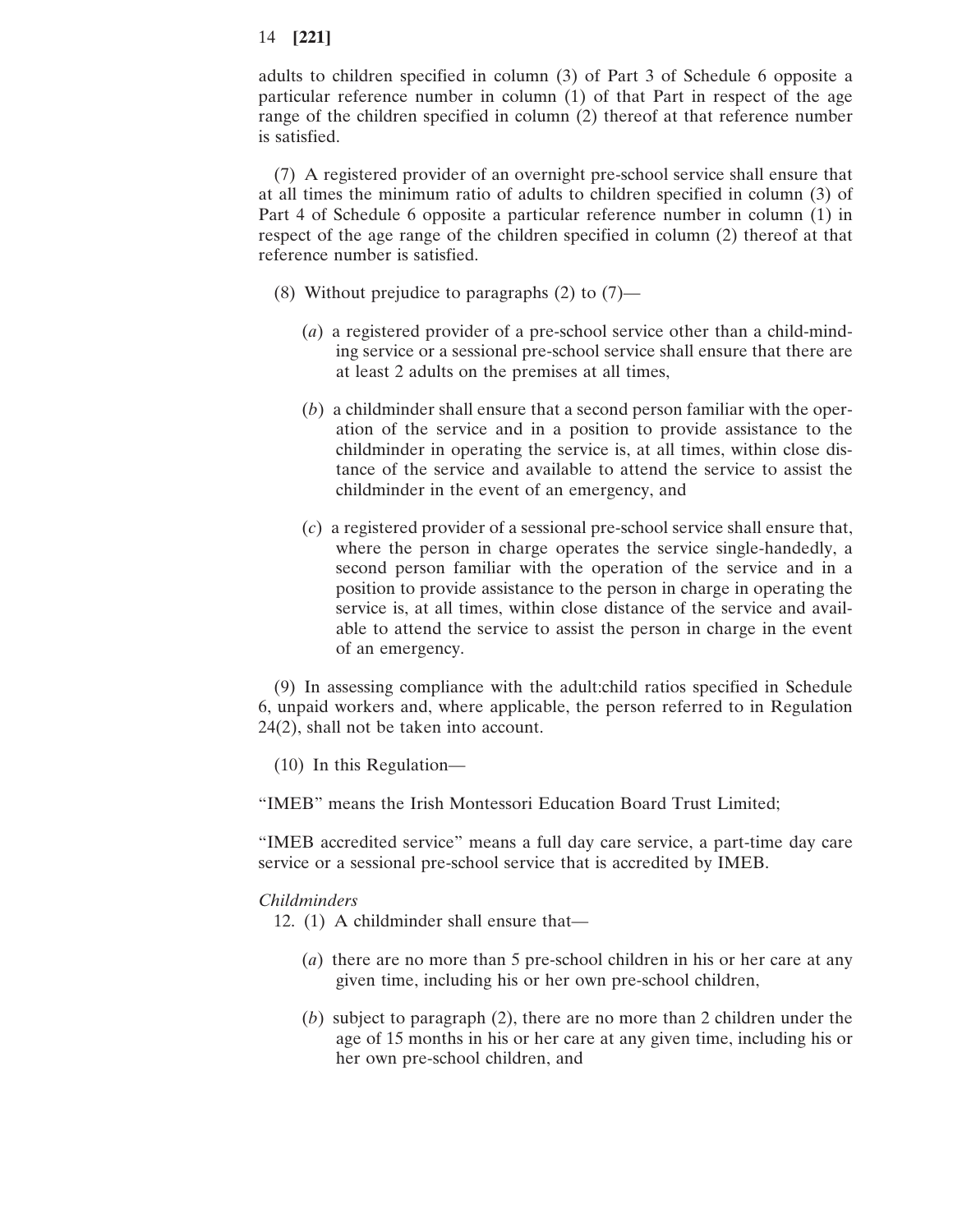(*c*) there is a working telephone on the premises.

(2) A childminder may have more than 2 children under the age of 15 months in his or her care at any given time where all such children are siblings of each other.

#### *Temporary pre-school services and pre-school services in drop-in centres*

13. (1) A registered provider of a temporary pre-school service or a preschool service in a drop-in centre shall ensure there are no more than 24 children attending the service at any given time.

(2) A registered provider of a temporary pre-school service shall ensure that no child attends the service for longer than 8 hours consecutively.

(3) A registered provider of a pre-school service in a drop-in centre shall ensure that no child attends the service for longer than 2 hours consecutively.

#### *Review of pre-school service*

14. A registered provider of a pre-school service other than a temporary preschool service shall ensure that—

- (*a*) at regular intervals, being intervals of not more than one year, a review is carried out in respect of the quality and safety of care provided by the pre-school service to pre-school children attending the service, including a review of the policies, procedures and statements of the service, and
- (*b*) a record of each such review is maintained for a period of 3 years after the review is carried out.

#### PART IV

#### Information and Records

#### *Record of pre-school child*

15. (1) A registered provider of a pre-school service other than a pre-school service in a drop-in centre or a temporary pre-school service shall ensure that a record in writing is kept in respect of each pre-school child attending the service containing the following particulars:

- (*a*) the name and date of birth of the child;
- (*b*) the date on which the child first attended the service;
- (*c*) the date on which the child ceased to attend the service;
- (*d*) the name and address of a parent or guardian of the child and a telephone number where that parent or guardian or a relative or friend of the child can be contacted during the hours of operation of the service;
- (*e*) authorisation for the collection of the child;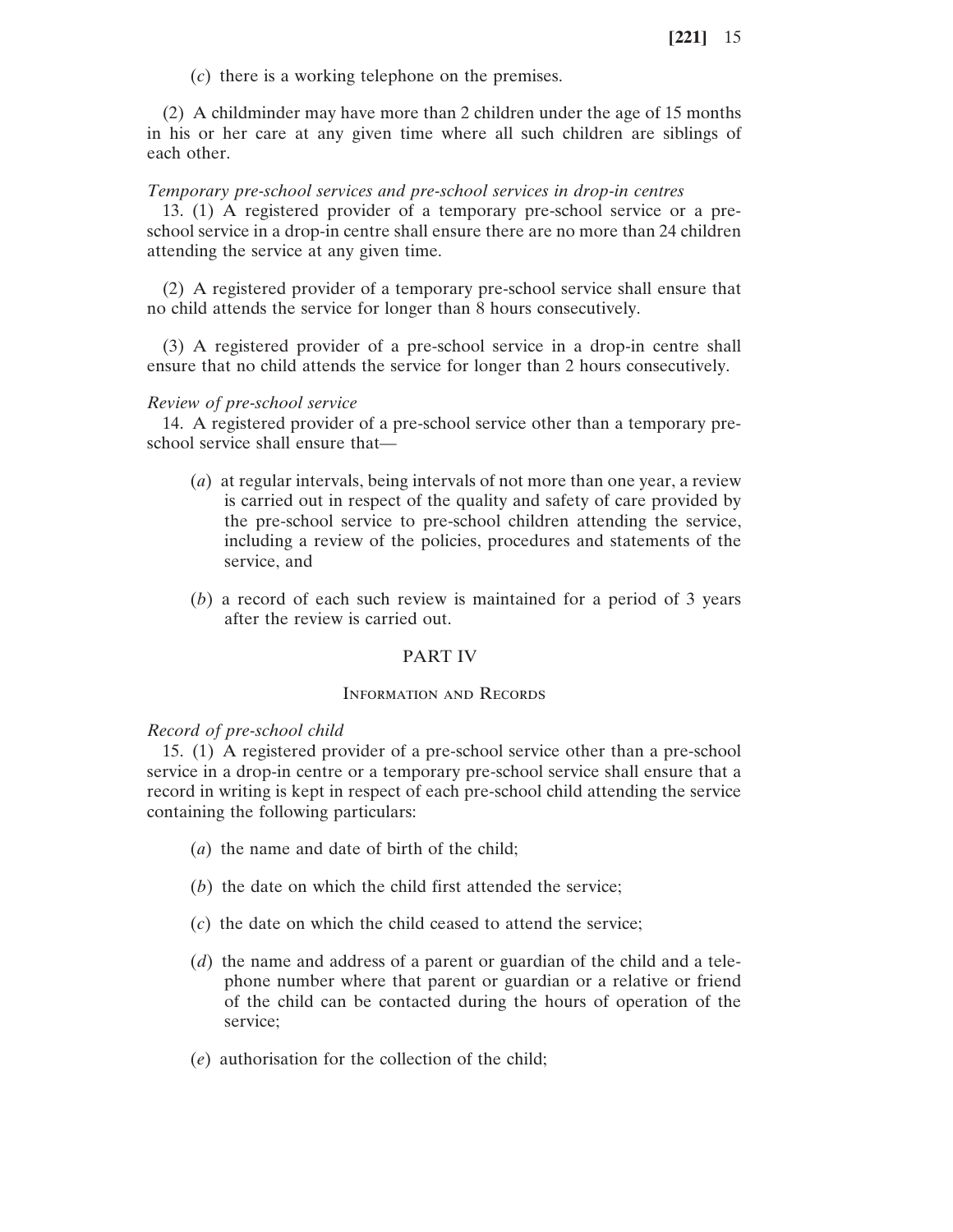- 16 **[221]**
	- (*f*) details of any illness, disability, allergy or special need of the child, together with all the information relevant to the provision of special care or attention;
	- (*g*) the name and telephone number of the child's registered medical practitioner;
	- (*h*) record of immunisations, if any, received by the child;
	- (*i*) written parental consent for appropriate medical treatment of the child in the event of an emergency.

(2) A registered provider of a pre-school service in a drop-in centre or of a temporary pre-school service shall ensure that a record in writing is kept in respect of each pre-school child attending the service containing the particulars specified in subparagraphs (*a*), (*d*), (*e*) and (*f*) of paragraph (1).

(3) A record in writing referred to in paragraph (1) or (2) shall be open to inspection on the premises by—

- (*a*) a parent or guardian of a pre-school child but only in respect of the record relating to that child,
- (*b*) an employee who is authorised in that behalf by the registered provider, and
- (*c*) an authorised person.

(4) A registered provider shall ensure that a record in writing referred to in paragraph (1) is retained for a period of 2 years from the date on which the child to whom it relates ceases to attend the service.

(5) A registered provider shall ensure that a record in writing referred to in paragraph (2) is retained for a period of 2 years from the date on which the child attends the service.

#### *Record in relation to pre-school service*

16. (1) A registered provider shall ensure that a record in writing is kept of the following information in relation to the service:

- (*a*) the name, position, qualifications and experience of the person in charge and of every other employee, unpaid worker and contractor;
- (*b*) details of the class of service and the age profile of children for which the service is registered to provide services;
- (*c*) details of the adult:child ratios in the service;
- (*d*) the type of care or programme provided in the service;
- (*e*) the facilities available;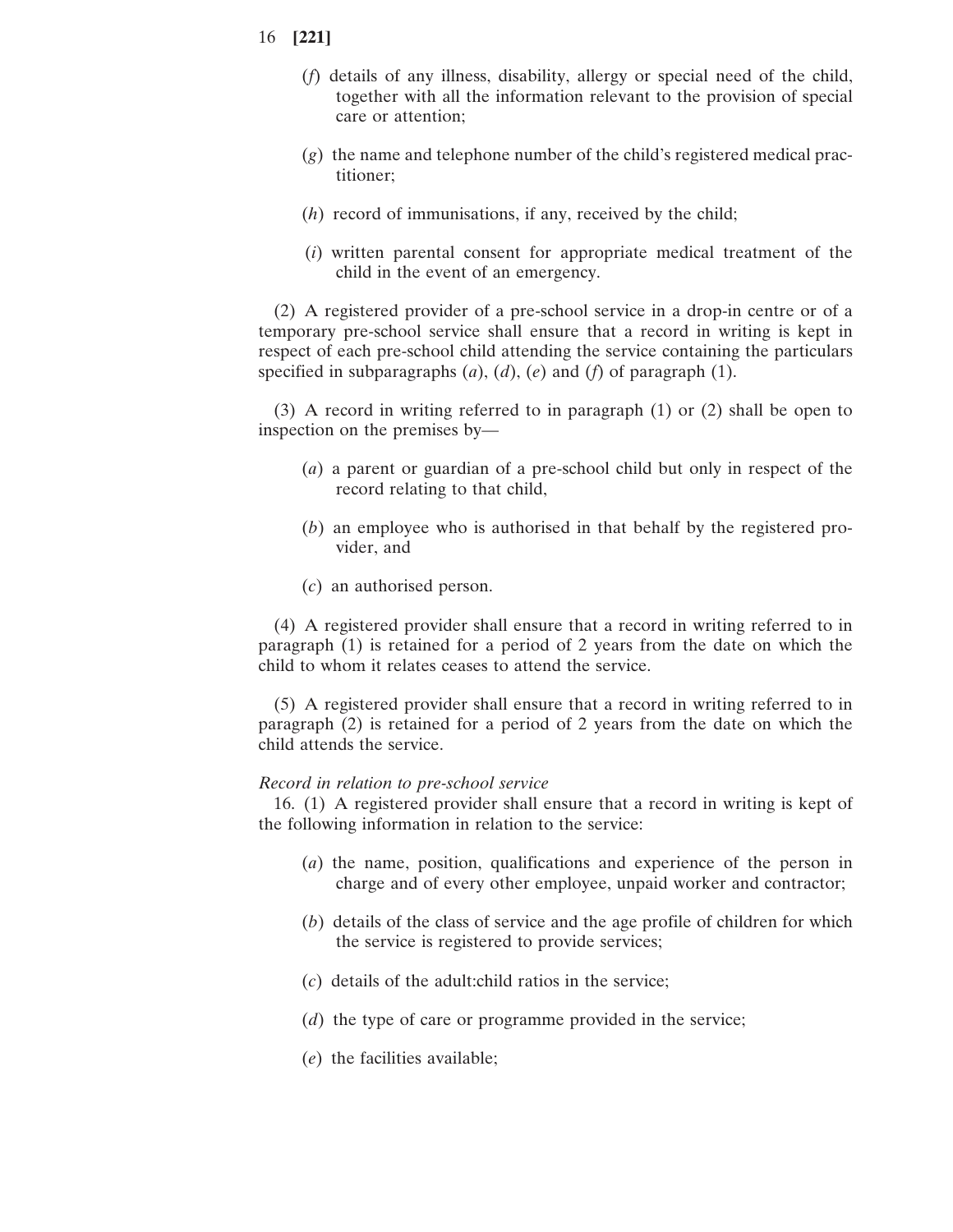- (*f*) the opening hours and fees;
- (*g*) the policies, procedures and statements the service is required to maintain in accordance with Regulation 10;
- (*h*) details of attendance by each pre-school child on a daily basis;
- (*i*) details of staff rosters on a daily basis;
- (*j*) details of any medication administered to a pre-school child attending the service with signed parental consent;
- (*k*) details of any accident, injury or incident involving a pre-school child attending the service.
- (2) A registered provider shall ensure that—
	- (*a*) all documents and records relating to references and Garda and police vetting obtained under Regulation 9(2) are retained for a period of 5 years from the date on which the person to whom the document or record relates commences working in the service, and
	- (*b*) a record referred to in subparagraph (*h*), (*j*) or (*k*) of paragraph (1) is retained for a period of 2 years from the date on which the child to whom it relates ceases to attend the service, or in the case of a preschool service in a drop-in centre or of a temporary pre-school service, for a period of 2 years from the date on which the child attends the service.

(3) A record referred to in paragraph (1) shall be open to inspection on the premises, and the documents and records referred to in paragraph  $(2)(a)$  shall be open to inspection whether on the premises or elsewhere, by an authorised person.

(4) A record referred to in paragraph (1) shall be open to inspection on the premises by a parent or guardian of a child but only in respect of information concerning that child.

(5) For the purposes of operating the pre-school service, a record referred to in paragraph (1) shall be open to inspection on the premises by an employee who is authorised in that behalf by the registered provider.

#### *Information for parents*

17. A registered provider shall ensure that a parent or guardian of a child proposing to attend the service is provided with the information referred to in subparagraphs (*a*) to (*g*) of Regulation 16(1).

#### *Copy of Act etc*

18. A registered provider shall ensure that a copy of Part VIIA (inserted by section 92 of the Child and Family Agency Act 2013 (No. 40 of 2013)) of the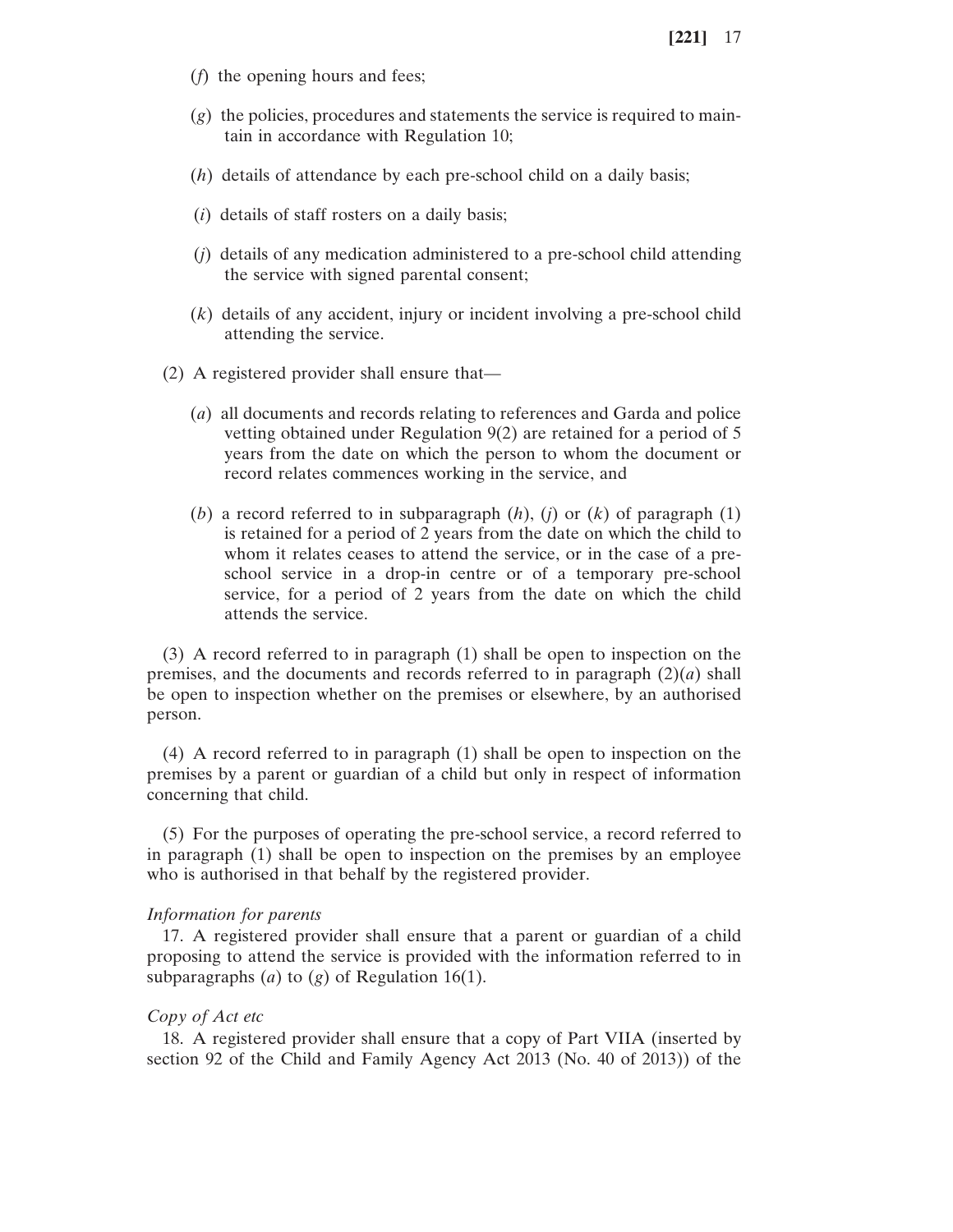Act and of these Regulations is kept on the premises and the said copies shall be open to inspection on the premises by—

- (*a*) a parent or guardian of a child attending or proposing to attend the service,
- (*b*) an employee, unpaid worker or contractor, and
- (*c*) an authorised person.

#### PART V

#### Care of Child in Pre-School Service

#### *Health, welfare and development of child*

19. (1) A registered provider shall, in providing a pre-school service, ensure that—

- (*a*) each child's learning, development and well-being is facilitated within the daily life of the pre-school service through the provision of the appropriate activities, interaction, materials and equipment, having regard to the age and stage of development of the child, and
- (*b*) appropriate and suitable care practices are in place in the pre-school service, having regard to the number of children attending the service and the nature of their needs.

(2) A registered provider shall ensure that no corporal punishment is inflicted on a pre-school child whilst attending the service.

(3) A registered provider shall ensure that no practices that are disrespectful, degrading, exploitive, intimidating, emotionally or physically harmful or neglectful are carried out in respect of a pre-school child whilst attending the service.

- (4) A registered provider shall ensure that a pre-school child shall not be—
	- (*a*) permitted access to the internet,
	- (*b*) photographed, or
	- (*c*) recorded,

while attending the pre-school service other than in accordance with the terms of the consent of a parent or guardian given in the form specified in the service's policy on the use of the internet and photographic and recording devices.

#### *Facilities for rest and play*

- 20. (1) Subject to this Regulation, a registered provider shall ensure that—
	- (*a*) having regard to the number of pre-school children attending the service, their respective ages and the amount of time they spend on the premises, there are adequate and suitable facilities for each child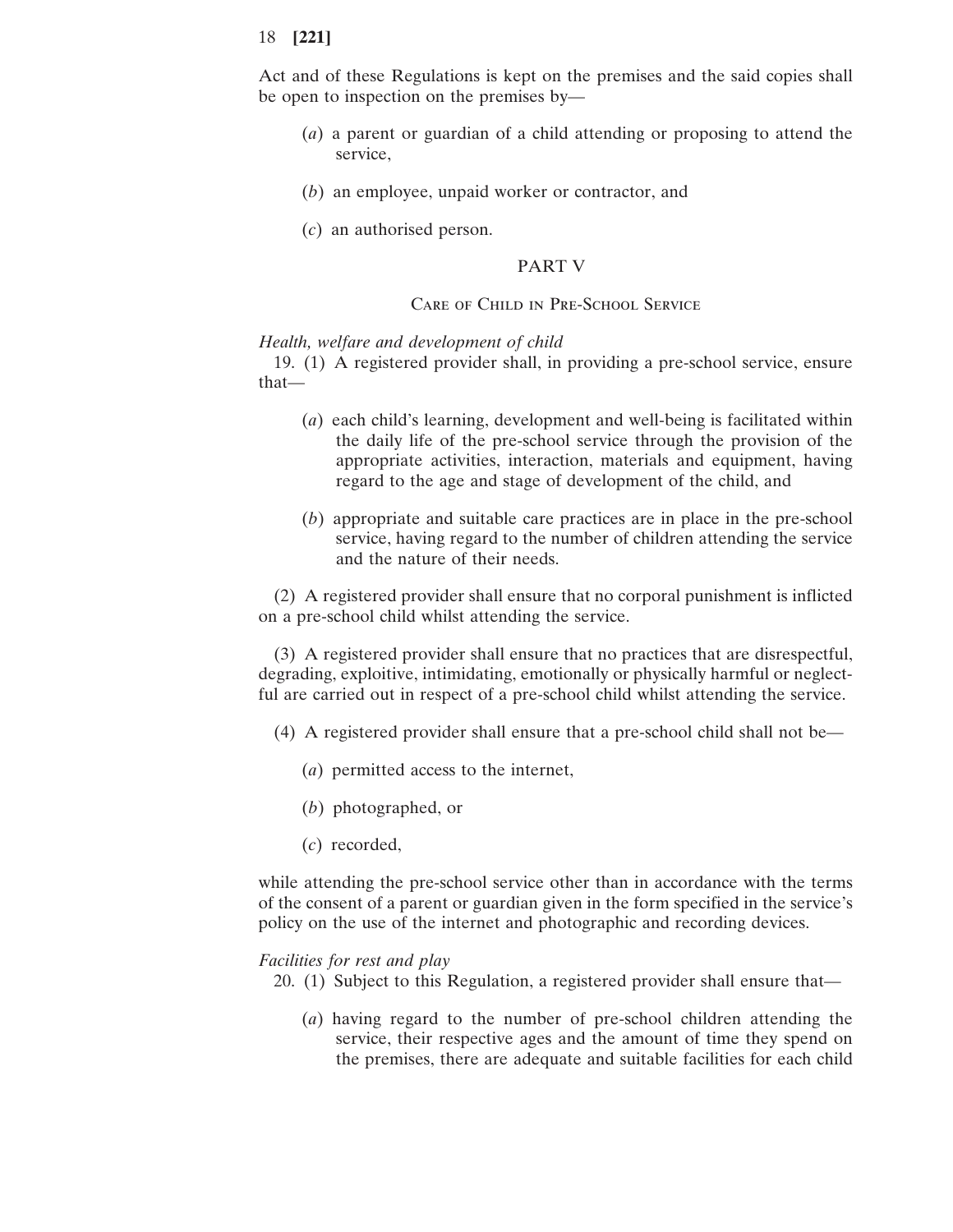to play indoors and, where required by these Regulations, outdoors, during the day, and

- (*b*) there are adequate and suitable facilities for a pre-school child to rest during the day, and in the case of an overnight pre-school service, during the day and the night.
- (2) A registered provider—
	- (*a*) of a full day care service, a part-time day care service, a sessional preschool service or a childminding service that is registered for the first time on or after 30 June 2016, or
	- (*b*) of a full day care service, a part-time day care service, a sessional preschool service or a childminding service that moves premises on or after 30 June 2016,

shall ensure that a suitable, safe and secure outdoor space to which the preschool children attending the service have access on a daily basis is provided on the premises.

(3) A registered provider of a full day care service, a part-time day care service or a childminding service, other than such a service to which paragraph (2) applies, shall ensure that—

- (*a*) a suitable, safe and secure outdoor space to which the pre-school children attending the service have access on a daily basis is provided on the premises, or
- (*b*) where no such space is provided, the pre-school children attending the service have access on a daily basis to a suitable outdoor space.

(4) Where outdoor space to which the pre-school children attending the service have access is provided on the premises of a sessional pre-school service other than such a service to which paragraph (2) applies, a temporary pre-school service or a pre-school service in a drop-in centre, the registered provider shall ensure that such outdoor space is suitable, safe and secure.

(5) Where pre-school children attending a sessional pre-school service other than such a service to which paragraph (2) applies, a temporary pre-school service or a pre-school service in a drop-in centre have access to an outdoor space other then such a space specified in paragraph (4), the registered provider shall ensure that such outdoor space is suitable.

#### *Equipment and materials*

21. A registered provider shall ensure that there is adequate and suitable furniture, play and work equipment and materials available on the premises of the pre-school service.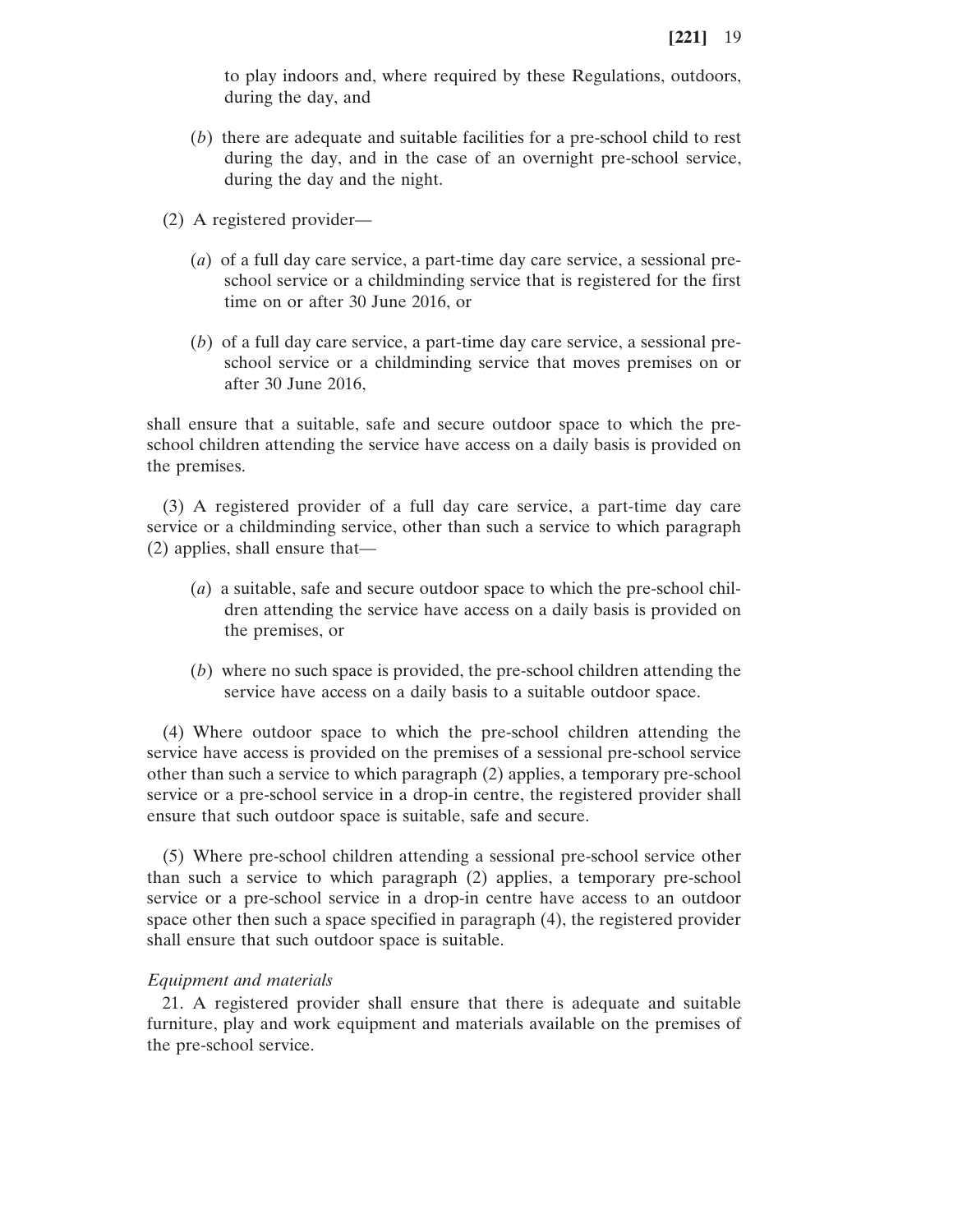# *Food and drink*

22. A registered provider shall ensure that adequate and suitable, nutritious and varied food and drink is available for each pre-school child attending the pre-school service.

#### PART VI

#### **SAFETY**

#### *Safeguarding health, safety and welfare of child*

23. A registered provider shall ensure that all reasonable measures are taken to safeguard the health, safety and welfare of a pre-school child attending the service and that the environment of the service is safe.

#### *Checking in and out and record of attendance*

24. (1) A registered provider shall ensure that each pre-school child attending the service is checked in and out of the service by an employee or an unpaid worker.

(2) Where there are more than 15 children attending a pre-school service in a drop-in centre, the registered provider shall ensure that one employee or unpaid worker is assigned responsibility for the checking in and out of children.

- (3) A registered provider shall ensure that—
	- (*a*) no person other than—
		- (i) a pre-school child attending the service,
		- (ii) a person dropping or collecting such a child,
		- (iii) an employee, or
		- (iv) an unpaid worker,

can enter the premises without his or her entry being approved by an employee, and

(*b*) a daily record in writing is kept of the entry on the premises of any such person.

(4) A registered provider shall ensure that a record in writing referred to in paragraph  $(3)(b)$  is retained for a period of one year from the date to which it relates.

#### *First aid*

25. (1) A registered provider shall ensure that a person trained in first aid for children is, at all times, immediately available to the children attending the pre-school service.

(2) A registered provider shall ensure that a suitably equipped first aid box for children—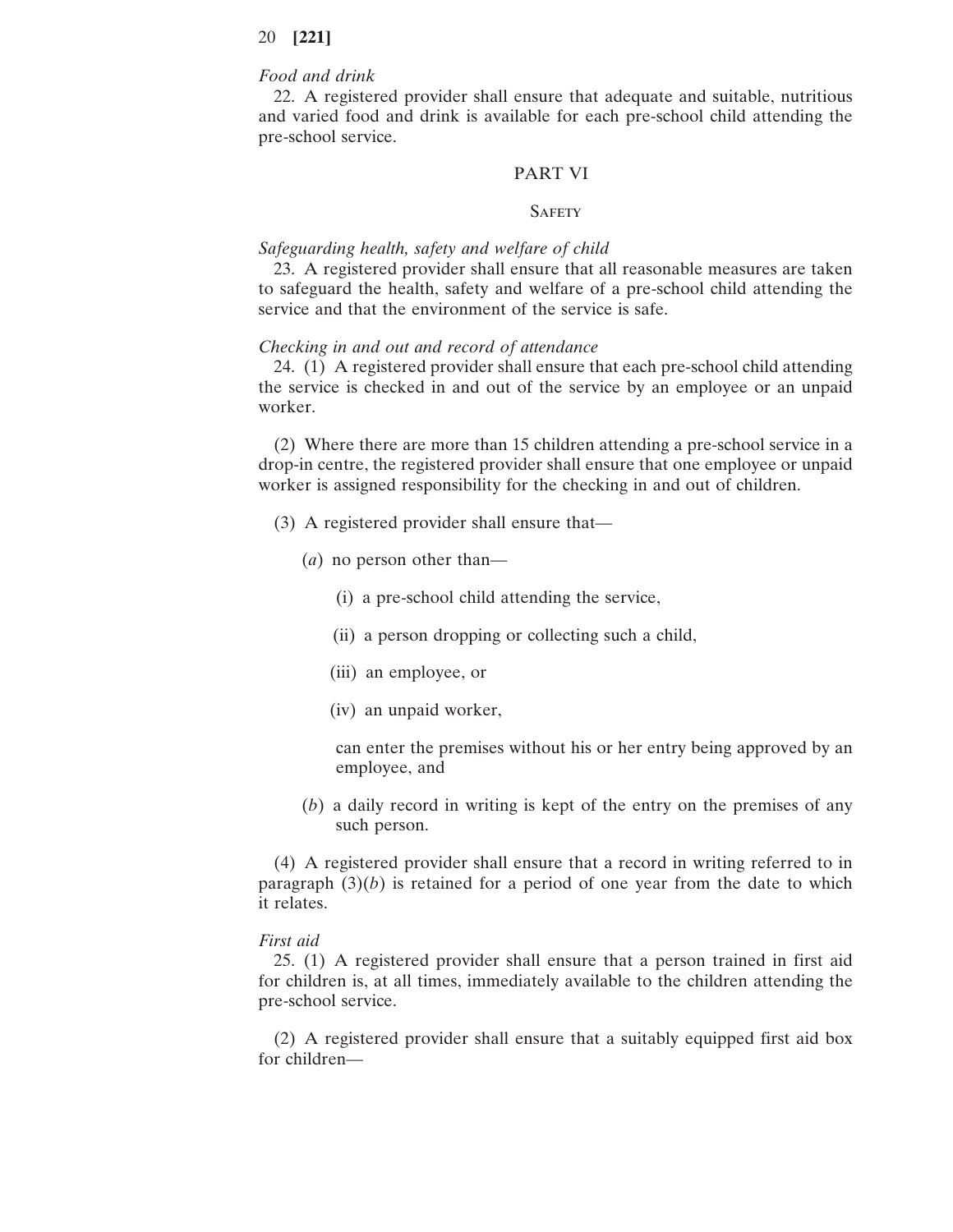- (*a*) is safely stored in an easily accessible and conspicuous position on the premises, and
- (*b*) is available to the children attending the pre-school service at all times.

*Fire safety measures*

26. (1) A registered provider shall ensure that a record in writing is kept of—

- (*a*) any fire drill that takes place in the premises, and
- (*b*) the number, type and maintenance record of fire fighting equipment and smoke alarms in the premises.
- (2) The record referred to in paragraph (1) shall be open to inspection by—
	- (*a*) a parent or guardian of a pre-school child attending or proposing to attend the pre-school service,
	- (*b*) an employee, and
	- (*c*) an authorised person.

(3) A registered provider shall ensure that a record referred to in paragraph (2) is retained for a period of 5 years after its creation.

(4) A notice of the procedures to be followed in the event of fire shall be displayed in a conspicuous position in the premises.

*Supervision*

27. A registered provider shall ensure that pre-school children attending the service are supervised at all times.

#### *Insurance*

28. A registered provider shall ensure that the pre-school service is adequately insured.

## PART VII

#### PREMISES AND SPACE REQUIREMENTS

*Premises*

29. A registered provider shall ensure that the premises of the service are—

- (*a*) of sound and stable structure,
- (*b*) safe and secure,
- (*c*) kept adequately lit, heated and ventilated,
- (*d*) cleaned, maintained and repaired, as required, and
- (*e*) equipped with adequate and suitable sanitary facilities.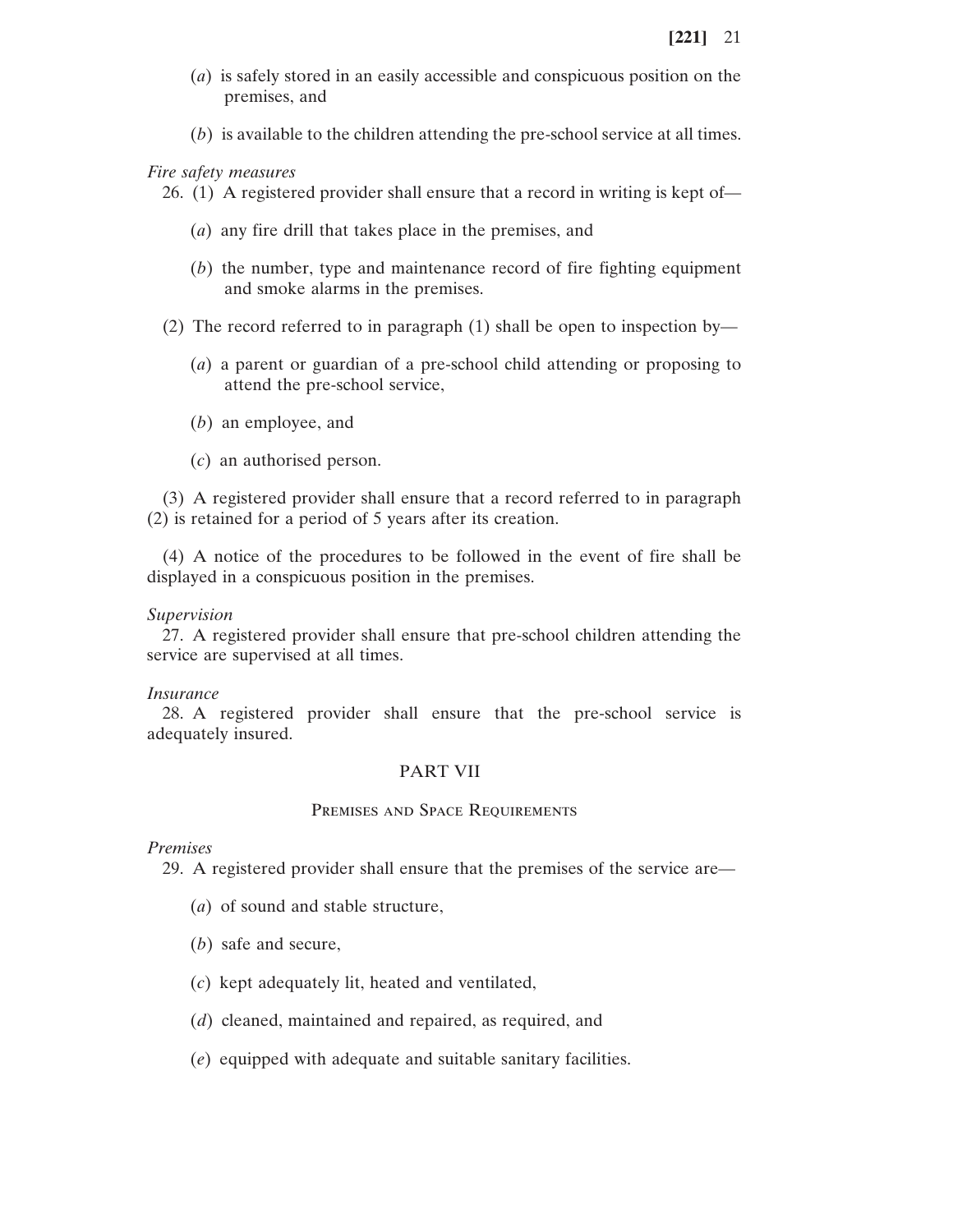#### *Minimum space requirements*

30. (1) Subject to paragraphs (2) to (6), a registered provider shall ensure that adequate clear floor space is available in the premises for the work, play and movement of children attending the pre-school service.

(2) A registered provider of a full day care service or a part-time day care service shall ensure that the minimum amount of clear floor space specified in column (3) of Schedule 7 opposite a particular reference number specified in column (1) of that Schedule in respect of the age range of children specified in column (2) thereof at that reference number is available for each child in that age range attending the service.

(3) A registered provider of a sessional pre-school service or a pre-school service in a drop-in centre shall ensure that a minimum of 1.818 square metres of clear floor space is available for each child attending the service.

(4) Where a registered provider contemporaneously provides—

- (*a*) a sessional pre-school service, and
- (*b*) a full day care service or a part-time day care service, or both,

the minimum clear floor space applicable for the duration of the sessional preschool service in respect of the children attending that service shall be the floor space specified in paragraph (3).

(5) A registered provider of a temporary pre-school service shall ensure that a minimum of 2 square metres of clear floor space is available for each child attending the service.

(6) Subject to paragraph (7), a registered provider of a sessional pre-school service shall ensure that there are no more than 22 children in a room in the service at any time.

(7) Paragraph (6) shall not apply where a registered provider contemporaneously provides—

(*a*) a sessional pre-school service, and

(*b*) a full day care service or a part-time day care service, or both.

#### PART VIII

#### Notifications and complaints

#### *Notification of incidents*

31. A registered provider shall notify the Agency in writing within 3 working days of becoming aware of any of the following incidents occurring in the preschool service: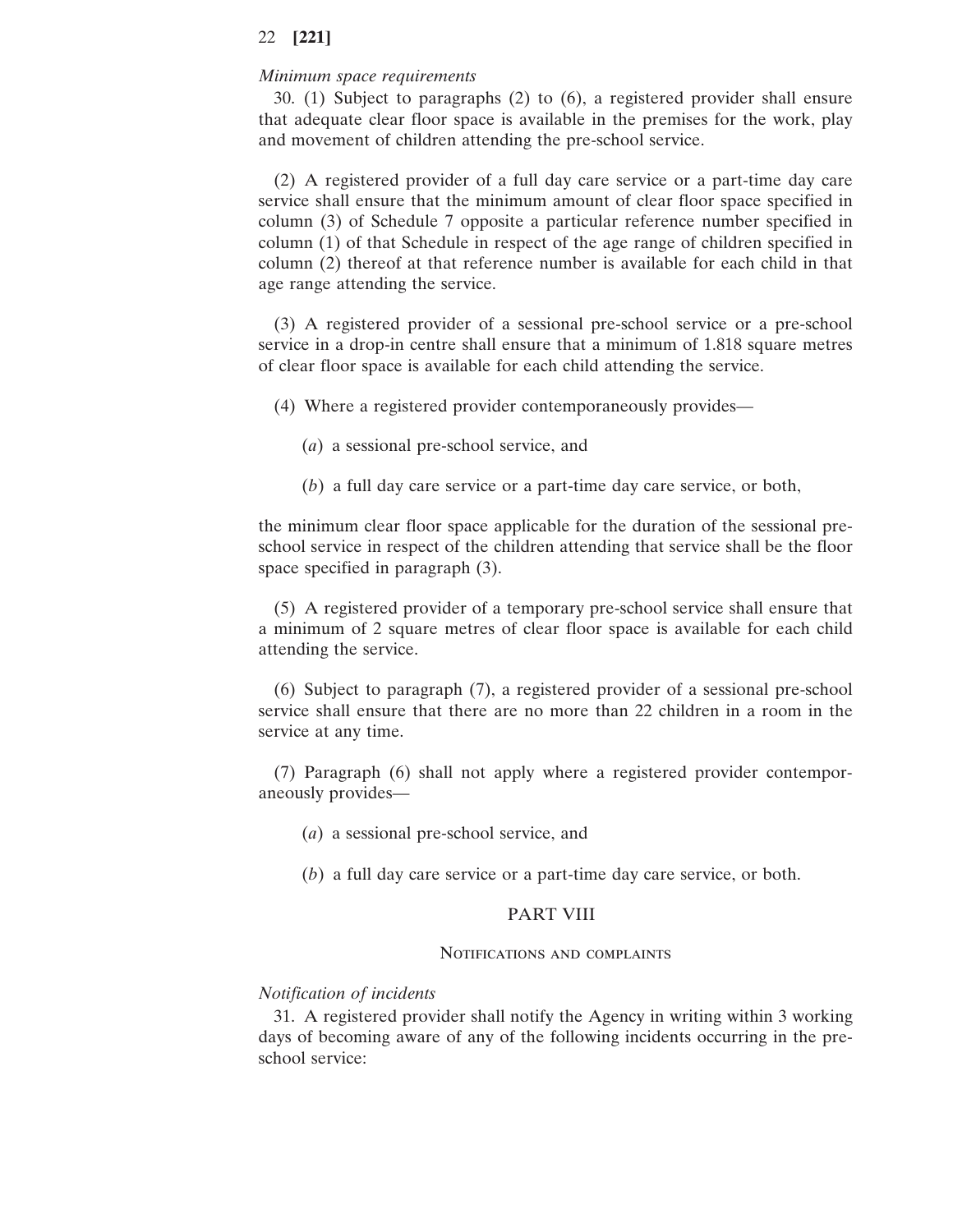- (*a*) the death of a pre-school child while attending the service, including the death of a child in hospital following his or her transfer to hospital from the service;
- (*b*) the diagnosis of a pre-school child attending the service, an employee, unpaid worker, contractor or other person working in the service as suffering from an infectious disease within the meaning of the Infectious Diseases Regulations 1981 (S.I. No. 390 of 1981);
- (*c*) an incident that occurs in the service and that results in the service being closed for any length of time;
- (*d*) a serious injury to a pre-school child while attending the service that requires immediate medical treatment by a registered medical practitioner whether in a hospital or otherwise;
- (*e*) an incident in respect of which a pre-school child attending the service goes missing while attending the service.

#### *Complaints*

32. (1) A registered provider shall ensure that the complaints policy of the service specifies—

- (*a*) the procedure to be followed by a person for the purposes of making a complaint in relation to the service,
- (*b*) the manner in which such a complaint shall be dealt with, and
- (*c*) the procedures for keeping a person who makes such a complaint informed of the manner in which it is being dealt with.
- (2) A registered provider shall ensure that—
	- (*a*) a record in writing is kept of a complaint made to the provider in respect of the pre-school service, and
	- (*b*) the complaint is duly dealt with in accordance with the provider's complaints policy.
- (3) A record in writing referred to in paragraph  $(2)(a)$  shall—
	- (*a*) include the nature of the complaint and the manner in which the complaint was dealt with, and
	- (*b*) be open to inspection on the premises by an authorised person.

(4) A registered provider shall ensure that a record in writing referred to in paragraph (2)(*a*) is retained for a period of 2 years from the date on which the complaint has been dealt with.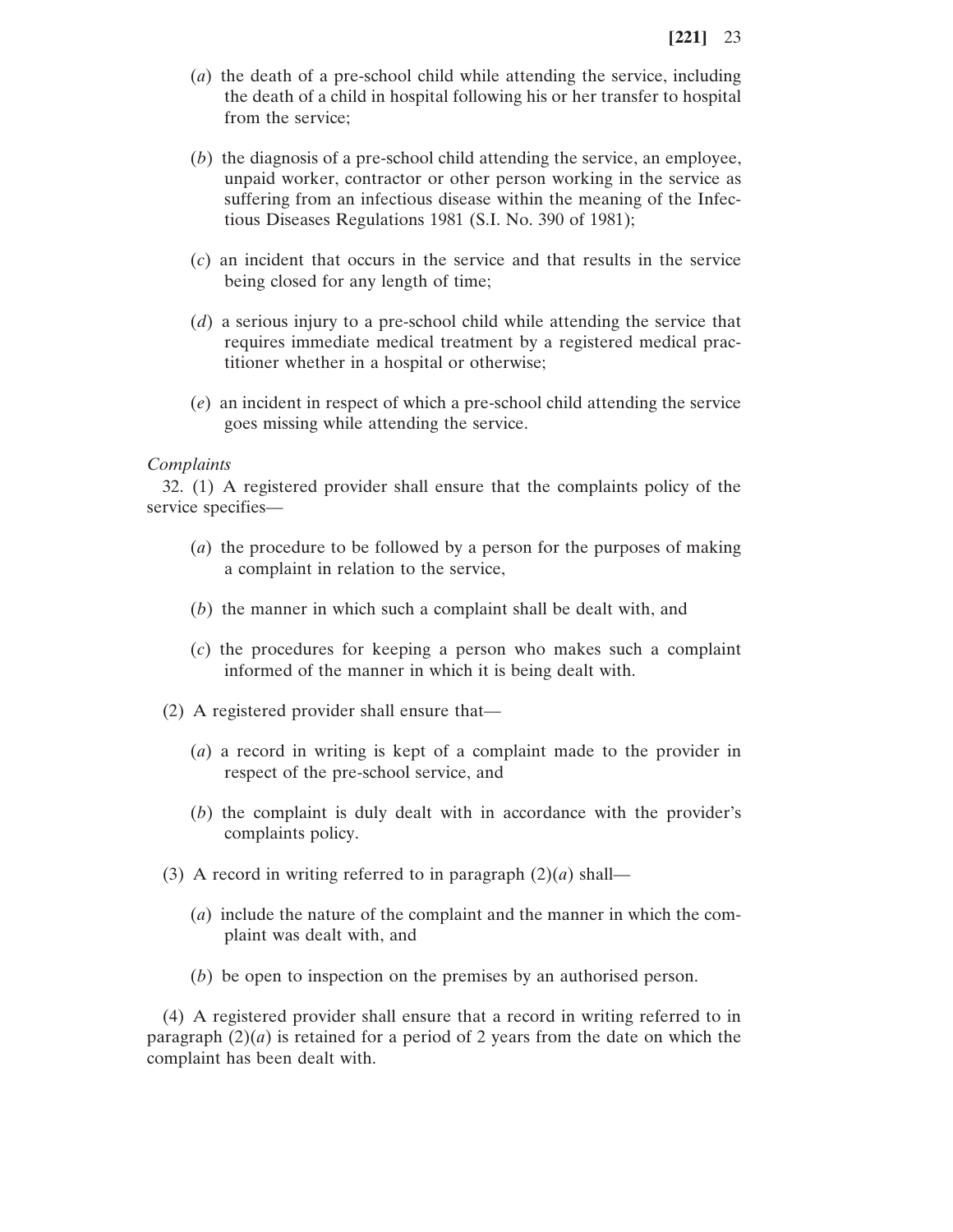(5) The requirement in paragraph (4) is without prejudice to any requirement to retain the record in writing referred to in paragraph  $(2)(a)$  under any other enactment or rule of law.

#### Part IX

#### Inspection and Enforcement

#### *Furnishing of information to Agency*

33. A registered provider shall furnish the Agency with such information as the Agency may reasonably require for the purpose of enforcing and executing these Regulations and the information shall be in such form, if any, as may be specified by the Agency.

#### *Inspection*

34. (1) The Agency shall, following an inspection by an authorised person of a pre-school service, furnish a report in writing to the registered provider of the outcome of the inspection.

(2) Subject to paragraph (1), the Agency shall take such steps as are necessary to enforce these Regulations in relation to the pre-school service concerned.

#### *Enforcement and execution*

35. These Regulations shall be enforced and executed by the Agency.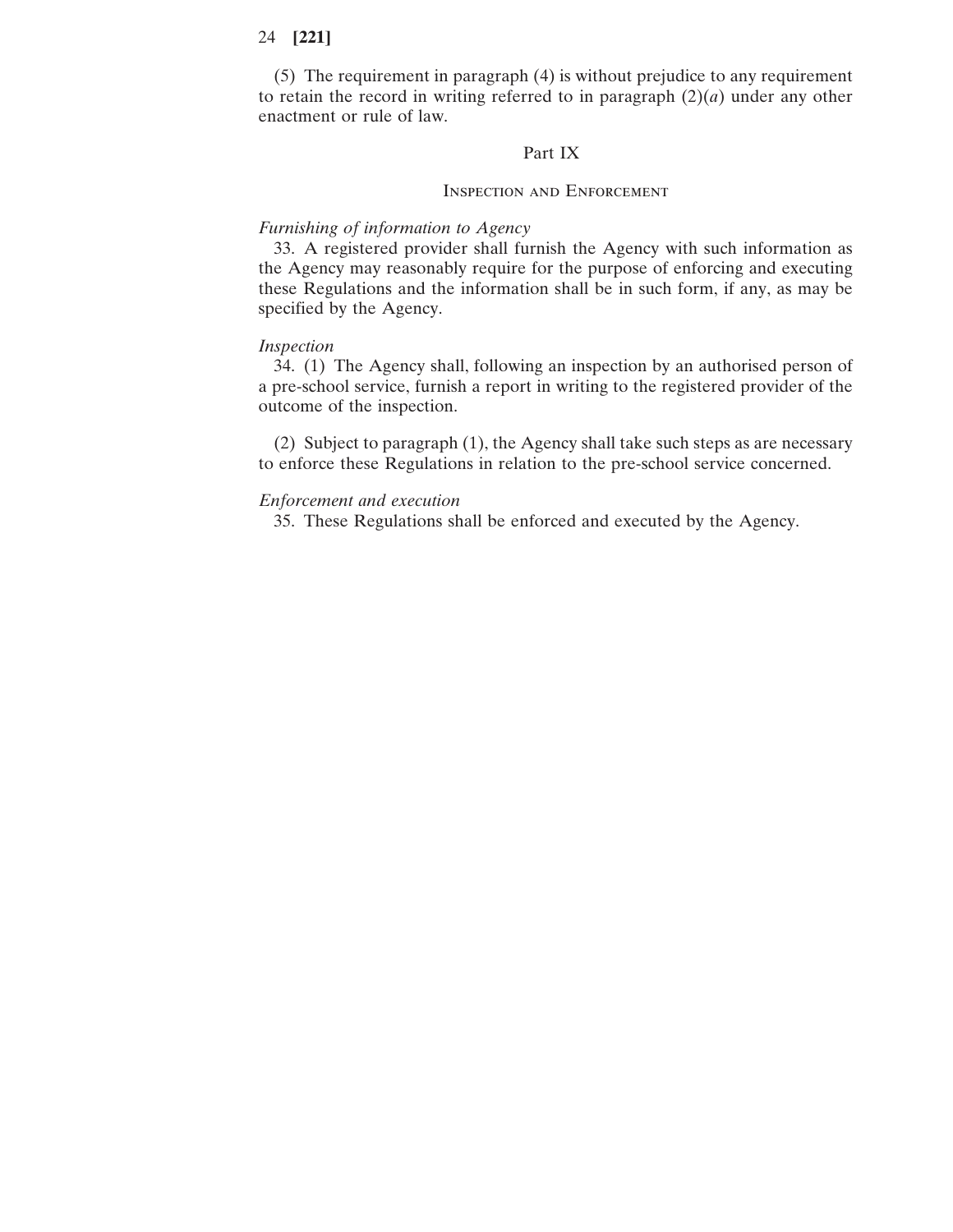# **SCHEDULE 1**

# **Application Fees**

| (1) | Class of Service                       | $\left(3\right)$<br>Annual fee |
|-----|----------------------------------------|--------------------------------|
|     | Full day care service                  | €80                            |
| 2.  | Part-time day care service             | €80                            |
| 3.  | Sessional pre-school service           | €40                            |
| 4.  | Pre-school service in a drop-in centre | €80                            |
| 5.  | Temporary pre-school service           | €80                            |
| 6.  | Childminding service                   | €40                            |
| 7.  | Overnight pre-school service           | €80                            |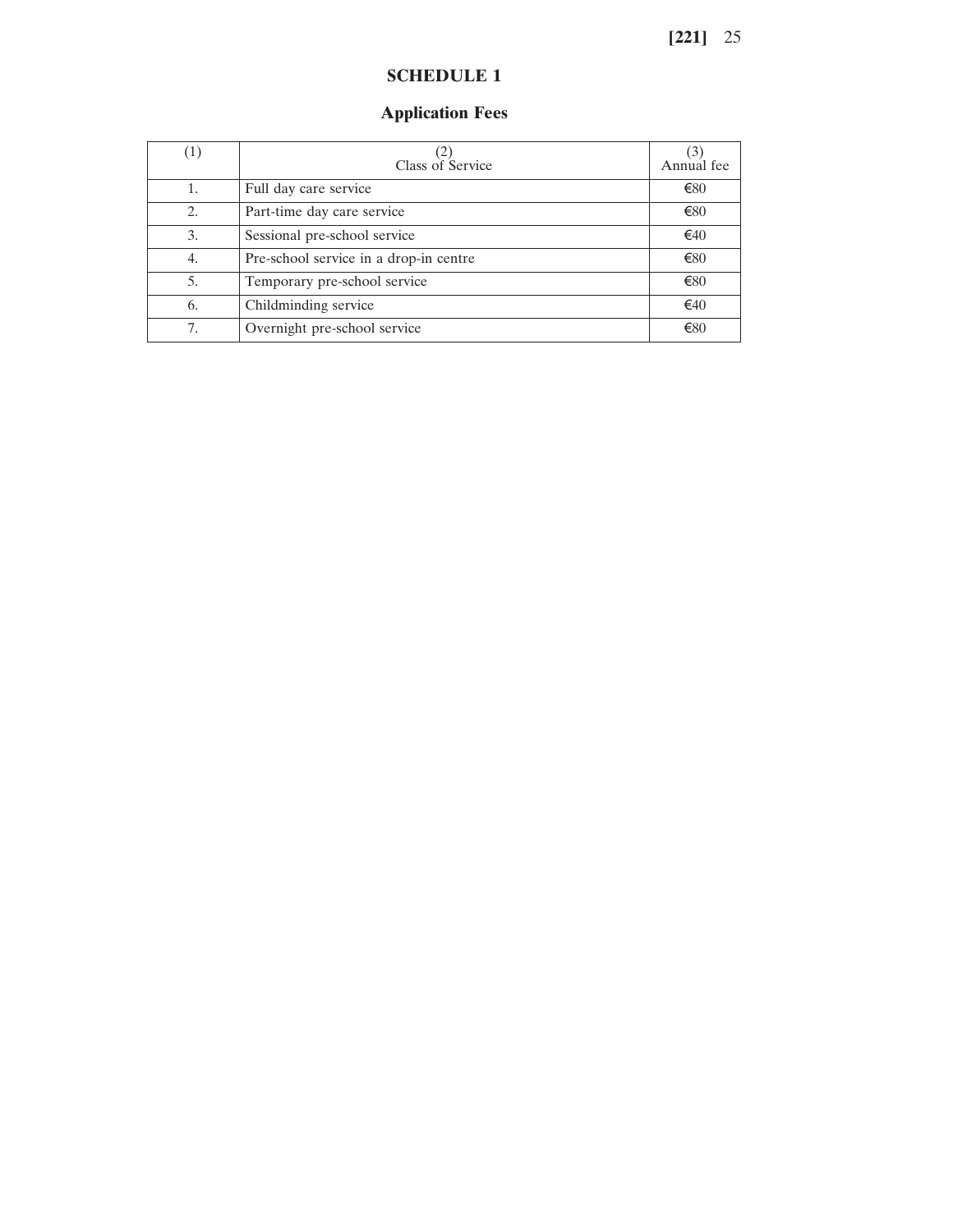# **SCHEDULE 2**

# **Application Form for Registration of Pre-School Service**

Part VIIA of the Child Care Act 1991 as inserted by Section 92 of the Child & Family Agency Act 2013.

# **Please complete in BLACK pen, in BLOCK CAPITALS**

# **Information to be enclosed with application form**

- Garda vetting/Police vetting for proposed registered provider and person in charge if different
- Two references in respect of the proposed registered provider, and in respect of the person in charge if different
- Floor plan of the interior design of the centre giving details of the dimensions of all rooms intended for children's use, also indicating owner's/staff rooms
- Plan of any outdoor area available for children's use
- Evidence of registration from Companies Registration Office, where applicable
- Proof of identity of the proposed registered provider (copy of passport or driving licence are the only acceptable documents)
- Copy of the Certificate of Insurance or written confirmation of insurance cover
- Copy of Statement of Purpose and Function
- Copy of Safety Statement
- Copy of Policy on Managing Behaviour
- Copy of Complaints Policy
- Copy of Policy on Administration of Medication
- Copy of Policy on Infection Control
- Copy of Policy on Safe Sleep
- Application Fee Due

# **Please note that only fully completed application forms will be accepted.**

# **All information must be accurate and comprehensive**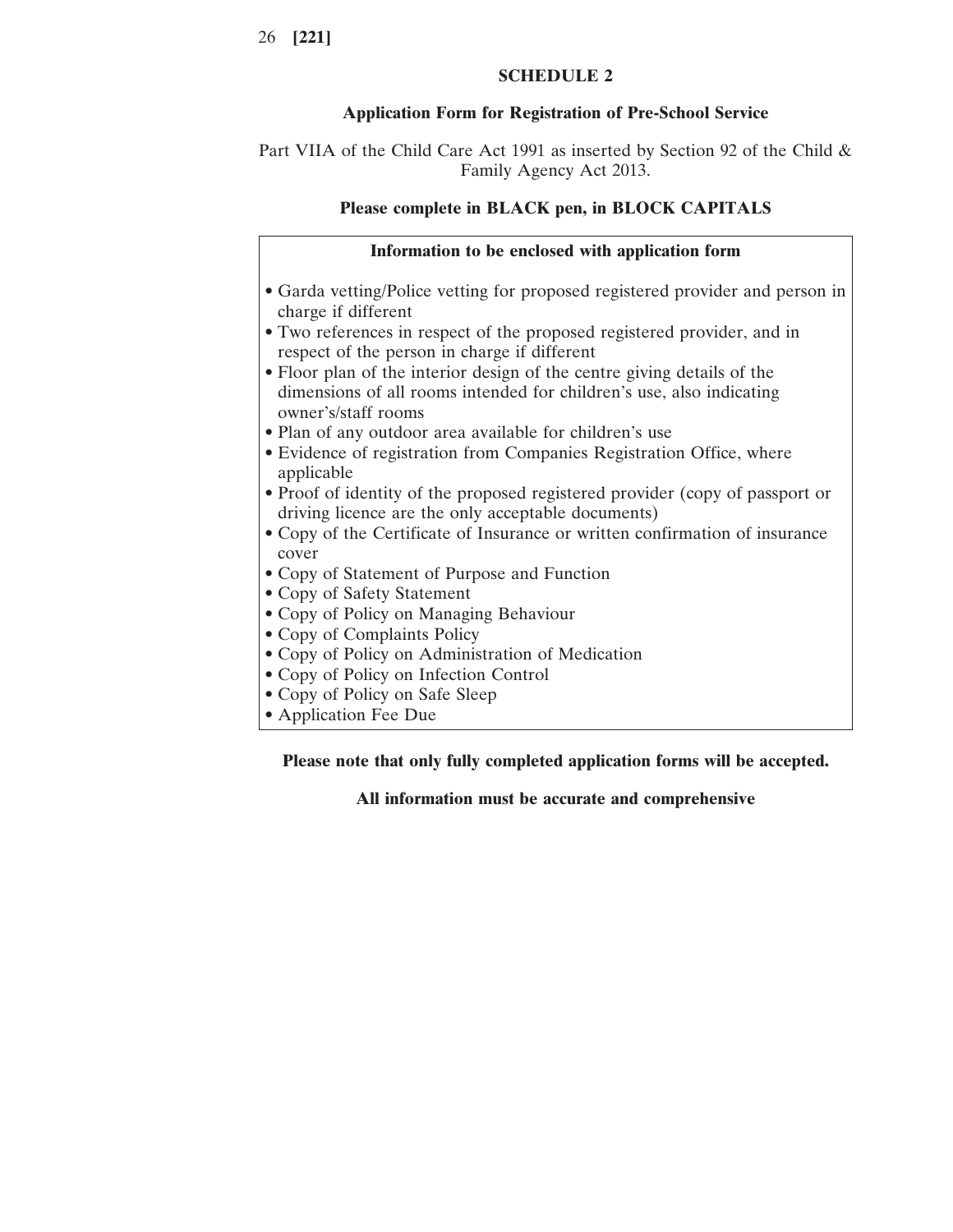# **1. General Details**

| Is the person completing this application form over 18 years of age? |             |
|----------------------------------------------------------------------|-------------|
| $Yes \sqcap$                                                         | $N0$ $\Box$ |

Class of Service:

| Full day care service                  |  |
|----------------------------------------|--|
| Part-time day care service             |  |
| Sessional pre-school service           |  |
| Pre-school service in a drop-in centre |  |
| Childminding service                   |  |
| Overnight service                      |  |

| What is the age profile of the children the Service will accommodate? |  |  |  |
|-----------------------------------------------------------------------|--|--|--|

# **2. Proposed Registered Provider(s) of Pre-School Service**

Please indicate whether the proposed registered provider is a:

| Sole Trader                 |  |
|-----------------------------|--|
| Partnership                 |  |
| Limited Company             |  |
| Designated Activity Company |  |
|                             |  |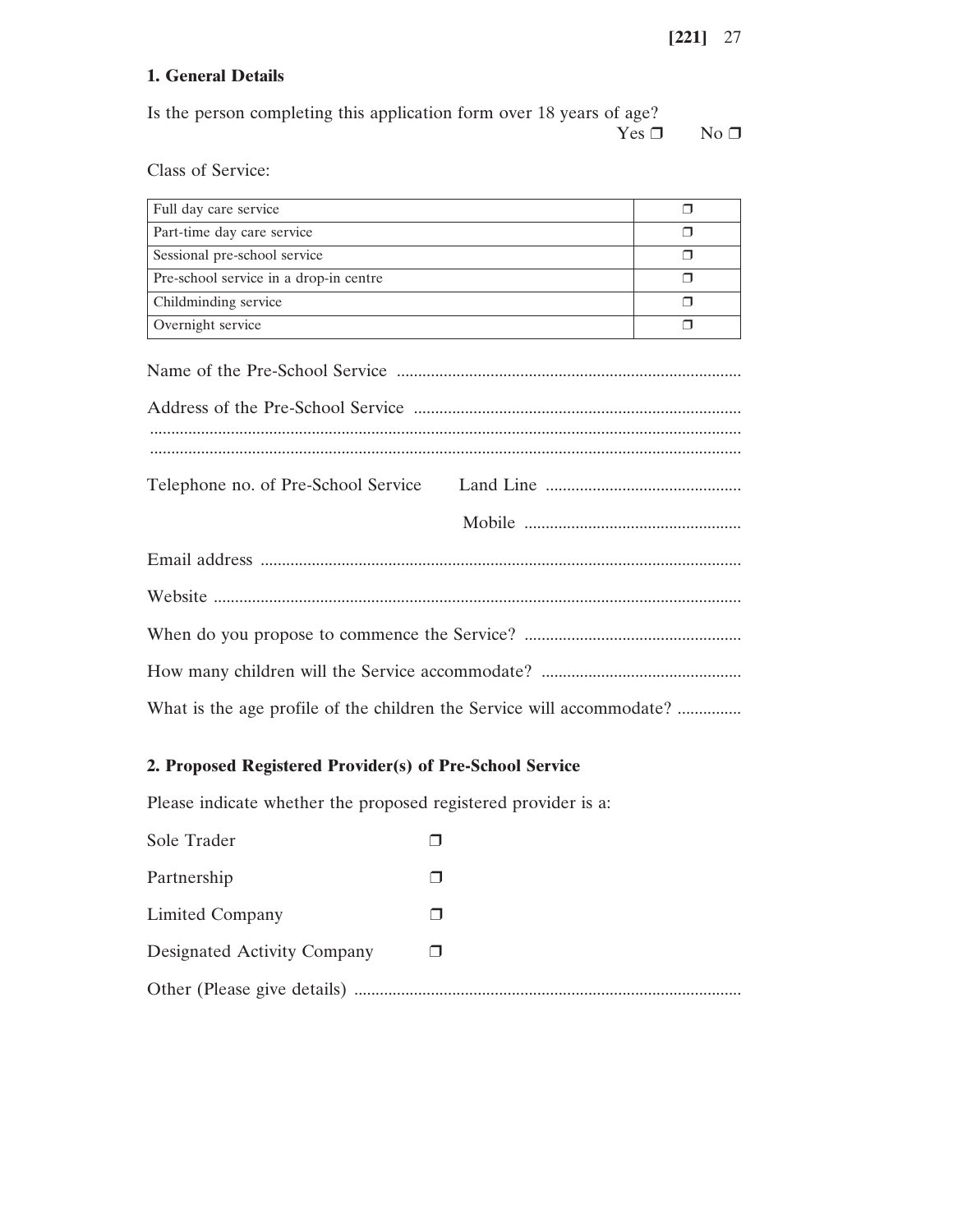#### 2(a) Details of Proposed Registered Provider(s) (sole traders or partnerships)

| Full name | Address | Date of birth | Tel. No. |
|-----------|---------|---------------|----------|
|           |         |               |          |
|           |         |               |          |
|           |         |               |          |

# 2(b) If the proposed registered provider is not a sole trader or partnership, please provide the following details

(\*The Agency will use this e-mail address for correspondence purposes)

# 2(c) Please provide the following details in the case of Registered Companies only

# 2(d) Is the Service part or proposed to be part of DCYA's Early Childhood **Care and Education (ECCE) funding Programme?**

Yes  $\Box$  $No<sub>1</sub>$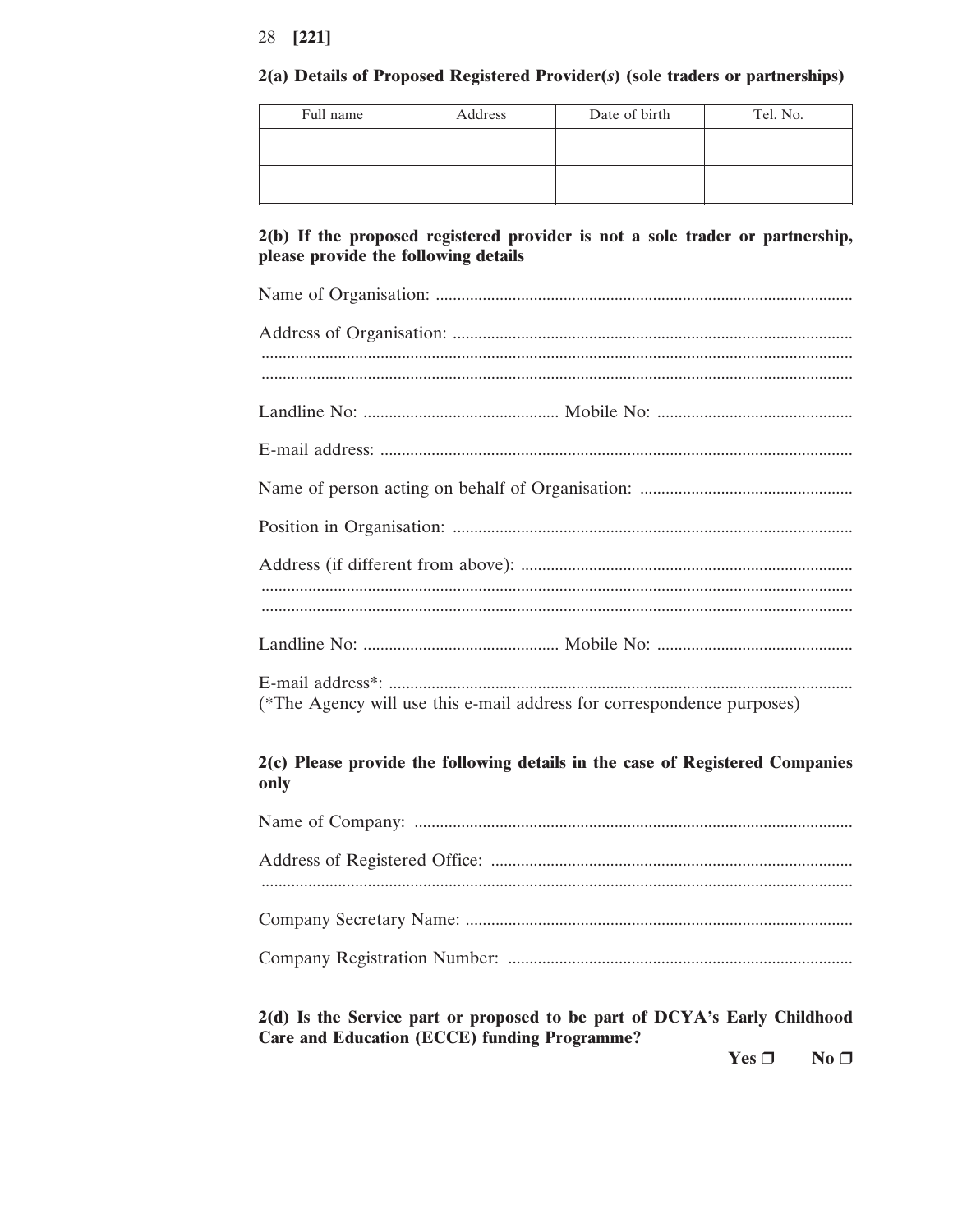| 2(e) If yes, please provide the date on which the service commenced the ECCE                                                 |  |  |
|------------------------------------------------------------------------------------------------------------------------------|--|--|
| 3. Management structure                                                                                                      |  |  |
| 3(a) Person in Charge (Name to be entered on register as person in charge if<br>different from Proposed Registered Provider) |  |  |
| Particulars of the Person in Charge of the Pre-School Service                                                                |  |  |
|                                                                                                                              |  |  |
|                                                                                                                              |  |  |
|                                                                                                                              |  |  |
|                                                                                                                              |  |  |

# **3(b) Details of Qualifications of Proposed Registered Provider (or Person in Charge, if different)**

| Awarding Body | Country of<br>Qualification | Qualification | Duration of<br>course | Date Awarded |
|---------------|-----------------------------|---------------|-----------------------|--------------|
|               |                             |               |                       |              |
|               |                             |               |                       |              |
|               |                             |               |                       |              |

# **3(c) Details of the Employment Record of the Proposed Registered Provider (or Person in Charge, if different)**

Please include details of present and past employers, including the name, address, and nature of business, the dates of employment and details of posts held.

| Employer's<br>name and<br>address | Nature of<br>business | Post held | Dates of employment |    | Reason for<br>Leaving |
|-----------------------------------|-----------------------|-----------|---------------------|----|-----------------------|
|                                   |                       |           | From                | To |                       |
|                                   |                       |           |                     |    |                       |
|                                   |                       |           |                     |    |                       |
|                                   |                       |           |                     |    |                       |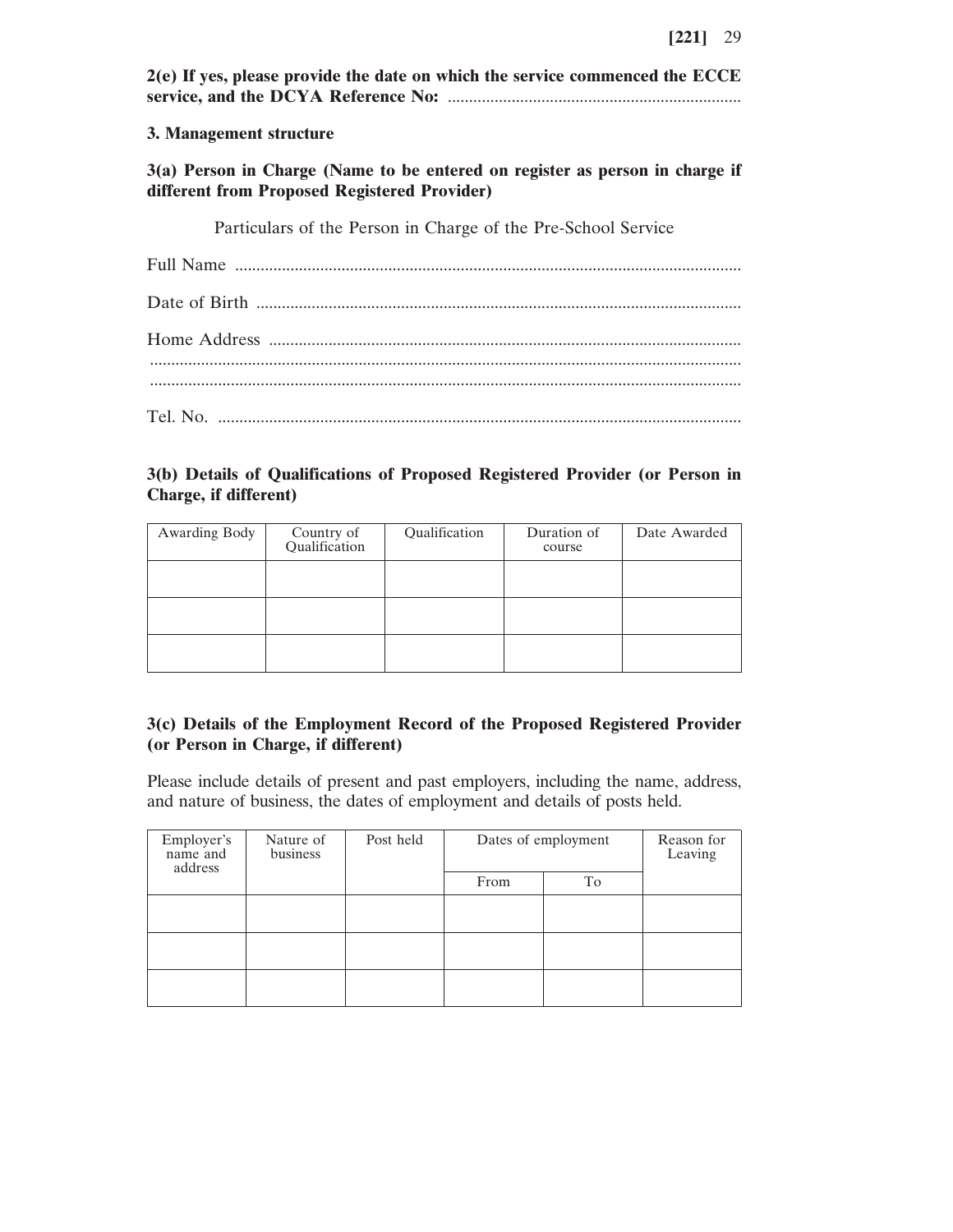**4. Professional Registration details of Proposed Registered Provider (or Person in Charge, if different)**

**4(a) Is, or was, the proposed registered provider (or person in charge, if different) registered with any health, or allied health professional registration body?**

**Yes** ❒ **No** ❒

#### **4(b) If yes, please provide the following details:**

| Name of registration body | <b>Contact Details</b> | <b>Registration Number</b> |
|---------------------------|------------------------|----------------------------|
|                           |                        |                            |
|                           |                        |                            |

#### **4(c) If yes, please indicate the registration status**

Full ❒ Associate ❒ Student ❒

**4(d) If yes, please indicate the expiration date of the current or most recent registration: .....................................................................................................................**

**4(e) Has the proposed registered provider (or person in charge, if different) ever been subject to any disciplinary process pursued by the registration body?**

**Yes** ❒ **No** ❒

**If yes give details**

........................................................................................................................................... ...........................................................................................................................................

**5.Previous Registration/notification history**

**5(a) Were you or was any service operated by your organisation previously registered with or notified to the HSE or Tusla?**

**Yes** ❒ **No** ❒

**If yes, provide timeframes and details.**

........................................................................................................................................... ...........................................................................................................................................

**5(b) Have you or has any service operated by your organisation been registered as a provider of other social care services eg nursing home, supported accommodation or residential children's home?**

**Yes** ❒ **No** ❒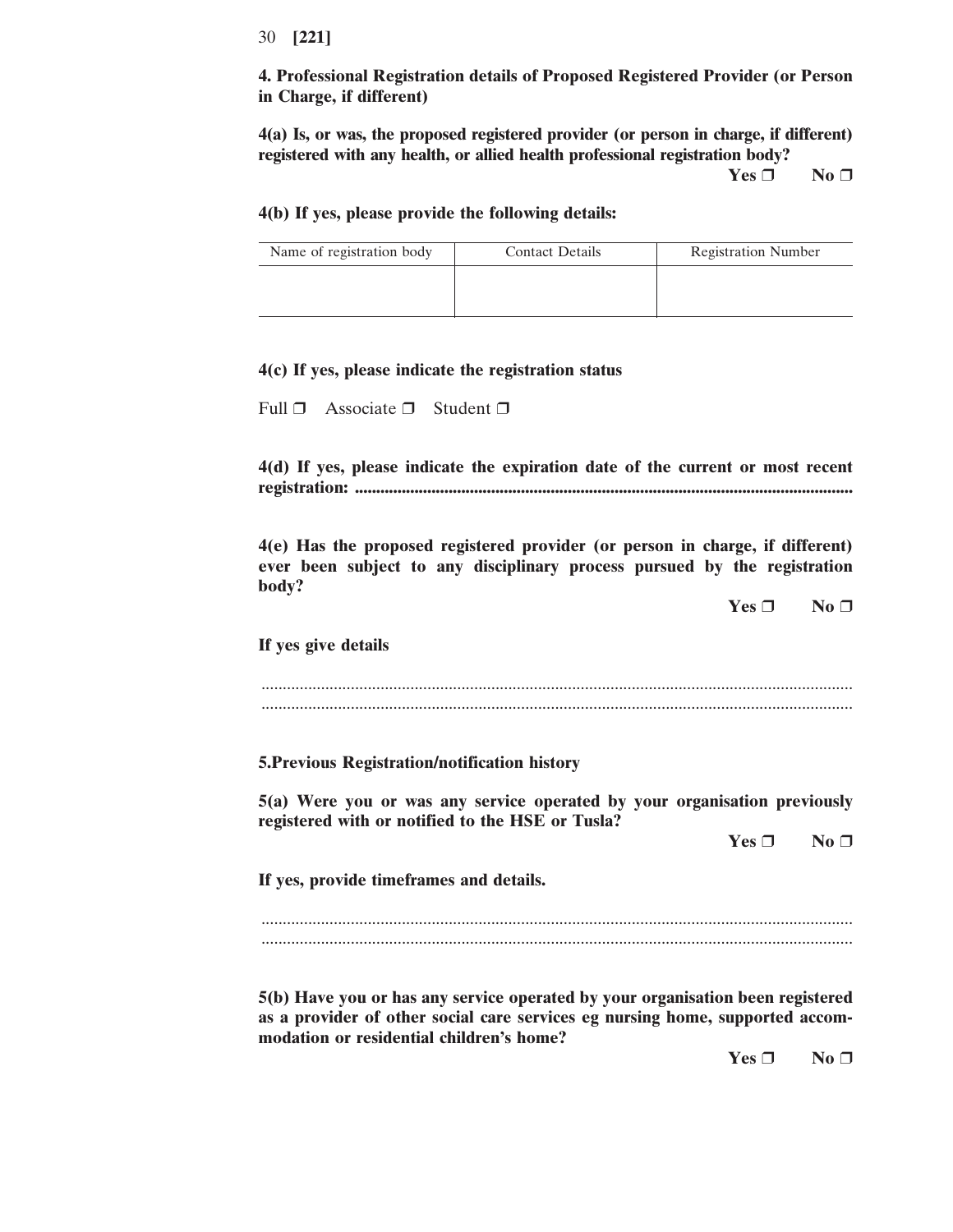**If yes, provide timeframes and details:** ........................................................................................................................................... ........................................................................................................................................... **5(c) Have you or has any service operated by your organisation been registered in another jurisdiction either as an Early Years Service or as another Social Service? Yes** ❒ **No** ❒ **If yes, provide timeframes and details:** ........................................................................................................................................... ........................................................................................................................................... **5(d) Have you or has any service operated by your organisation been prosecuted under the Child Care Act 1991? Yes** ❒ **No** ❒ **If yes, provide timeframes and details:** ........................................................................................................................................... ........................................................................................................................................... **6. Staffing of Pre-School Service 6(a) Proposed Number of Staff to be employed in the Preschool Service** .......... **6(b) Proposed number of students, interns, or volunteers and other unremunerated staff (if any)** ........................................................................................................... **7. Premises 7(a) Do the premises have a certificate of planning permission?**  $Yes \Box$  **No**  $\Box$ **If no, please state reason why not 7(b) Date of construction** ............................................................................................. **7(c) Do you have sole use of the premises?**  $Yes \Box$  **No**  $\Box$ **If no, what other services/individuals do you share the premises with?** ........................................................................................................................................... ...........................................................................................................................................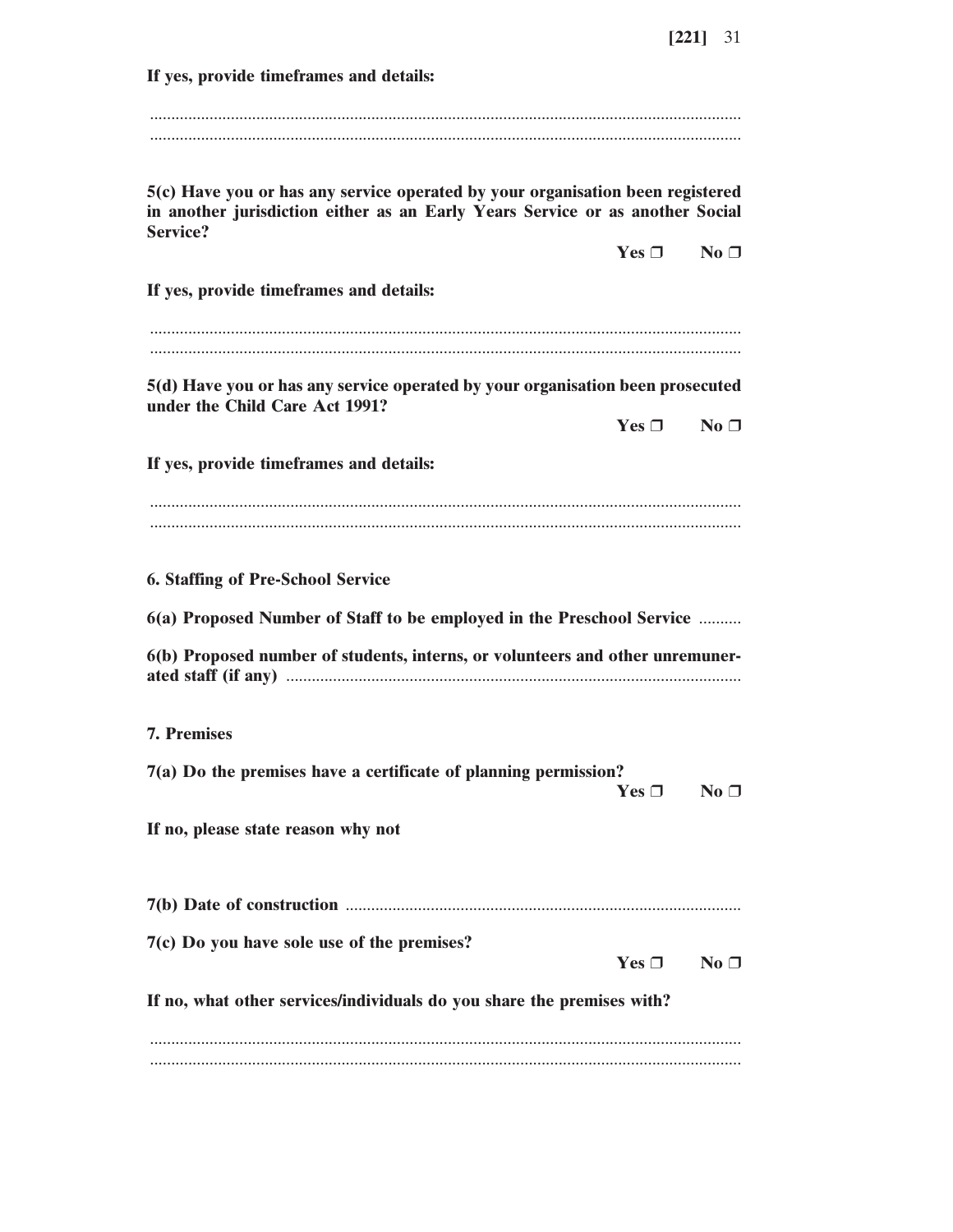**7(d) Are the proposed premises ready for a pre- registration visit?**

**Yes** ❒ **No** ❒

**If no, please state when the proposed premises will be ready for a pre-registration visit:**

**7(e) Are the premises that you are planning to use as a Pre-School Service:**

| A domestic dwelling                                                                                                                                                                                            |  |
|----------------------------------------------------------------------------------------------------------------------------------------------------------------------------------------------------------------|--|
| Purpose-built as a childcare facility                                                                                                                                                                          |  |
| A refurbished/change of use of an existing building                                                                                                                                                            |  |
| Currently being used as a Pre-School Service                                                                                                                                                                   |  |
| Located in a building where activities other than childcare take place<br>Please specify the nature of the other activities (e.g. primary school,<br>community hall, older people's daycare, bridge club etc.) |  |

**7(f) Please list all the rooms available to the pre-school service together with their function and size**

| Room | Function | $Size(m^2)$ |
|------|----------|-------------|
|      |          |             |
|      |          |             |
|      |          |             |
|      |          |             |
|      |          |             |
|      |          |             |
|      |          |             |
|      |          |             |
|      |          |             |

**7(g) Please give details of the outdoor play area available to the pre-school children**

| Details of Outdoor Play Area | Size $(m^2)$ |
|------------------------------|--------------|
|                              |              |
|                              |              |
|                              |              |
|                              |              |
|                              |              |
|                              |              |
|                              |              |
|                              |              |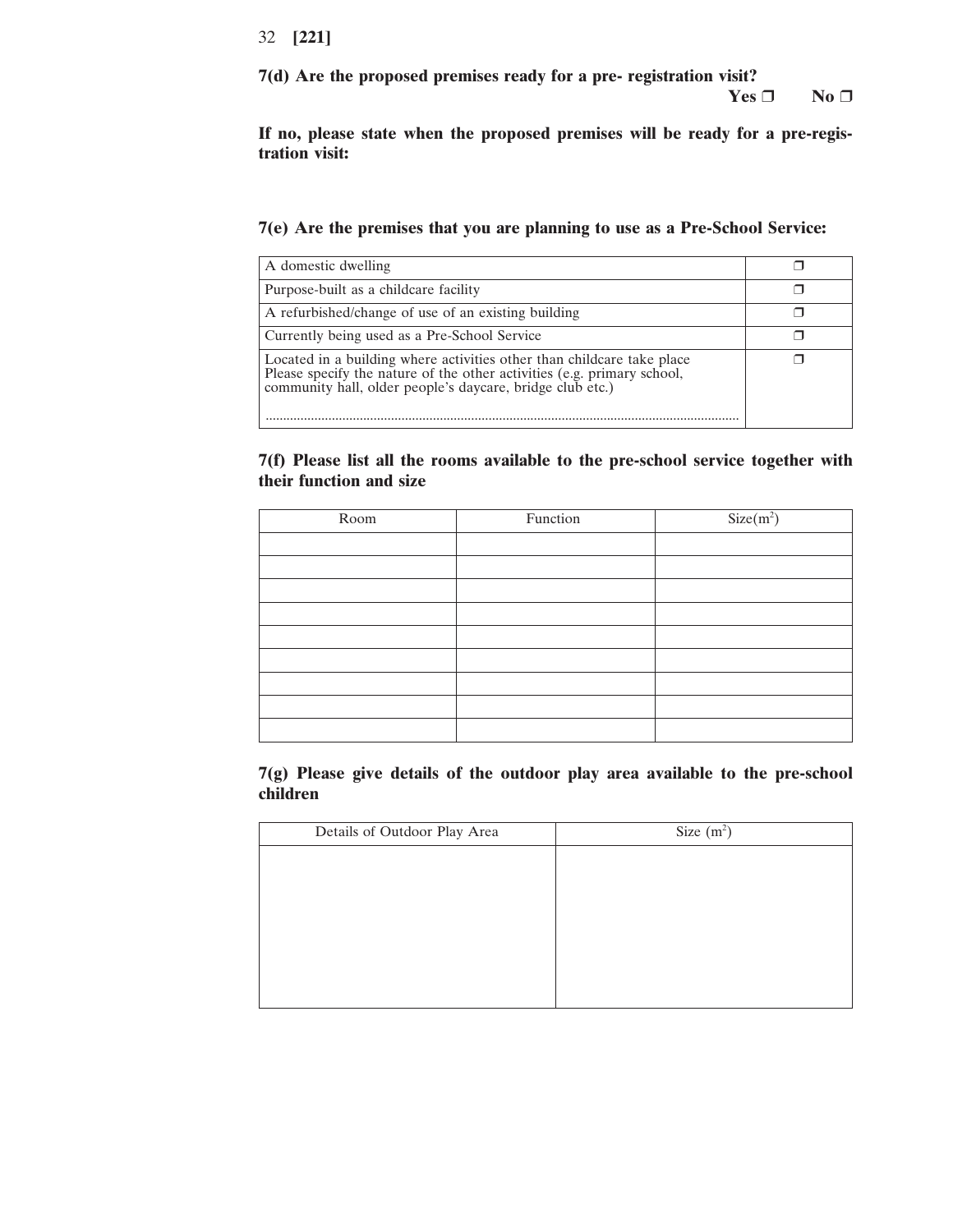| 8. Insurance Arrangements                                     |        |  |  |  |
|---------------------------------------------------------------|--------|--|--|--|
|                                                               |        |  |  |  |
|                                                               |        |  |  |  |
| 8(c) Categories of insurance cover for the pre-school service |        |  |  |  |
| <b>Public liability</b>                                       |        |  |  |  |
| Fire & theft                                                  |        |  |  |  |
| <b>Motor</b> insurance                                        |        |  |  |  |
| <b>Building Insurance</b>                                     |        |  |  |  |
| <b>Outings Insurance</b>                                      | $\Box$ |  |  |  |
| <b>Other</b>                                                  |        |  |  |  |
|                                                               |        |  |  |  |
|                                                               |        |  |  |  |

## **9. Opening Days/Hours**

# **Please provide details of the proposed opening days and opening hours of the Pre-School Service:**

#### **10. Directions to your Pre-School Service**

Please provide easy-to-follow-directions to the location of the proposed preschool service:

........................................................................................................................................... ...........................................................................................................................................

# **11. Fees**

Please indicate on the following table the appropriate fee due in respect of your application:

| <b>Class of Service</b>                | Fee           |
|----------------------------------------|---------------|
| Full day care service                  | €80           |
| Part-time day care service             | €80           |
| Sessional pre-school service           | €40           |
| Pre-school service in a drop-in centre | €80           |
| Temporary pre-school service           | €80           |
| Childminding Service                   | $\epsilon$ 40 |
| Overnight pre-school service           | €80           |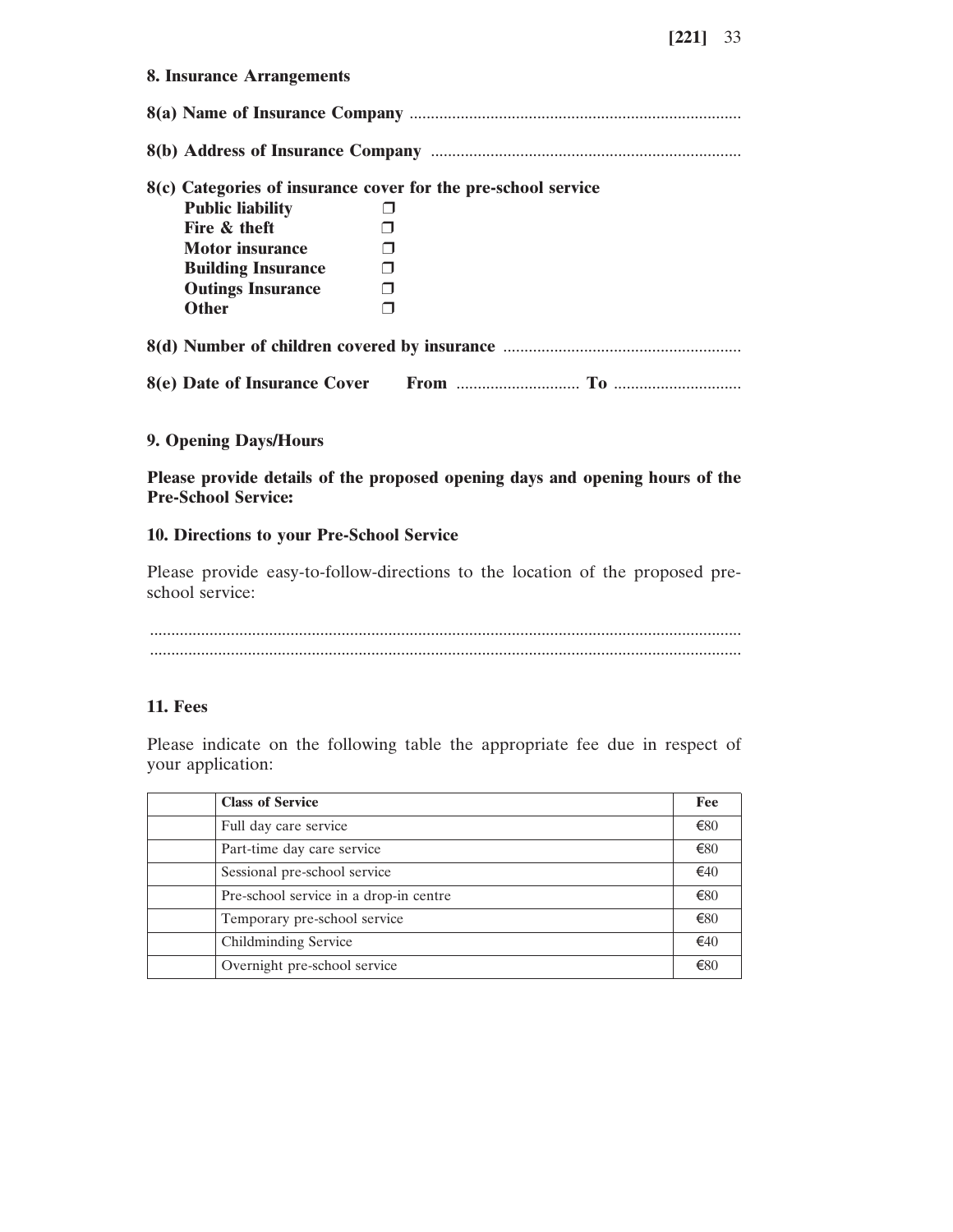# **12. Declaration**

I consent to the Child and Family Agency carrying out checks and using information provided in this application form when assessing my suitability to register a Pre-School Service.

I agree to notify the Child and Family Agency of any changes to the information on this form.

I declare that I have attached all documentation required to progress my application as set out in this form, including the relevant application fee.

I declare that all the information I have given on the application form is true to the best of my knowledge and belief.

The name below is that of the proposed registered provider.

Name: .............................................................................................................................. Signed on behalf of the proposed registered provider: ........................................................................................................................................... Status of Signatory (for example Individual, director, chairperson): ...................

Date .................................................................................................................................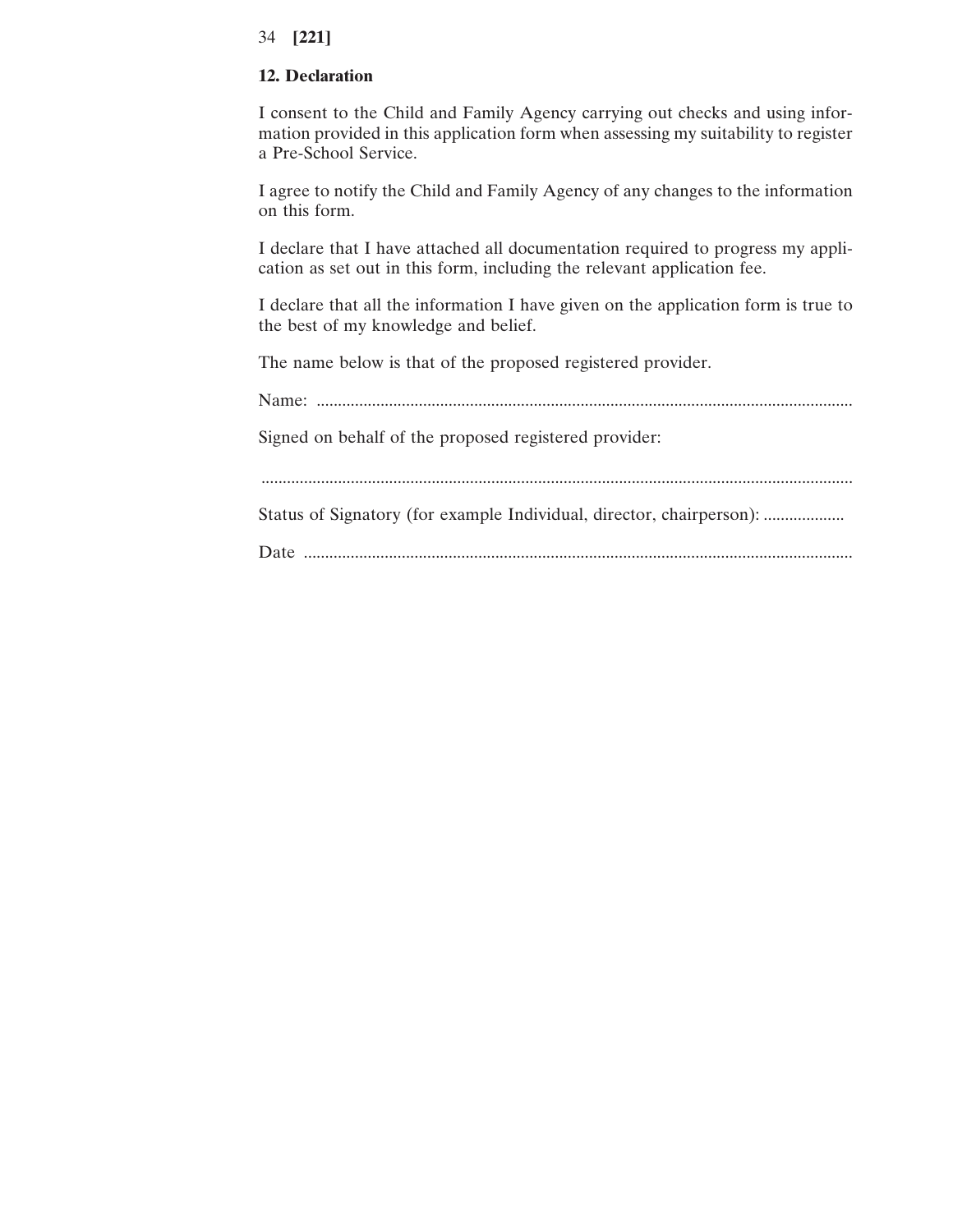# **SCHEDULE 3**

# **Application Form for Registration of Temporary Pre-School Service**

Part VIIA of the Child Care Act 1991 as inserted by Section 92 of the Child & Family Agency Act 2013

# **Please complete in BLACK pen, in BLOCK CAPITALS**

Information to be enclosed with application form

- Garda vetting/Police vetting for proposed registered provider and person in charge if different
- Two references in respect of the proposed registered provider, and in respect of the person in charge if different
- Floor plan of the interior design of the centre giving details of the dimensions of all rooms intended for children's use, also indicating owner's/staff rooms
- Evidence of registration from Companies Registration Office, where applicable
- Copy of the Certificate of Insurance or written confirmation of insurance cover
- Copy of Statement of Purpose and Function
- Proof of identity of the proposed registered provider (copy of passport or driving licence are the only acceptable documents)
- Copy of Safety Statement
- Copy of Policy on Managing Behaviour
- Copy of Complaints Policy
- Copy of Policy on Administration of Medication
- Copy of Policy on Infection Control
- Copy of Policy on Safe Sleep
- Application Fee Due

**Please note that only fully completed application forms will be accepted.**

# **All information must be accurate and comprehensive**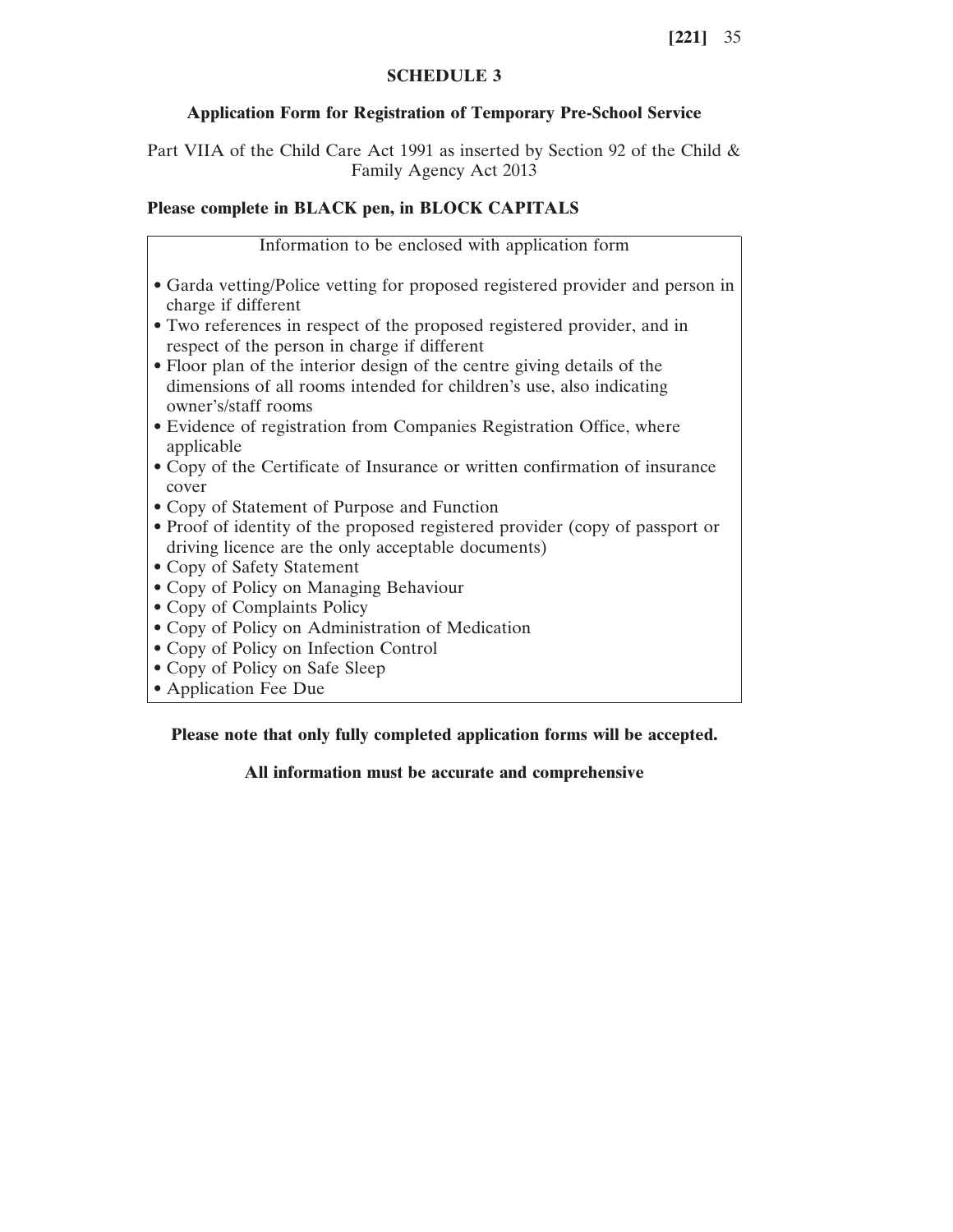# **1. General Details**

| Is the person completing the form over 18 years of age?               | $Yes \Box$ | $No \Box$ |
|-----------------------------------------------------------------------|------------|-----------|
|                                                                       |            |           |
|                                                                       |            |           |
|                                                                       |            |           |
|                                                                       |            |           |
|                                                                       |            |           |
|                                                                       |            |           |
|                                                                       |            |           |
|                                                                       |            |           |
| What is the age profile of the children the Service will accommodate? |            |           |

# **2. Proposed Registered Provider(s) of the Temporary Pre-School Service**

Please indicate whether the proposed registered provider is a:

| Sole Trader                 |  |
|-----------------------------|--|
| Partnership                 |  |
| Limited Company             |  |
| Designated Activity Company |  |
|                             |  |

## **2(a) Details of Proposed Registered Provider(s) (sole traders or partnerships)**

| Full name | Addressa | Date of birth | Tel. No. |
|-----------|----------|---------------|----------|
|           |          |               |          |
|           |          |               |          |
|           |          |               |          |

**2(b) If the proposed registered provider is not a sole trader or partnership, please provide the following details:**

Name of Organisation: ..................................................................................................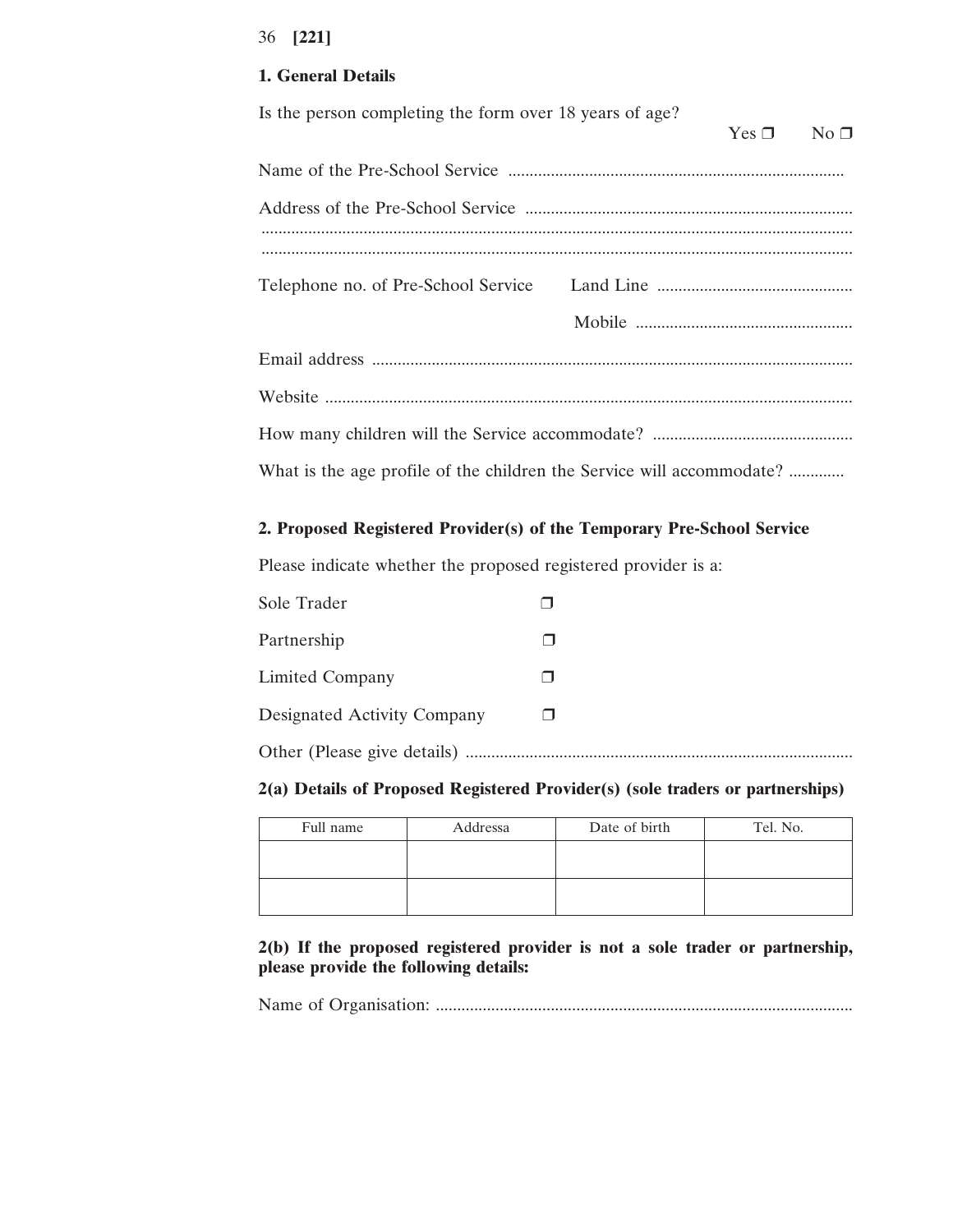| (*The Agency will use this e-mail address for correspondence purposes) |
|------------------------------------------------------------------------|

# 2(c) Please provide the following details in the case of Registered Companies only

# 3. Management structure

# 3(a) Person in Charge (Name to be entered on register as person in charge if different from Proposed Registered Provider)

Particulars of the Person in Charge of the Pre-School Service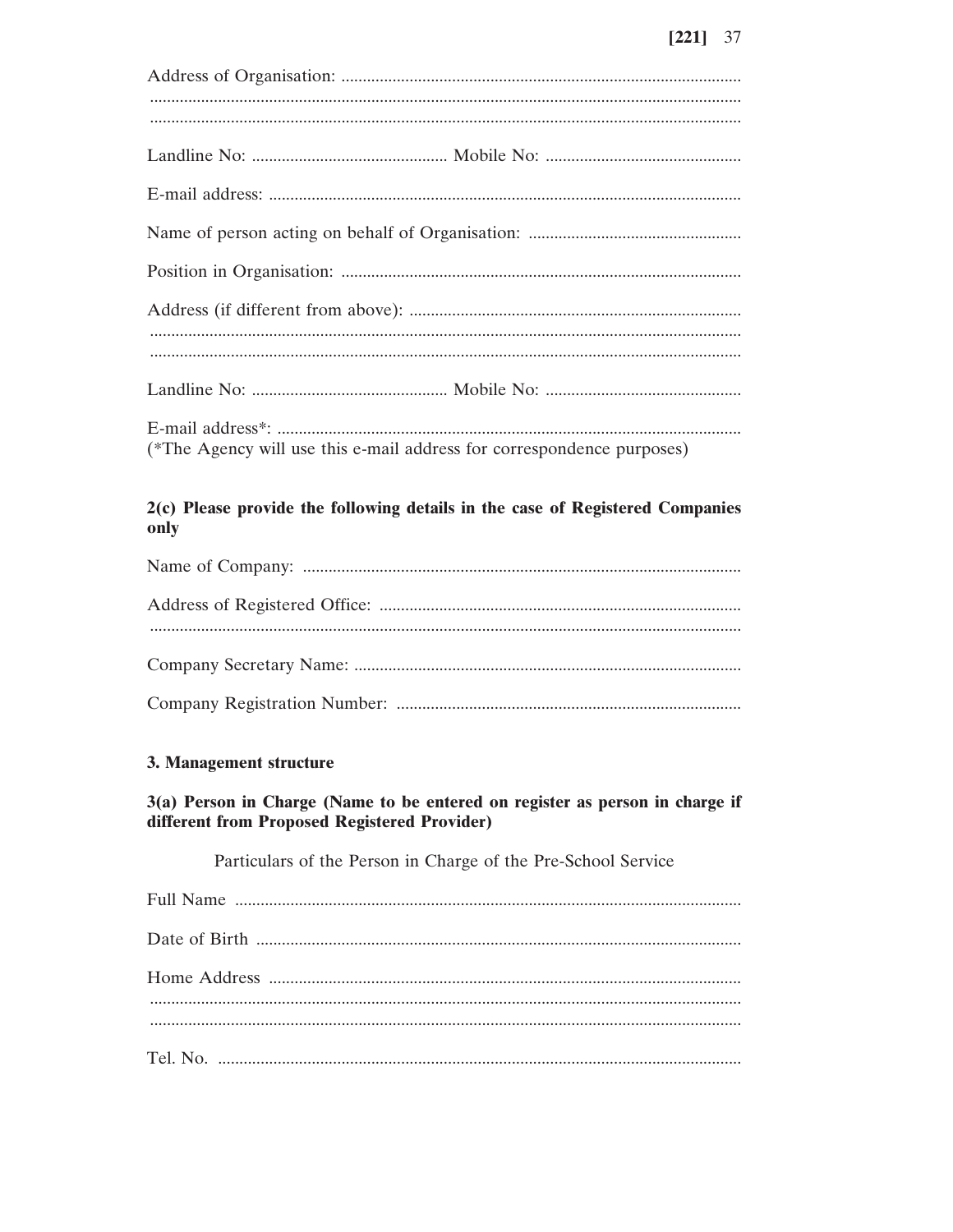# **3(b) Details of Qualifications of Proposed Registered Provider (or Person in Charge, if different)**

| Awarding Body | Country of<br>Qualification | Qualification | Duration of<br>course | Date Awarded |
|---------------|-----------------------------|---------------|-----------------------|--------------|
|               |                             |               |                       |              |
|               |                             |               |                       |              |
|               |                             |               |                       |              |

# **3(c) Details of the Employment Record of the Proposed Registered Provider (or Person in Charge, if different)**

Please include details of present and past employers, including the name, address, and nature of business, together with the dates of employment and details of posts held.

| Employer's<br>name and<br>address | Nature of<br>business | Post held | Dates of employment |    | Reason for<br>Leaving |
|-----------------------------------|-----------------------|-----------|---------------------|----|-----------------------|
|                                   |                       |           | From                | To |                       |
|                                   |                       |           |                     |    |                       |
|                                   |                       |           |                     |    |                       |
|                                   |                       |           |                     |    |                       |

**4. Professional Registration details of Proposed Registered Provider (or Person in Charge, if different)**

**4(a) Is, or was, the proposed registered provider (or person in charge, if different) registered with any health, or allied health professional registration body?**

**Yes** ❒ **No** ❒

# **4(b) If yes, please provide the following details:**

| Name of registration body | <b>Contact Details</b> | <b>Registration Number</b> |
|---------------------------|------------------------|----------------------------|
|                           |                        |                            |
|                           |                        |                            |

# **4(c) If yes, please indicate the registration status**

Full  $\Box$  Associate  $\Box$  Student  $\Box$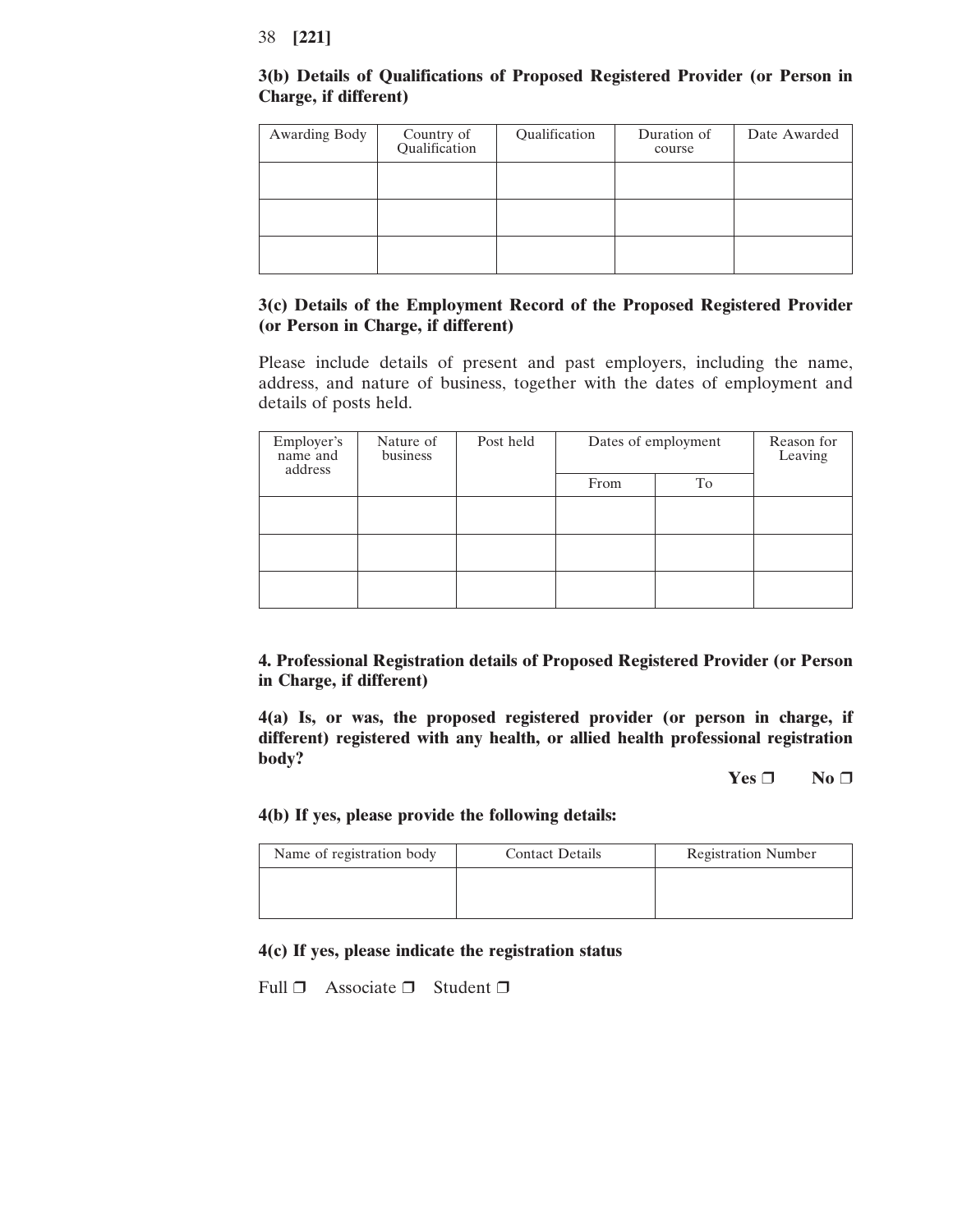**4(d) If yes, please indicate the expiration date of the current or most recent registration**

**4(e) Has the proposed registered provider (or person in charge, if different) ever been subject to any disciplinary process pursued by the registration body? Yes** ❒ **No** ❒

**If yes give details:**

........................................................................................................................................... ...........................................................................................................................................

**5. Previous Registration/notification history**

**5(a) Were you or was any service operated by your organisation previously registered with or notified to the HSE or Tusla?**

 $Yes \Box$  **No**  $\Box$ 

**If yes, provide timeframes and details:**

........................................................................................................................................... ...........................................................................................................................................

**5(b) Have you or has any service operated by your organisation been registered as a provider of other social care services eg nursing home, supported accommodation or residential children's home?**

**Yes** ❒ **No** ❒

**If yes, provide timeframes and details:**

........................................................................................................................................... ...........................................................................................................................................

**5(c) Have you or has any service operated by your organisation been registered in another jurisdiction either as an Early Years Service or as another social service?**

**Yes** ❒ **No** ❒

**If yes, provide timeframes and details:**

........................................................................................................................................... ...........................................................................................................................................

**5(d) Have you or has any service operated by your organisation been prosecuted under the Child Care Act 1991?**

**Yes** <del>□</del> **No □**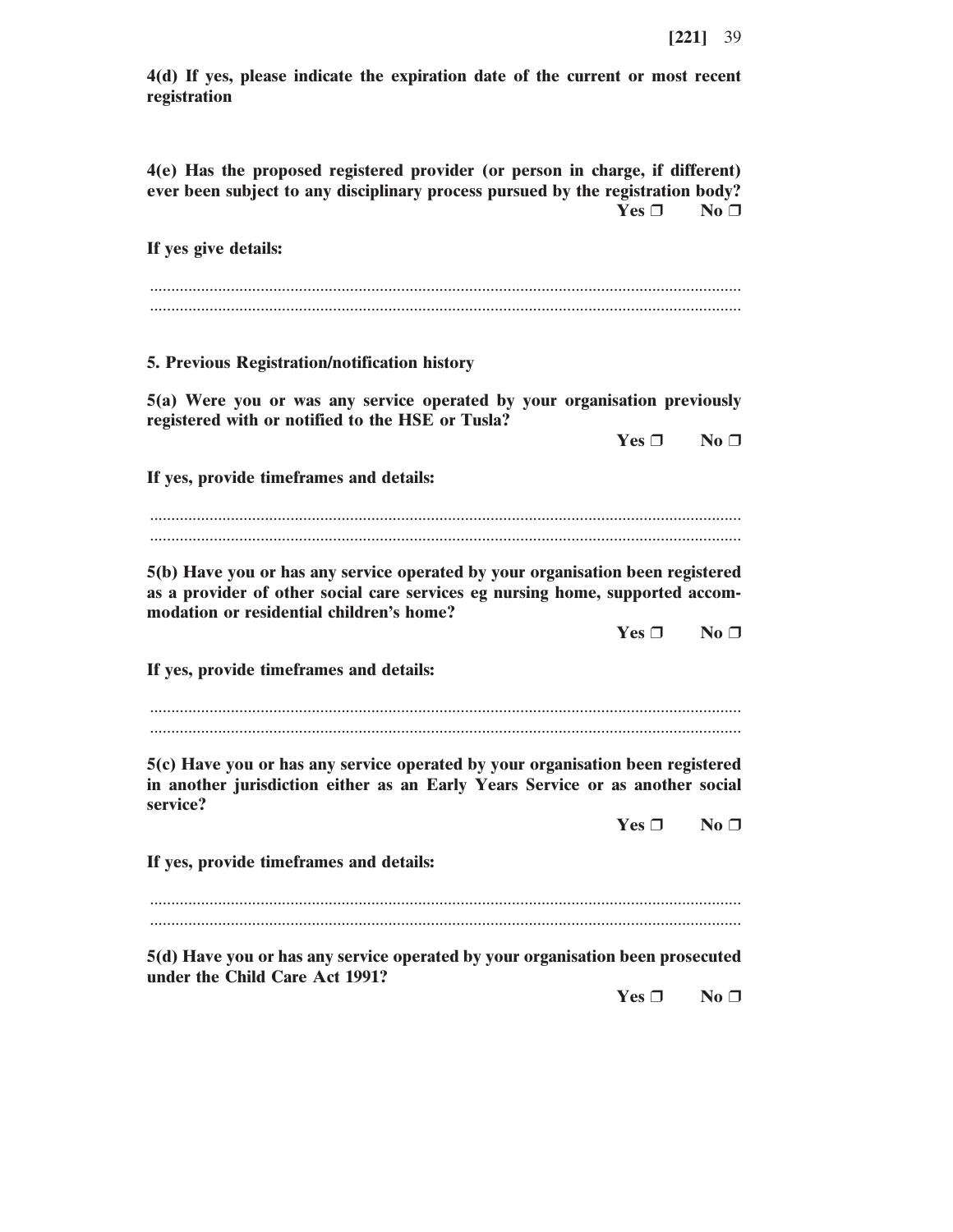# **If yes, provide timeframes and details:** ........................................................................................................................................... ........................................................................................................................................... **6. Staffing of Temporary Pre-School Service 6(a) Proposed number of staff to be employed in the Preschool Service** .......... **6(b) Proposed number of students, interns, or volunteers and other unremunerated staff (if any)** ........................................................................................................... **7. Premises**

**7(a) Do you have sole use of the premises where it is proposed to provide the temporary pre-school service?**

**Yes** ❒ **No** ❒

**If no, what other services/individuals will you share the premises with?**

........................................................................................................................................... ...........................................................................................................................................

**7(b) Are the premises that you are planning to use as a temporary Pre-School Service:**

| A domestic dwelling                                                                                                                                                                                            |  |
|----------------------------------------------------------------------------------------------------------------------------------------------------------------------------------------------------------------|--|
| Purpose-built as a childcare facility                                                                                                                                                                          |  |
| A refurbished/change of use of an existing building                                                                                                                                                            |  |
| Currently being used as a Pre-School Service                                                                                                                                                                   |  |
| Located in a building where activities other than childcare take place<br>Please specify the nature of the other activities (e.g. primary school,<br>community hall, older people's daycare, bridge club etc.) |  |

**7(c) Please list all the rooms available to the temporary pre-school service together with their function and size**

| Room | Function | $Size(m^2)$ |
|------|----------|-------------|
|      |          |             |
|      |          |             |
|      |          |             |
|      |          |             |
|      |          |             |
|      |          |             |
|      |          |             |
|      |          |             |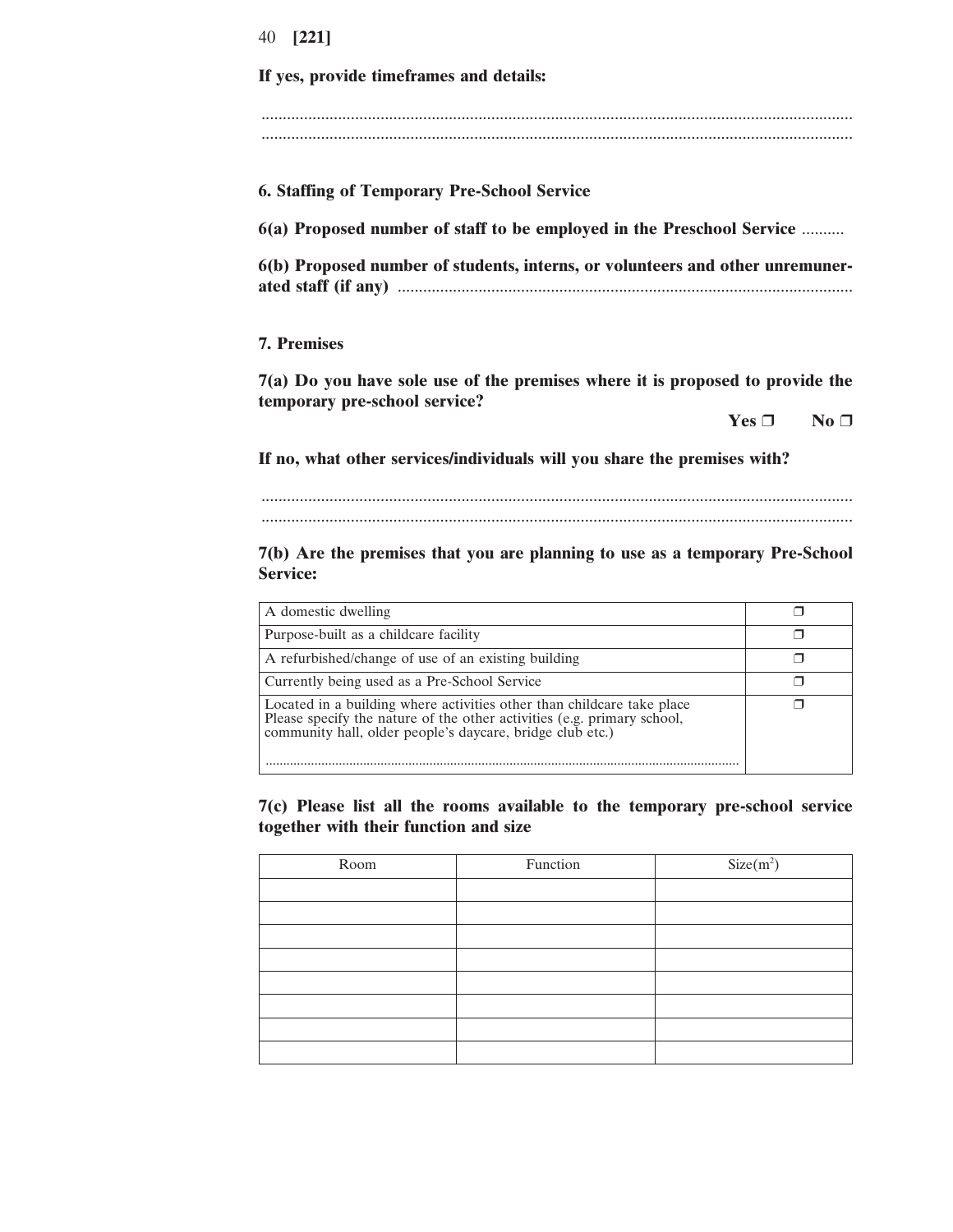|          |  |  |  |  |  | 7(d) Please give details of any outdoor play area available to the pre-school |  |
|----------|--|--|--|--|--|-------------------------------------------------------------------------------|--|
| children |  |  |  |  |  |                                                                               |  |

| Details of Outdoor Play Area | Size $(m^2)$ |
|------------------------------|--------------|
|                              |              |
|                              |              |
|                              |              |
|                              |              |
|                              |              |
|                              |              |
|                              |              |

# **8. Insurance Arrangements**

|                                     | 8(c) Categories of insurance cover for the pre-school service                 |
|-------------------------------------|-------------------------------------------------------------------------------|
| <b>Public liability</b>             |                                                                               |
| Fire & theft                        |                                                                               |
| <b>Motor insurance</b>              |                                                                               |
| <b>Building Insurance</b> □         |                                                                               |
| <b>Outings Insurance</b>            | $\Box$                                                                        |
| <b>Other</b>                        | $\Box$                                                                        |
|                                     |                                                                               |
|                                     |                                                                               |
|                                     | 9. Dates on which it is proposed to provide the Temporary Pre-School Service: |
| From: —— / —— / —— To: —— / —— / —— |                                                                               |
|                                     |                                                                               |
|                                     |                                                                               |

# **10. Directions to your Pre-School Service**

Please provide easy-to-follow-directions to the location of the proposed temporary pre-school service: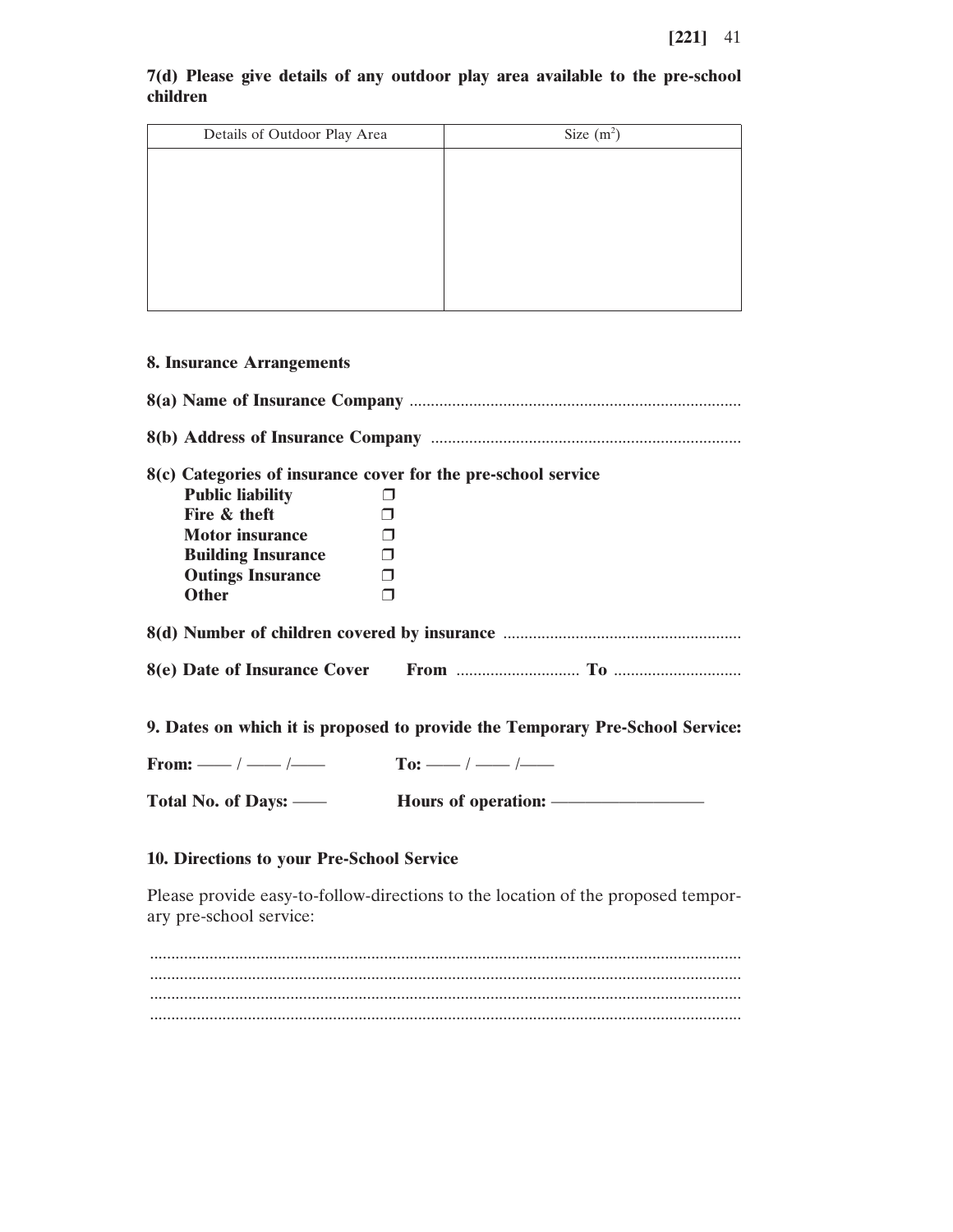#### **11. Fees**

**The fee for an application for registration of a Temporary Pre-School Service is** €**80.**

# **12. Declaration**

I consent to the Child and Family Agency carrying out checks and using information provided in this application form when assessing my suitability to register a Temporary Pre-School Service.

I agree to notify the Child and Family Agency of any changes to the information on this form.

I declare that I have attached all documentation required to progress my application as set out in this form including the relevant application fee.

I declare that all the information I have given on the application form is true to the best of my knowledge and belief.

The name below is that of the proposed registered provider.

Name: .............................................................................................................................. Signed on behalf of the proposed registered provider: ........................................................................................................................................... Status of Signatory (for example Individual, director, chairperson): ................... Date .................................................................................................................................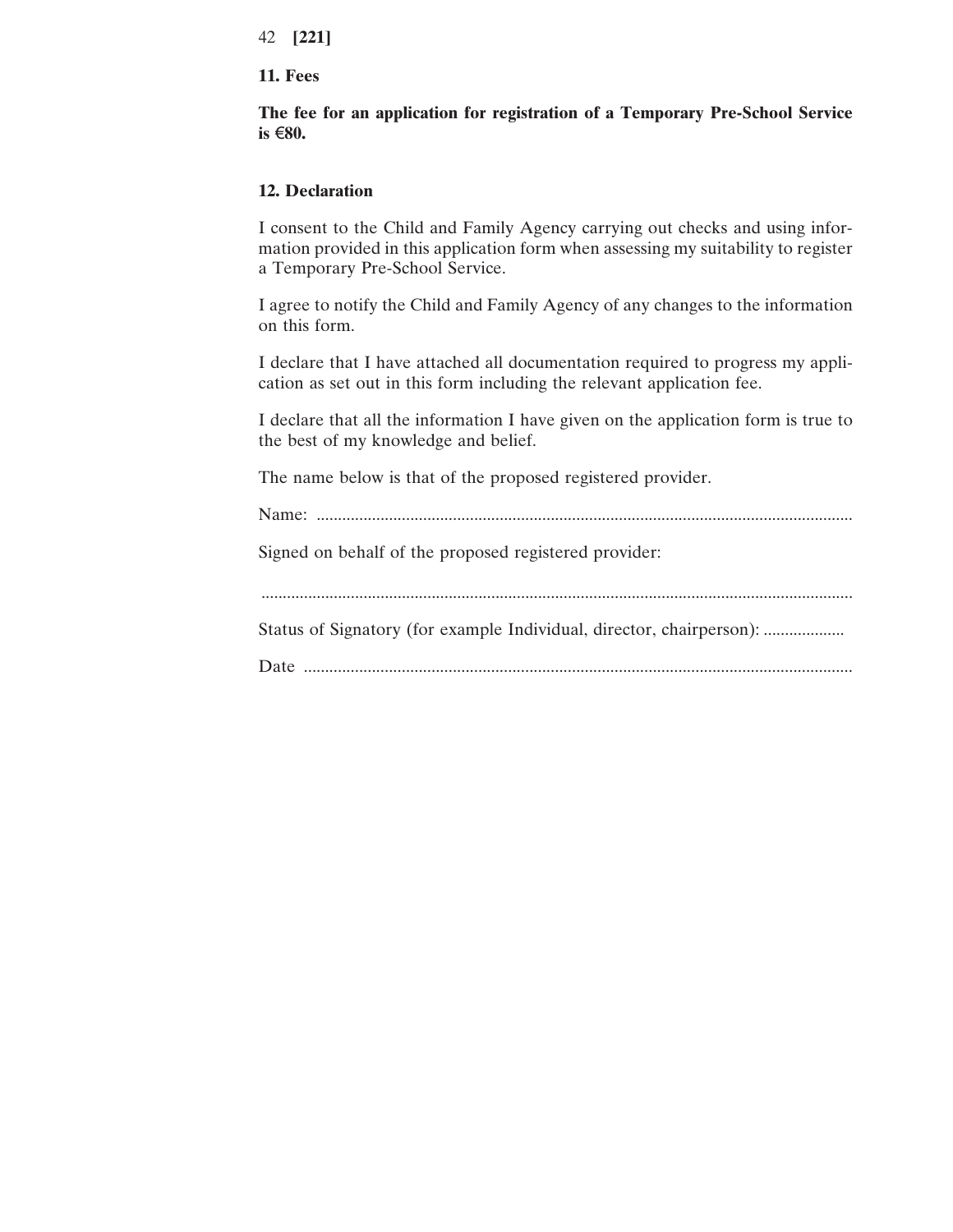# **SCHEDULE 4**

# **Form for Notification of Change in Circumstances**

| Name of Service    | Reference Number |  |
|--------------------|------------------|--|
| Address of Service |                  |  |

# **Please tick (**√**) column(s) in respect of which you are notifying a change in circumstances**

# **Please complete the following:**

| Summary of reason for notification                                                           |  |
|----------------------------------------------------------------------------------------------|--|
| Change of Service Name                                                                       |  |
| Change of Service Address                                                                    |  |
| Change of Registered Provider                                                                |  |
| Change in Legal Name of Company                                                              |  |
| Change of Person in charge                                                                   |  |
| Change in Service Type                                                                       |  |
| Change in No of children that can be accommodated                                            |  |
| Change in age profile of children for which the service is registered to provide<br>services |  |

| Name of Service as<br>per the Register | Ref No. | Current Information<br>on Register which<br>you Propose to<br>Change | New Information<br>which is proposed<br>to be entered on<br>Register |
|----------------------------------------|---------|----------------------------------------------------------------------|----------------------------------------------------------------------|
|                                        |         |                                                                      |                                                                      |
|                                        |         |                                                                      |                                                                      |
|                                        |         |                                                                      |                                                                      |
|                                        |         |                                                                      |                                                                      |
|                                        |         |                                                                      |                                                                      |

Signature of Registered Provider ................................................................................

Date: ................................................................................................................................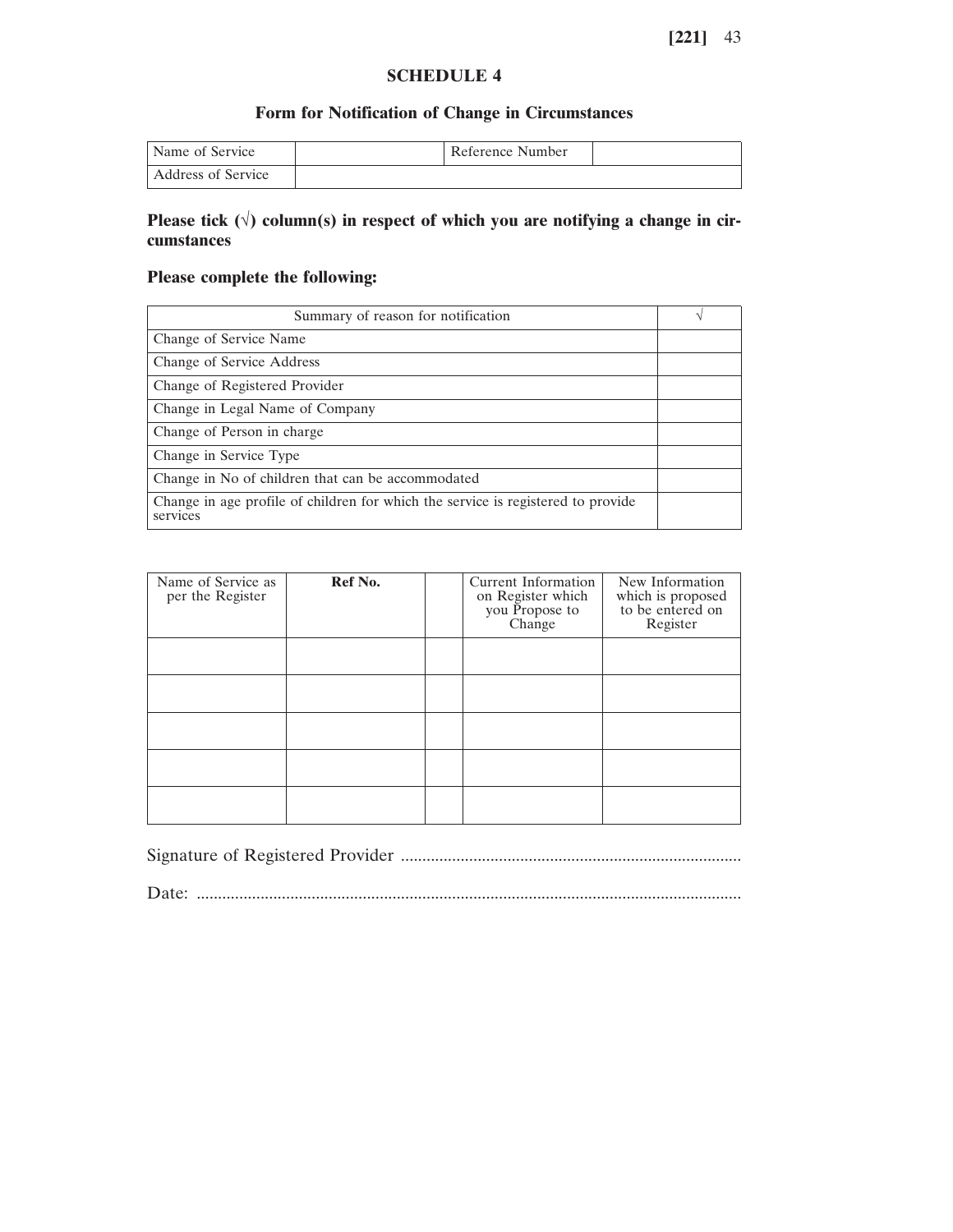#### **SCHEDULE 5**

#### **Policies, procedures and statements**

- 1. (*a*) statement of purpose and function;
	- (*b*) complaints policy;
	- (*c*) policy on administration of medication;
	- (*d*) policy on infection control;
	- (*e*) policy on managing behaviour;
	- (*f*) policy on safe sleep;
	- (*g*) fire safety policy;
	- (*h*) inclusion policy;
	- (*i*) outings policy where children attending the service are brought on such outings;
	- (*j*) policy on accidents and incidents;
	- (*k*) policy on authorisation to collect children;
	- (*l*) policy on healthy eating;
	- (*m*) policy on outdoor play where such play is provided to children attending the service;
	- (*n*) policy on overnight services where the service is an overnight preschool service;
	- (*o*) policy on staff absences;
	- (*p*) policy on the use of the internet and photographic and recording devices;
	- (*q*) recruitment policy;
	- (*r*) risk management policy;
	- (*s*) settling-in policy;
	- (*t*) staff training policy;
	- (*u*) supervision policy.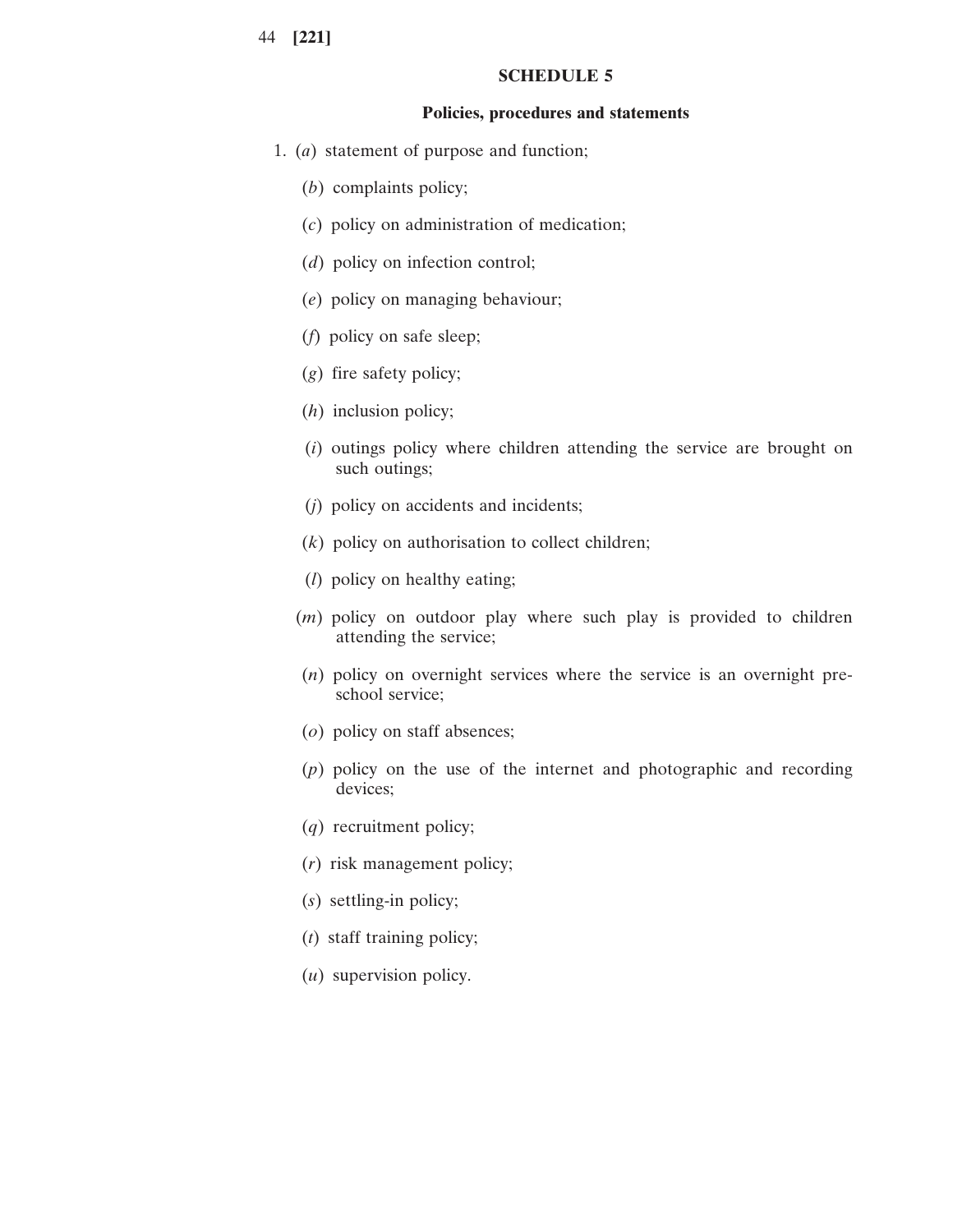2. In this Schedule—

"fire safety policy", in relation to a pre-school service, means a policy specifying—

- (*a*) the manner in which the registered provider shall ensure that all employees, unpaid workers and contractors are—
	- (i) aware of and trained in the procedures to be followed in case of fire in the service, and
	- (ii) familiar with the location of any fire fighting equipment and trained in the use of such equipment,
- (*b*) the frequency and timing of fire drills to be carried out in the service, and
- (*c*) the manner in which the record in writing referred to in Regulation 26 is to be maintained;

"inclusion policy", in relation to a pre-school service, means a policy specifying the manner in which it is ensured that the needs (including the physical, emotional and intellectual needs and the religious beliefs (if any)) of all preschool children attending the service are addressed in the service;

"outings policy", in relation to a pre-school service, means a policy specifying the measures to be taken to ensure the safety and welfare of pre-school children attending the service when under the control of the service but not on the premises of the service;

"policy on accidents and incidents", in relation to a pre-school service, means a policy specifying—

- (*a*) the measures to be taken in the service to prevent accidents and incidents,
- (*b*) the procedures to be followed when an accident or incident involving a pre-school child occurs while the child is attending the service, including the steps that are to be taken to contact the parent or guardian of the child or the emergency services if necessary,
- (*c*) the manner in which a record of the accident or incident should be kept, and
- (*d*) the manner in which a record should be shared with the parent or guardian of the child to whom it relates;

"policy on administration of medication", in relation to a pre-school service, means a policy specifying the procedure to be followed in the service to ensure the safe storage of medication in the service and administration of medication to a pre-school child attending the service;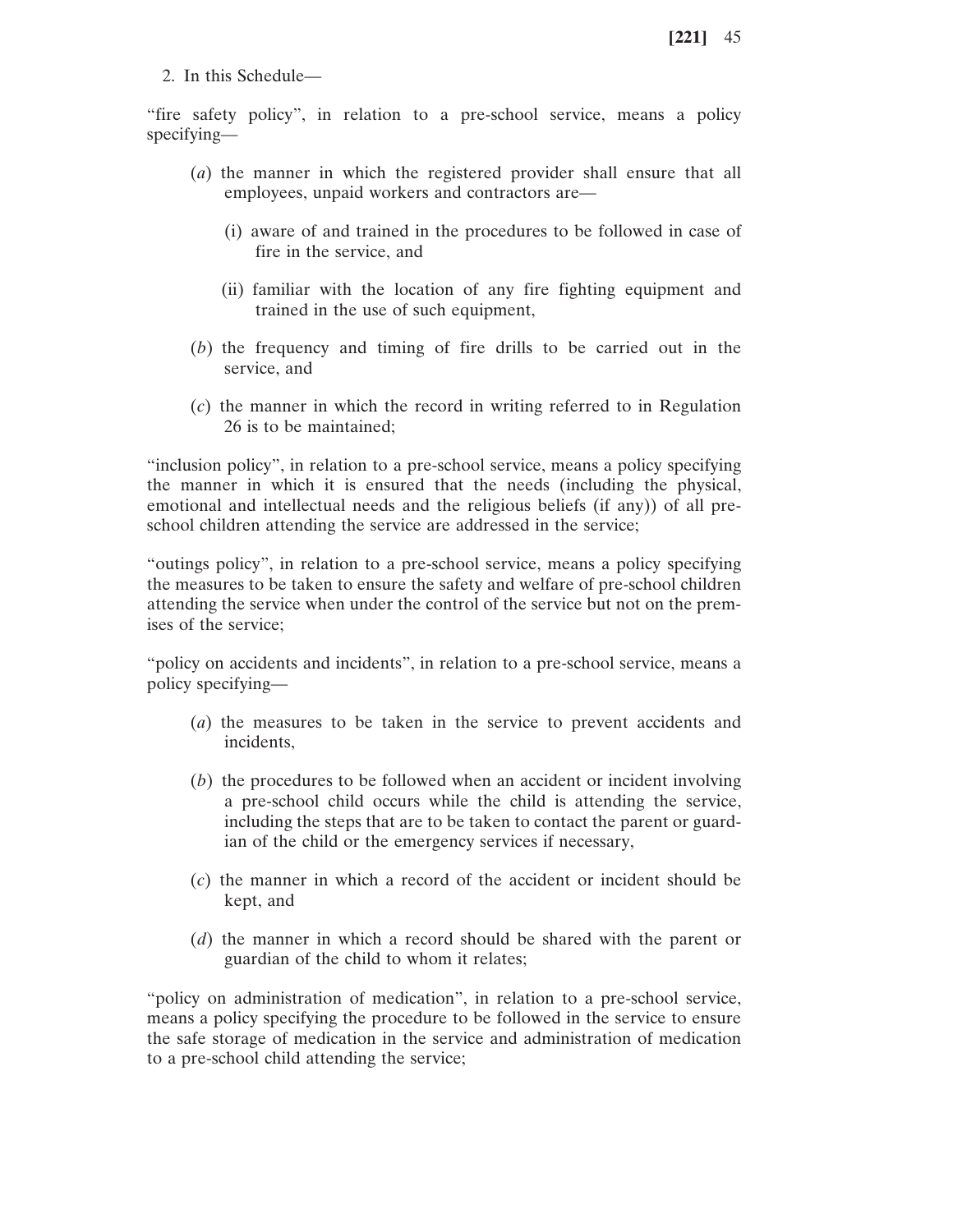"policy on authorisation to collect children", in relation to a pre-school service, means a policy specifying the protocols of the service in relation to the collection from the service of pre-school children attending the service;

"policy on healthy eating", in relation to a pre-school service, means a policy specifying the manner in which the service shall ensure that the food and drink provided to the pre-school children attending the service is nutritious and complies with the dietary or religious requirements of such a child;

"policy on infection control", in relation to a pre-school service, means a policy specifying the procedure to be followed in the service to protect persons working in the service and pre-school children attending the service from the transmission of infections;

"policy on managing behaviour", in relation to a pre-school service, means a policy that—

- (*a*) supports positive behaviour by the pre-school children attending the service, and
- (*b*) specifies approaches for managing challenging behaviour by a preschool child attending the service and assisting the child to manage his or her behaviour as appropriate to the age and stage of development of the child;

"policy on outdoor play", in relation to a pre-school service, means a policy specifying—

- (*a*) the manner in which and the times at which pre-school children attending the service have access to outdoor play, whether on the premises or in another location, and
- (*b*) the manner in which the health and safety of the pre-school children attending the service while engaged in outdoor play is to be ensured;

"policy on overnight services", in relation to a pre-school service, means the procedures in place in the service to ensure the safety and welfare of pre-school children attending the service overnight, including in relation to the supervision of such children, sleeping arrangements, bedtime routine and the preservation of the privacy of such children;

"policy on safe sleep", in relation to a pre-school service, means a policy specifying the manner in which safe and suitable sleeping arrangements are to be provided in the service for pre-school children attending the service;

"policy on staff absences", in relation to a pre-school service, means the arrangements in place in the service to ensure that the required adult:child ratios specified in Regulation 11 can be met when an employee working directly with children attending the service is absent from the service;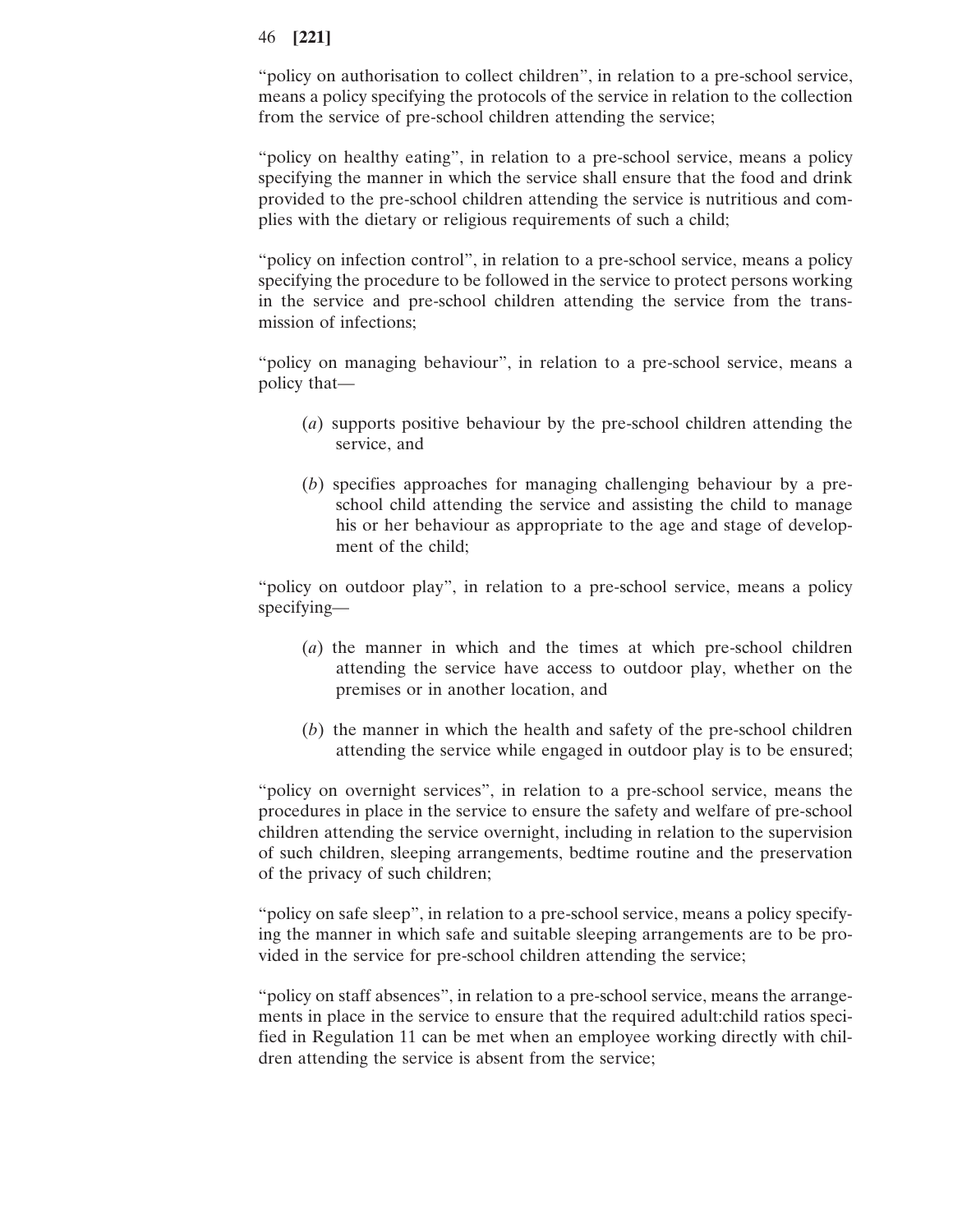"recruitment policy", in relation to a pre-school service, means a policy specifying the procedure to be followed by the registered provider when hiring employees and unpaid workers, including the steps to be taken to check and verify references, qualifications and vetting documentation;

"risk management policy", in relation to a pre-school service, means a policy on the manner in which the registered provider assesses any potential risks to the safety of the pre-school children attending the service, and the steps taken to either eliminate those risks or mitigate them;

"settling-in policy", in relation to a pre-school service, means the procedures in place in the service to facilitate the integration in the service of a pre-school child when he or she first attends the service, his or her progression within the service and his or her transition to primary school;

"staff training policy", in relation to a pre-school service, means a policy specifying the manner in which the registered provider shall identify and address the training needs of employees and unpaid workers;

"statement of purpose and function", in relation to a pre-school service, means a description of the service, including—

- (*a*) who the service is aimed at,
- (*b*) the class of service provided,
- (*c*) the hours of the service,
- (*d*) the age range of the children catered for in the service, and
- (*e*) the number of children that can be catered for in the service;

"supervision policy", in relation to a pre-school service, means a policy specifying the manner in which employees, unpaid workers and contractors are supervised and supported in the service in relation to their work practices.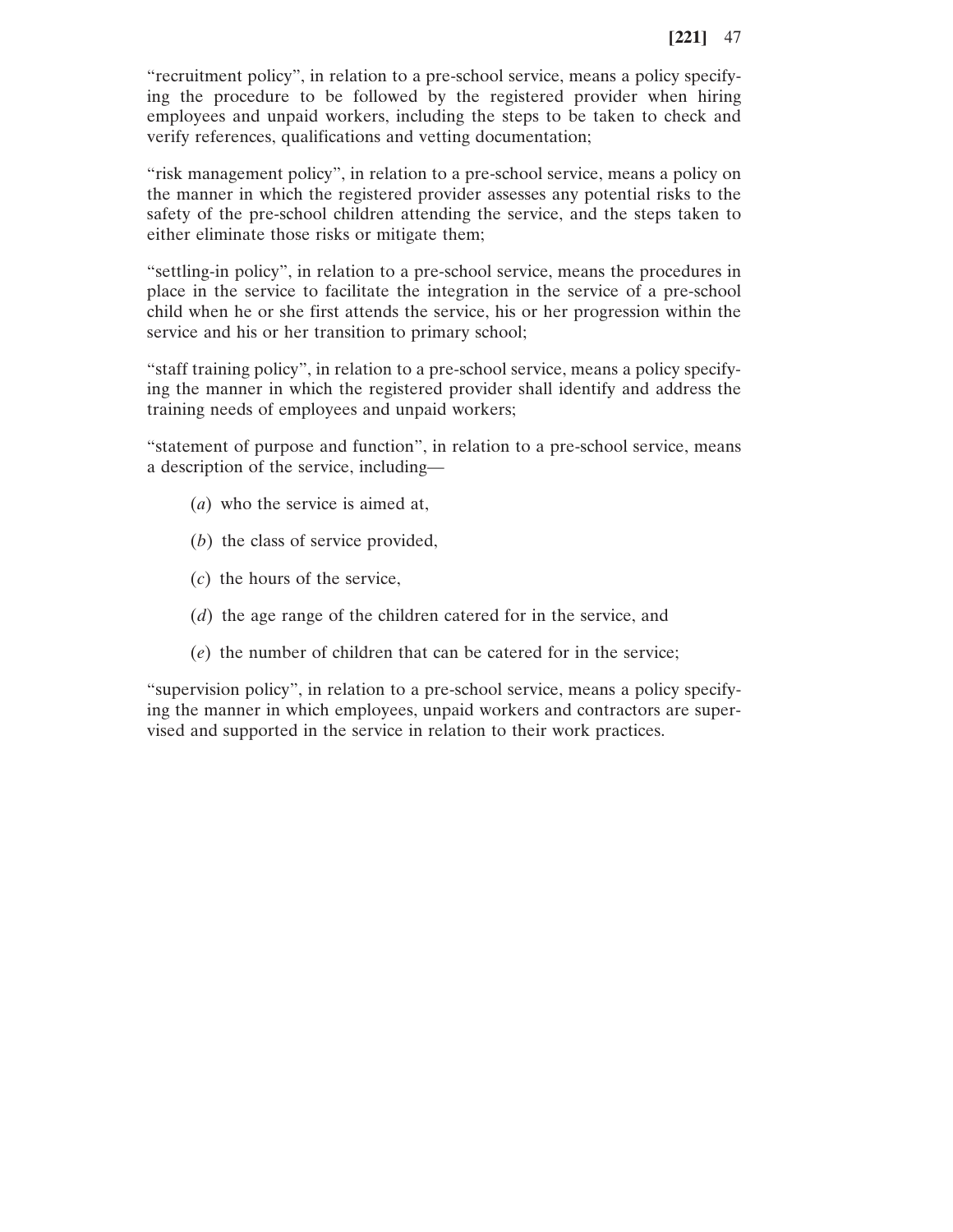# **SCHEDULE 6**

# **Adult:Child Ratios**

# Part 1

# Full day care service or part-time day care service

| $\pm$ | AGE RANGE  | ADULT:CHILD RATIO |
|-------|------------|-------------------|
|       | $0-1$ year | 1:3               |
| 2.    | 1-2 years  | 1:5               |
|       | 2-3 years  | 1:6               |
| т.    | 3-6 years  | 1:8               |

# Part 2

# Sessional pre-school service

| AGE RANGE                | ADULT:CHILD RATIO |
|--------------------------|-------------------|
| $0-1$ year               | 1:3               |
| $1-2\frac{1}{2}$ years   | 1.5               |
| $2\frac{1}{2}$ – 6 years | 1 • 1 1           |

# Part 3

# Pre-school service in a drop-in centre and temporary pre-school service

| ÷. | -<br>AGE RANGE | ADULT:CHILD RATIO |
|----|----------------|-------------------|
|    | $0-6$ years    | ı:4               |

#### Part 4

# Overnight pre-school service

| AGE RANGE  | ADULT:CHILD RATIO |
|------------|-------------------|
| $0-1$ year | 1:3               |
| 1-6 years  | $\cdot$           |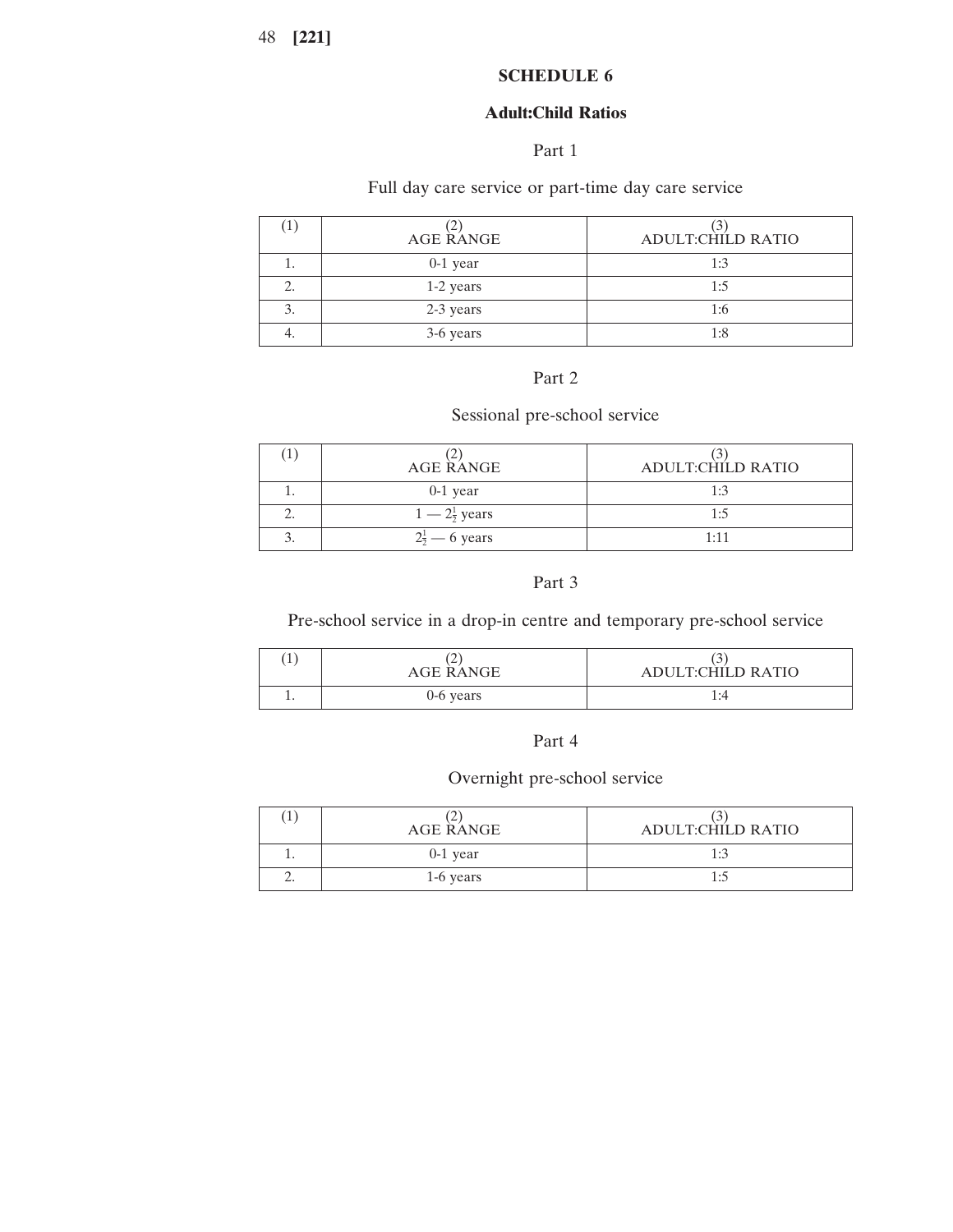# **SCHEDULE 7**

# **Minimum Space Requirements**

Full day care service or part-time day care service

| AGE RANGE     | CLEAR FLOOR SPACE  |
|---------------|--------------------|
| $0-1$ year    | 3.5 square metres  |
| $1 - 2$ years | 2.8 square metres  |
| $2 - 3$ years | 2.35 square metres |
| $3 - 6$ years | 2.3 square metres  |



GIVEN under the Official Seal of the Minister for Children and Youth Affairs, 4 May 2016.

JAMES REILLY, Minister for Children and Youth Affairs.